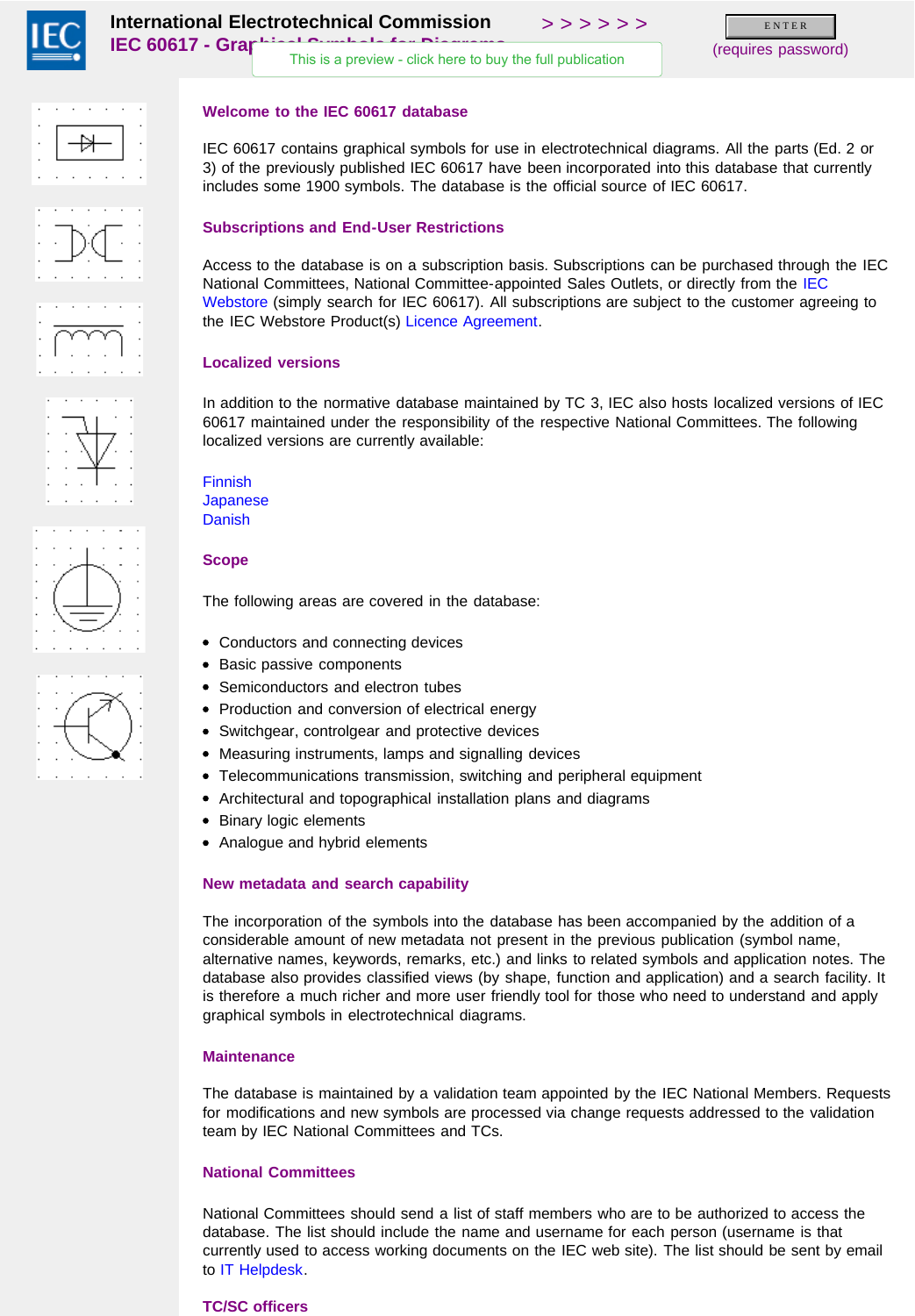IEC TC/SC chairmen and secretaries, as well as PT/WG/MT convenors can request special access

from the IEC [This is a preview - click here to buy the full publication](https://webstore.iec.ch/publication/2723&preview=1)

#### **Copyright**

The structure and content of the IEC databases are [copyright o](http://www.iec.ch/about/copyright/copyright-db_entry.htm)f IEC. IEC encourages the use, referencing or citation of the contents of the databases for the purpose of identifying or clarifying the meaning of electrotechnical concepts, terms and symbols and their use in manuals, diagrams and equipment. IEC should be referenced as the source. Duplication of the databases or the extraction of substantial portions of them for commercial exploitation or for free sharing is prohibited without the explicit, written approval of the IEC.

## **Queries**

Please send any queries or comments to the IEC [Customer Service Centre.](mailto:custserv@iec.ch)

Web page created 2017-06-01 **[Copyright](http://www.iec.ch/about/copyright/copyright-db_entry.htm) 2017 [IEC,](http://www.iec.ch/) Geneva, Switzerland. All rights reserved**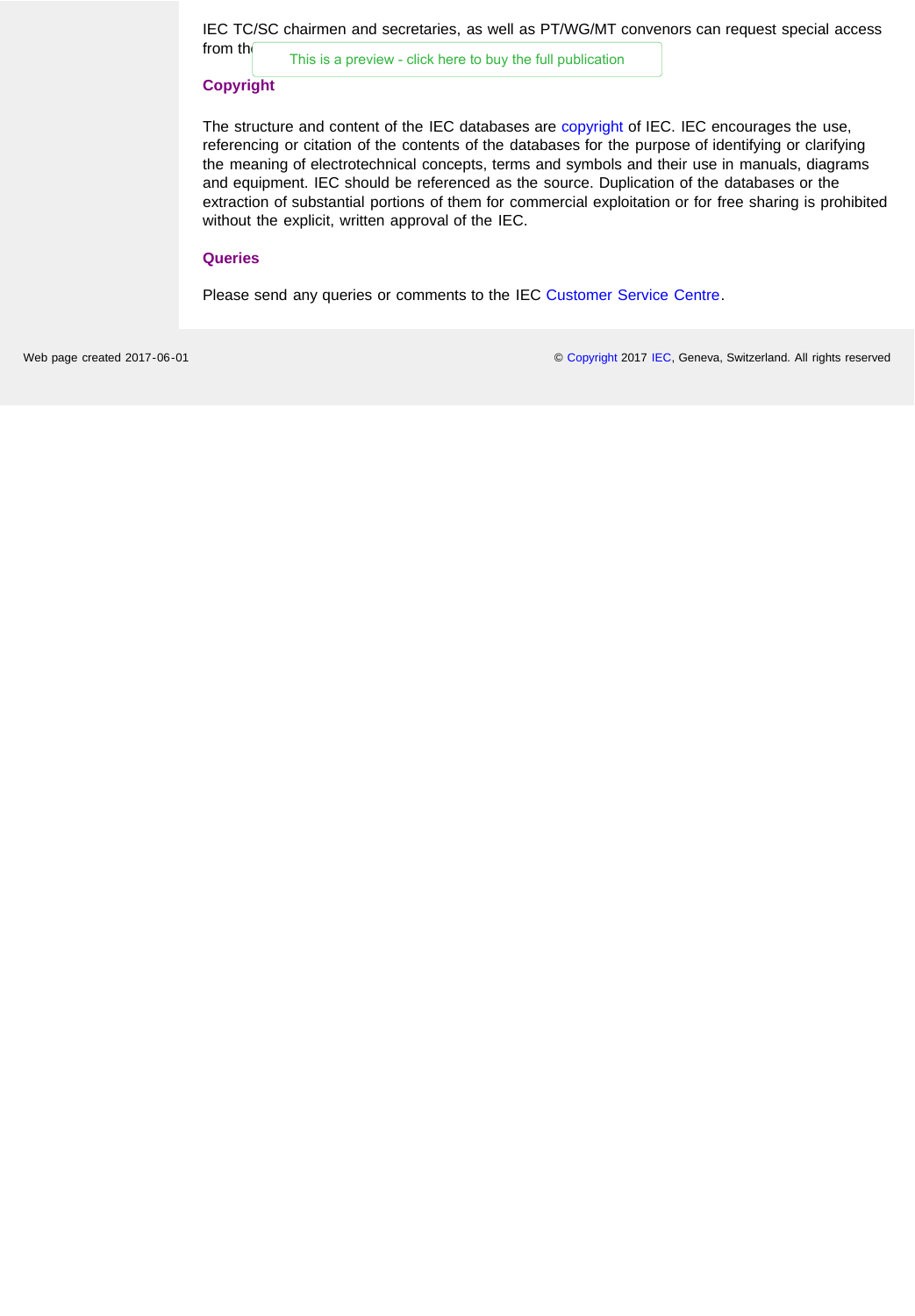<span id="page-2-0"></span>

**International Electrotechnical Commission IEC 60617 - Grap** [Logout](http://std.iec.ch/grasymb/grasymb.nsf/$enHome?logout&redirectto=/grasymb/grasymb.nsf/Welcome?OpenPage)  $sh$   $\bigcirc$  French [This is a preview - click here to buy the full publication](https://webstore.iec.ch/publication/2723&preview=1) Search

# **Introduction**

[Home](#page-0-0) **[Introduction](#page-2-0)** [General description](#page-3-0)

[Symbols by:](http://std.iec.ch/grasymb/grasymb.nsf/$enHome?OpenForm&Seq=1&ExpandOutline=1.11%2C1.12%2C1.12.2%2C1.14)

[Symbol identity no.](http://std.iec.ch/grasymb/grasymb.nsf/$enID?OpenForm) [Keyword](http://std.iec.ch/grasymb/grasymb.nsf/$enKW?OpenForm)

[Application](http://std.iec.ch/grasymb/grasymb.nsf/$enApplication?OpenForm)

**[Function](http://std.iec.ch/grasymb/grasymb.nsf/$enFunction?OpenForm)** 

**[Shape](http://std.iec.ch/grasymb/grasymb.nsf/$enShape?OpenForm)** 

[Status level](http://std.iec.ch/grasymb/grasymb.nsf/$enStatus?OpenForm)

[Under development](http://std.iec.ch/grasymb/grasymb.nsf/$enUnderDevelopment?OpenForm)

[Earlier publication](http://std.iec.ch/grasymb/grasymb.nsf/$enPubNo?OpenForm)

[Snapshots \(PDF\)](http://std.iec.ch/grasymb/grasymb.nsf/$Snapshots?OpenForm)

**[Contact](http://std.iec.ch/grasymb/grasymb.nsf/$Contact?OpenForm)** 

[Support material:](http://std.iec.ch/grasymb/grasymb.nsf/$enHome?OpenForm&Seq=1&ExpandOutline=1.5%2C1.12%2C1.12.2%2C1.14) [Drawing grid template](http://std.iec.ch/grasymb/grasymb.nsf/$enDrawingGridTemplate?OpenForm)

# [Maintenance:](http://std.iec.ch/grasymb/grasymb.nsf/$enHome?OpenForm&Seq=1&ExpandOutline=1.5%2C1.11%2C1.12.2%2C1.14)

[Application notes](http://std.iec.ch/grasymb/grasymb.nsf/$enAppNotes?OpenForm) [CR by number](http://std.iec.ch/grasymb/grasymb.nsf/$ChangeRequestsByNumber?OpenForm) [CR for action](http://std.iec.ch/grasymb/grasymb.nsf/$ChangeRequestsForAction?OpenForm) [CR by status](http://std.iec.ch/grasymb/grasymb.nsf/$ChangeRequestsByStatus?OpenForm) **[Organizations](http://std.iec.ch/grasymb/grasymb.nsf/$Organizations?OpenForm) [Lists](http://std.iec.ch/grasymb/grasymb.nsf/$Lists?OpenForm)** [New symbol](javascript:popup() [New app. note](javascript:popup() [New CR](javascript:popup() [New organization](javascript:popup() [New list item](javascript:popup() [Report: CRs](http://std.iec.ch/grasymb/grasymb.nsf/ReportCR?OpenView) [Report: Symbols](http://std.iec.ch/grasymb/grasymb.nsf/ReportSymbol?OpenView)

The IEC 60617 database is organized as a set of "data sheets" describing the graphical symbols and their attributes. Please click on "General description" on the left panel to see how the database is structured, how to use graphical symbols and how to process requests for new ones.

This database is used as a reference by the following IEC member countries:

Austria, Belgium, Canada, Cyprus, Czech Republic, Denmark, Finland, France, Germany, Ireland, Luxembourg, Malta, Netherlands, Norway, Poland, Portugal, Slovakia, Spain, Sweden, Switzerland, Ukraine, United Kingdom

# **Languages**

The normative part of the database is available in English and French.

National Committees may also provide a localized version of the IEC 60617 database in their own language as an informative annex, subject to a special agreement with IEC/CO. The localized versions are hosted by IEC but are prepared and maintained under the sole responsibility of the respective National Committees. The following localized version is currently available:

[Japanese](http://std.iec.ch/grasymb/grasymb.nsf/jpWelcome) [Finnish](http://std.iec.ch/grasymb/grasymb.nsf/fiWelcome) **[Danish](http://std.iec.ch/grasymb/grasymb.nsf/dkWelcome)** 

# **Links**

All items in blue, including the arrow triangles in the categorized views, represent links to other elements or to specific action.

# **Finding a symbol**

The IEC 60617 database provides two methods for finding a symbol:

1. Search function

The query is processed in the language specified. You can use an asterisk (\*) as a wildcard and combine two search terms with a boolean "AND" or "OR" operator. The following fields are used in constructing the query: Name, Alternative names, Keywords, Earlier published in (e.g. 03-01-15) and Symbol identity number (e.g. S00823).

2. Categorized views

Symbols are categorized by symbol identity number, keyword, application class, function class, shape class, status level and earlier publication. After selecting a view click on the blue arrow to expand the list. Clicking on an item reference (in blue) brings up the detail page. Within the detail page there may be further links to related symbols, application notes, etc.

# **Snapshots**

The IEC Central Office produces periodically a snapshot of the database contents in PDF format. Please click on "Snapshots" in the left panel for further information.

# **Queries**

Should you have any questions concerning your subscription (expiration date, renewal) or the contents of the database please contact the IEC [Customer Service Centre.](mailto:custserv@iec.ch)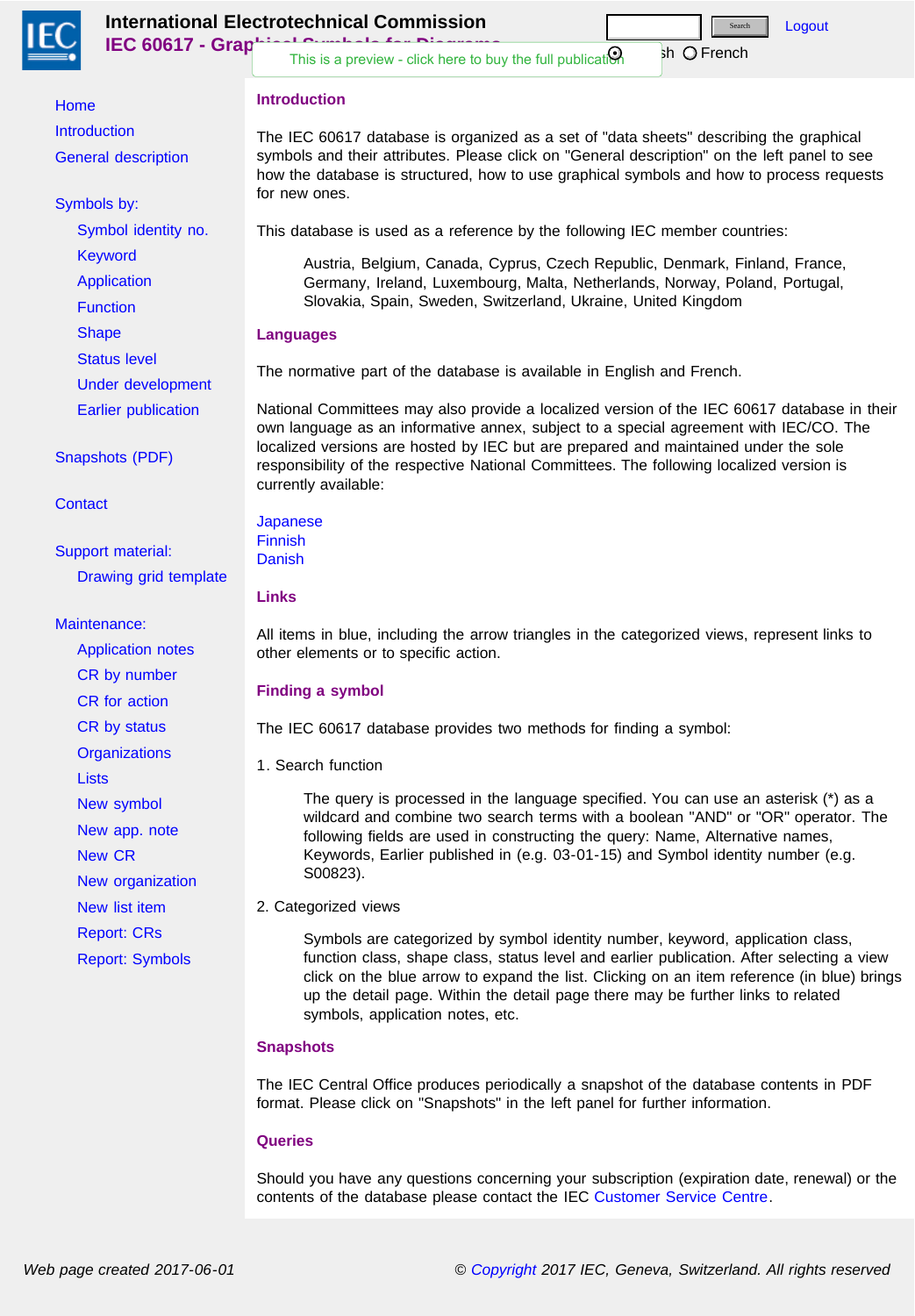<span id="page-3-0"></span>

**International Electrotechnical Commission IEC 60617 - Graphic**  $sh$   $\bigcirc$  French Search

> [Structure of the database](#page-3-1) [Normative references](#page-4-0) [How to use existing symbols](#page-4-1)

[Choice of symbols](#page-5-0) [Symbol size](#page-5-1)

**Structure of the database** [\[top\]](#page-7-0)

follows:

[Orientation of symbols](#page-6-0) [Representation of terminals](#page-6-1)

**General description**

[This is a preview - click here to buy the full publication](https://webstore.iec.ch/publication/2723&preview=1)

[How to create a new symbol from existing elements](#page-6-2)

IEC 60617 contains some 1900 graphical symbols. It defines an international "pictorial

to form more complex expressions and meanings, the pictorial representations of this

standard can be combined to build more expressive or specialised symbols.

language" used in electrotechnical diagrams. In a way similar to how words can be combined

The concept "graphical symbol" is normally defined as a *visually perceptible figure used to*

For the purposes of the IEC 60617 the notion of a graphical symbol is somewhat broader to encompass *objects that contain information on concepts including their associated graphical representations*. Each object has an identifier (symbol identity number), a name, a status level, a graphical representation and a set of optional attributes. These are described as

[How to process requests for new symbols](#page-6-3)

*transmit information independently of language.*

[Logout](http://std.iec.ch/grasymb/grasymb.nsf/$Description?logout&redirectto=/grasymb/grasymb.nsf/Welcome?OpenPage)

[Home](#page-0-0) [Introduction](#page-2-0) [General description](#page-3-0)

## [Symbols by:](http://std.iec.ch/grasymb/grasymb.nsf/$Description?OpenForm&Seq=1&ExpandOutline=1.11%2C1.12%2C1.12.2%2C1.14)

[Symbol identity no.](http://std.iec.ch/grasymb/grasymb.nsf/$enID?OpenForm) [Keyword](http://std.iec.ch/grasymb/grasymb.nsf/$enKW?OpenForm) [Application](http://std.iec.ch/grasymb/grasymb.nsf/$enApplication?OpenForm) **[Function](http://std.iec.ch/grasymb/grasymb.nsf/$enFunction?OpenForm) [Shape](http://std.iec.ch/grasymb/grasymb.nsf/$enShape?OpenForm)** 

<span id="page-3-1"></span>[Status level](http://std.iec.ch/grasymb/grasymb.nsf/$enStatus?OpenForm)

[Under development](http://std.iec.ch/grasymb/grasymb.nsf/$enUnderDevelopment?OpenForm)

[Earlier publication](http://std.iec.ch/grasymb/grasymb.nsf/$enPubNo?OpenForm)

[Snapshots \(PDF\)](http://std.iec.ch/grasymb/grasymb.nsf/$Snapshots?OpenForm)

**[Contact](http://std.iec.ch/grasymb/grasymb.nsf/$Contact?OpenForm)** 

[Support material:](http://std.iec.ch/grasymb/grasymb.nsf/$Description?OpenForm&Seq=1&ExpandOutline=1.5%2C1.12%2C1.12.2%2C1.14) [Drawing grid template](http://std.iec.ch/grasymb/grasymb.nsf/$enDrawingGridTemplate?OpenForm)

## [Maintenance:](http://std.iec.ch/grasymb/grasymb.nsf/$Description?OpenForm&Seq=1&ExpandOutline=1.5%2C1.11%2C1.12.2%2C1.14)

| intenance:                        | Symbol identity     | an identifier of the form "Snnnnn" where n is an integer from 0 to                                                                                                                                                     |
|-----------------------------------|---------------------|------------------------------------------------------------------------------------------------------------------------------------------------------------------------------------------------------------------------|
| <b>Application notes</b>          | number              | 9. The numbers are sequential but carry no semantic meaning.                                                                                                                                                           |
| CR by number                      | Name                | a short description of the meaning of the symbol                                                                                                                                                                       |
| <b>CR</b> for action              | Alternative names   | synonymous, "almost synonymous" and possibly branch specific                                                                                                                                                           |
| CR by status                      |                     | names, etc. under which the symbol might also be known                                                                                                                                                                 |
| <b>Organizations</b>              | Status level        | the status of the symbol in relation to the standardization<br>workflow. When a symbol is approved, its status is set to                                                                                               |
| <b>Lists</b>                      |                     | "Standard". If the symbol is later replaced by another, or if it is                                                                                                                                                    |
| New symbol                        |                     | deemed technically obsolete, its status becomes "Obsolete - for                                                                                                                                                        |
| New app. note                     |                     | information only". In the case of technical obsolescence the<br>symbol may still be used, although it is no longer maintained.                                                                                         |
| <b>New CR</b>                     |                     |                                                                                                                                                                                                                        |
| New organization                  |                     | (Other status levels are applied during the standardization                                                                                                                                                            |
| New list item                     |                     | procedure, such as "Proposed", "Draft" and "Rejected")                                                                                                                                                                 |
| Released on<br><b>Report: CRs</b> |                     | the date at which the symbol was released as Standard in the<br>database for public use                                                                                                                                |
| <b>Report: Symbols</b>            | Obsolete from       | the date at which the status level of the symbol was set to<br>"Obsolete - for information only"                                                                                                                       |
|                                   | Replaces            | the identity number of the symbol replaced by the present one                                                                                                                                                          |
|                                   | Replaced by         | the identity number of the symbol replacing the present one                                                                                                                                                            |
|                                   | Application notes   | links to common descriptive notes with additional relevant<br>information, normally shared among several symbols                                                                                                       |
|                                   |                     | The former Part 12 and 13 of IEC 60617 contained some<br>extensive general textual sections. These are also entered into<br>the database as application notes, referenced from the symbols<br>where they mainly apply. |
|                                   | Remarks             | additional remarks, mostly commenting particulars of the shown<br>graphics, but sometimes also providing application hints                                                                                             |
|                                   | Symbol restrictions | possible restrictions with regard to the application of the symbol                                                                                                                                                     |
|                                   | Form                | designation of a particular form of the symbol                                                                                                                                                                         |
|                                   | Alternative forms   | identity numbers of symbols having the same meaning but an<br>alternative form                                                                                                                                         |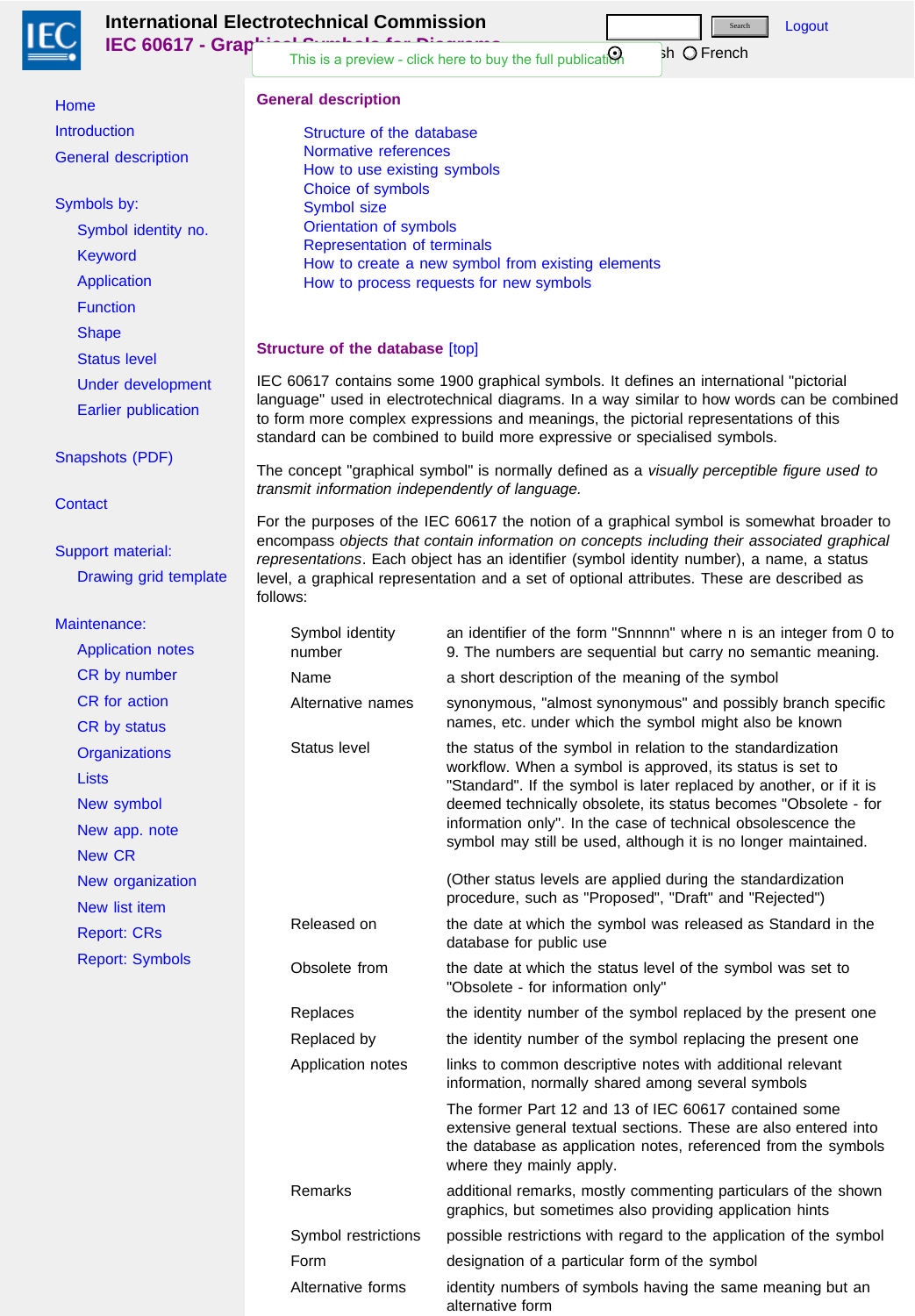| Applies               | identity numbers of symbols used in the construction of the<br>present symbol                                           |                                                                                                                                      |
|-----------------------|-------------------------------------------------------------------------------------------------------------------------|--------------------------------------------------------------------------------------------------------------------------------------|
|                       | This is a preview - click here to buy the full publication                                                              | ere the present one is being used                                                                                                    |
|                       | as an element                                                                                                           |                                                                                                                                      |
| Application class     | is intended to be applied                                                                                               | document kinds (as defined in IEC 61082-1) in which the symbol                                                                       |
| <b>Function class</b> | one or more classes defined in IEC 61346-2, to which the<br>present symbol belongs                                      |                                                                                                                                      |
| Shape class           | primary shapes that characterize the symbol                                                                             |                                                                                                                                      |
| Keywords              | a listing of keywords to facilitate retrieval                                                                           |                                                                                                                                      |
| Published in          | reference numbers to other known publicly available symbol<br>standards in which the symbol is presently also published |                                                                                                                                      |
| Earlier published in  | the publication reference "IEC 60617 Database"                                                                          | the reference number of the symbol in the earlier printed version<br>of the standard. Symbols not found in the earlier version carry |
| Source reference      | reference numbers to publicly available documents used as<br>source for the standardization of the symbol               |                                                                                                                                      |

## <span id="page-4-0"></span>**Normative references** [\[top\]](#page-7-0)

The following documents are referenced in the database and indispensable for the application of the symbols to which these references apply. For dated references, only the edition cited applies. For undated references, the latest edition of the referenced document (including any amendments) applies.

| IEC 60027 (all<br>parts) | Letter symbols to be used in electrical technology (partly being<br>replaced by ISO/IEC 8000)                                                                                                                                                                  |
|--------------------------|----------------------------------------------------------------------------------------------------------------------------------------------------------------------------------------------------------------------------------------------------------------|
| IEC 61082-1              | Preparation of documents used in electrotechnology - Part 1:<br><b>Rules</b>                                                                                                                                                                                   |
| <b>IEC 61286</b>         | Information technology - Coded graphic character set for use in<br>the preparation of documents used in electrotechnology and for<br>information interchange                                                                                                   |
| IEC 81714-2              | Design of graphical symbols for use in the technical documentation<br>of products - Part 2: Specification for graphical symbols in a<br>computer sensible form, including graphical symbols for a<br>reference library, and requirements for their interchange |
| <b>IEC/TR 61352</b>      | Mnemonics and symbols for integrated circuits                                                                                                                                                                                                                  |
| <b>IEC/TR 61734</b>      | Application of symbols for binary logic and analogue elements                                                                                                                                                                                                  |
| ISO 31 (all parts)       | Quantities and units (being replaced by ISO/IEC 80000)                                                                                                                                                                                                         |
| ISO 81714-1              | Design of graphical symbols for use in the technical documentation<br>of products - Part 1: Basic rules                                                                                                                                                        |
| <b>ISO/IEC 10646</b>     | Information technology -- Universal Multiple-Octet Coded<br>Character Set (UCS)                                                                                                                                                                                |

## <span id="page-4-1"></span>**How to use existing symbols** [\[top\]](#page-7-0)

The symbols of IEC 60617 are intended for use in diagrams of different kinds and different levels of detail. The entry "Application Class" indicates for which kind(s) of diagram a symbol is intended. The defined application classes are:

**Overview diagram** (including Block diagrams, "Single-line diagrams", etc.)

Relatively simple diagram, often using single line representation, showing the main interrelations or connections among the items within a system, subsystem, installation, part, equipment, software etc.

NOTE – This document kind can serve as an overview on different levels for circuit diagrams and function diagrams as well.

**Function diagram** (including Logic-function diagrams, Equivalent-circuit diagrams, etc.)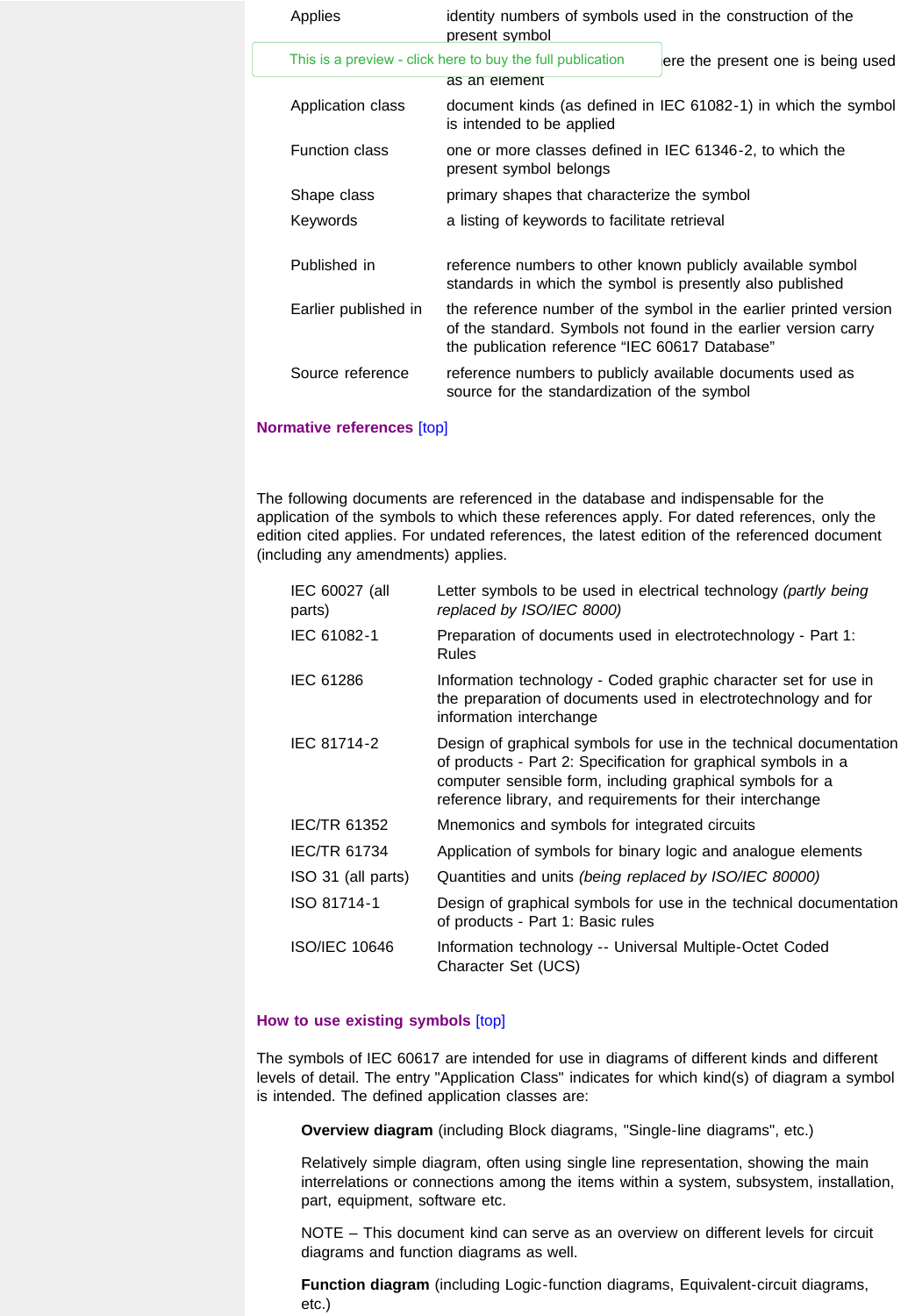Diagram showing details of theoretical or ideal operation of a system, sub-station, installation, part, equipment, software, etc, by means of theoretical or ideal circuits This is a preview - click here to buy the full publication  $\qquad \qquad$  ed for implementation.

**Circuit diagram** (including Terminal-function diagrams, "Schematic diagrams", etc.)

Diagram showing the implementation of the circuits of a a system, sub-station, installation, part, equipment, software, etc, depicting parts and connections by means of graphical symbols arranged to show the functions without necessarily taking into account physical sizes, shapes, or locations of the items.

**Connection diagram** (including Connection diagrams, Unit connection diagrams, Interconnection diagrams, Terminal-connection diagrams, Cable diagrams, etc.)

Diagram showing or listing the connections of an installation or equipment.

## **Installation diagram**

Installation drawing showing the connections between items.

#### **Network map**

Overview diagram showing a network on a map, for example generating or transforming stations and power lines, telecommunication equipment and transmission lines.

Rules for the application of the symbols are generally contained in IEC 61082. The following paragraphs contain a few of the basic application rules from this standard. For further guidance on the use of symbols/preparation of diagrams, please refer to the different parts of IEC 61082.

## <span id="page-5-0"></span>**Choice of symbols** [\[top\]](#page-7-0)

In cases where there are alternative forms of graphical representation for one concept (indicated e.g. by "Form 1", "Form 2", "Simplified form") the selected symbol shall be:

a) the preferred form, if practical; or else

b) the form of symbol appropriate for the particular application class.

Some symbols have "general symbol" as part of the name. These symbols are usually the source for a whole group of more specific symbols. The general symbols are to be used in cases where the more specific ones are neither required nor desired.

#### <span id="page-5-1"></span>**Symbol size** [\[top\]](#page-7-0)

The meaning of a symbol is defined by its shape and by its content. The size and line thickness do not affect the meaning.

The minimum size of a symbol shall be such that the rules for line thickness, spacing of lines, lettering, etc. can be applied.

Within these constraints, the symbols intended for installation diagrams and network maps may be enlarged or reduced to suit the scale of the plan or map.

The symbols in the database are shown on a grid pattern with a modulus M to specify symbol proportions. For readability the modulus shall be equal to or greater than the lettering height.

In some cases, it may be necessary or advantageous to use different sizes of symbols:

- to increase the number of inputs or outputs;
- to facilitate the inclusion of additional information;
- to emphasise certain aspects; and
- to facilitate the use of symbol as a qualifying symbol.

When enlarged or reduced the general shape of the symbol should be maintained and, if practical, also the relative proportions.

For detailed guidance of the design of symbols and their adaptation to the use in a CAD environment, please refer to the different parts of ISO 81714-1 and IEC 81714-2.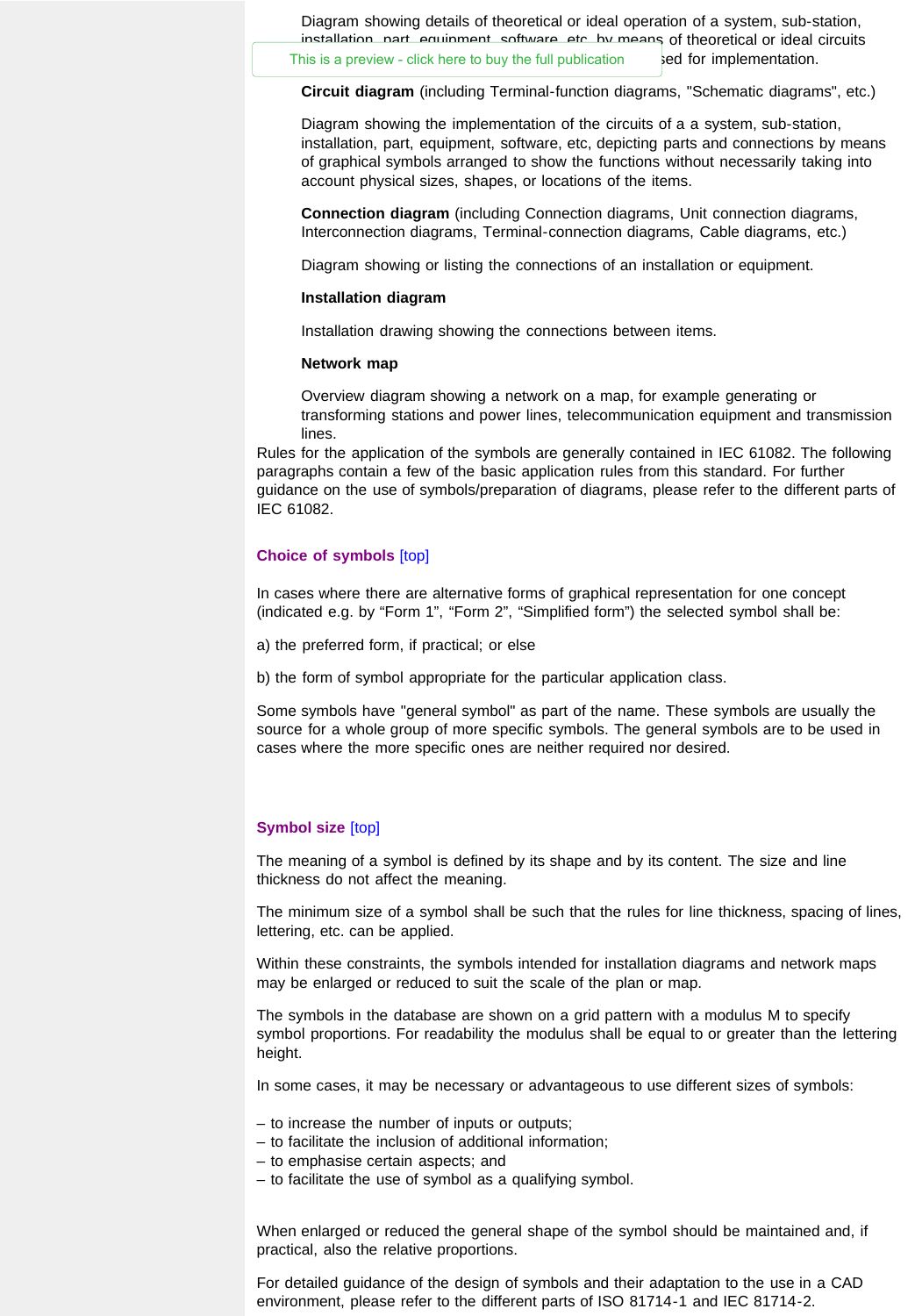<span id="page-6-0"></span>Most symbols of IEC 60617 are designed for a signal flow from left to right. This principle should also be maintained in all diagrams as a general rule and the symbols preferably shown as in the standard.

In some cases it is necessary to deviate from the basic orientation of the symbols. Therefore the symbols may be turned or mirror-imaged if the meaning will not thereby be changed.

In other cases it may be necessary to redesign the symbol to suite different orientations.

Block symbols, binary logic element symbols, and analogue element symbols, containing letters, qualifying symbols, graphs, or input/output labels, shall be oriented so that they can be read when viewing the diagram from the bottom edge or from the right-hand edge

#### <span id="page-6-1"></span>**Representation of terminals** [\[top\]](#page-7-0)

Most symbols are shown without explicit symbols for any terminals. Generally, it is not necessary to add symbols for terminals, brushes, etc. to the symbols for components. In a few cases, the terminals are part of the symbol shown in the database and shall be shown also when applied in a diagram.

#### <span id="page-6-2"></span>**How to create a new symbol from existing elements** [\[top\]](#page-7-0)

When the graphical symbol required is not found in the database, it may be possible to create one from the existing ones. Pick the symbol for the basic concept and then combine it with one or more appropriate supplementary symbol.

Supplementary symbols are:

- primarily symbols explicitly depicted as "Qualifiers" in their application class, or,
- principally, any other symbol in the database, if necessary suitably modified in size.

The supplementary symbols can be placed inside, outside or across the basic symbol. No simple rule can be given, since the placement to a high degree depends on the shapes of the symbols, available space in or around the basic symbol, etc.

Do not overload the symbol. Limit the number of supplementary symbols to what is required to emphasise the wanted concept.

For further guidance on the design of symbols, please refer to ISO 81714-1 and IEC 81714-2 *(Design of graphical symbols for use in the technical documentation of products - Part 1: Basic rules* and *Part 2: Specification for graphical symbols in a computer sensible form including graphical symbols for a reference library, and requirements for their interchange).*

For symbols for binary logic, analogue and hybrid elements (primarily symbols numbered S01463 to S01806, formerly contained in IEC 60617-12 and -13) additional guidance is provided in IEC/TR 61734 *(Application of IEC 60617-12 and IEC 60617-13 standards)*, and IEC/TR 61352 *(Mnemonics and symbols for integrated circuits*).

The database contains numerous examples on how combinations are done. Look at a complex symbol and follow the links under the attribute "Applies" to see how the symbol is built from a set of more simple ones.

A symbol created as a combination of already existing symbols and in line with the rules given in ISO 81714-1 and IEC 81714-2 is considered to be in line with the IEC standard.

#### <span id="page-6-3"></span>**How to process requests for new symbols** [\[top\]](#page-7-0)

If there is a need for a symbol that cannot be satisfied with the already existing set of symbols or by combinations of these symbols it might be necessary to create a new one, and to get this internationally standardised.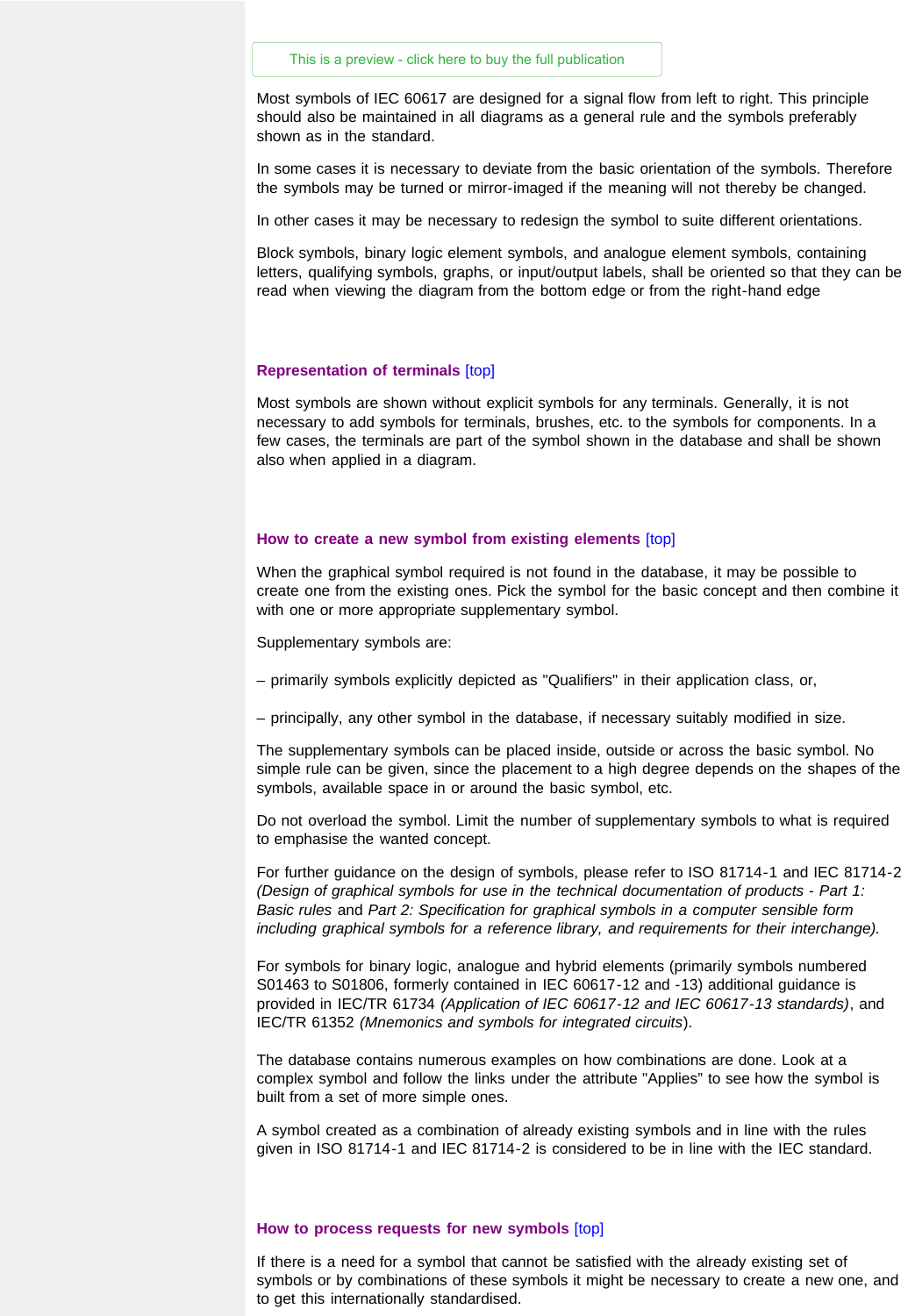In such cases the appropriate procedure is to describe the need to your National Committee of IEC. The description should preferably be accompanied with a proposal, including the

This is a preview - click here to buy the full publication **ation in the database as a model.** 

Your National Committee will then, after possible discussion and consultation, forward the proposal to the relevant Technical Committee in IEC: TC3 Information structures, documentation and graphical symbols. The symbol will be initially entered into the database with the status: "Proposed".

The proposal will then be quickly reviewed and evaluated by a Validation Team composed of representatives from the different National Committees, leading to a decision whether or not the proposal should be the subject for further work, and if the "normal" or an "extended" procedure should be used.

In case of a negative decision the status of the proposed work will be changed to "Rejected" and the reason will be explained.

In the case of a positive decision the proposal will be given the appropriate technical form, and the status changed to "Draft". The proposal will then be subject to formal vote by the Validation Team and if accepted, the status will be changed to "Standard".

With this fully electronic procedure the processing time from the moment that the Technical Committee gets the proposal until the possible release should be less than 20 weeks in the case of the "normal" procedure.

If the proposed graphical symbols are concerned with an entirely new technical area another approval mechanism is used, namely the "extended" procedure, which involves the National Committees directly. In that case the processing time is approximately 56 - 74 weeks.

<span id="page-7-0"></span>

*Web page created 2017-06-01 © [Copyright](http://www.iec.ch/about/copyright/copyright-db_entry.htm) 2017 IEC, Geneva, Switzerland. All rights reserved*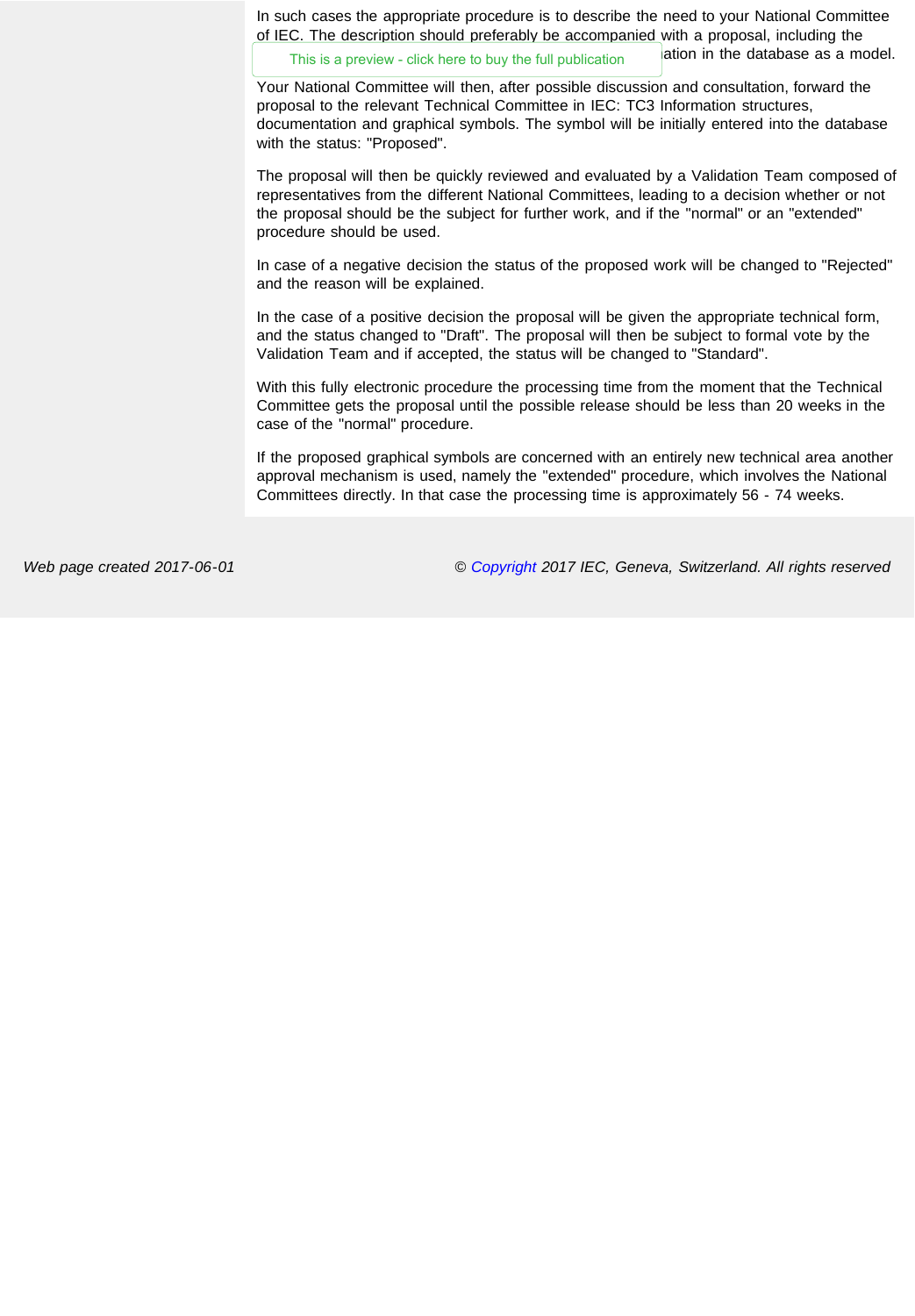| $\overline{1}$ | Name (English)                                                     | Name (French)                                               |
|----------------|--------------------------------------------------------------------|-------------------------------------------------------------|
| S00001         | Connection, general symbol                                         | Liaison, symbole générale                                   |
| S00002         | Group of connections (number of connections indicated)             | Groupe de liaisons (nombre de liaisons indiqué)             |
| S00003         | Group of connections (number of connections indicated)             | Groupe de liaisons (nombre de liaisons indiqué)             |
| S00004         | Direct current circuit                                             | Circuit à courant continu                                   |
| S00005         | Three-phase circuit                                                | Circuit à courant triphasé                                  |
| S00006         | Flexible connection                                                | Liaison flexible                                            |
| S00007         | Screened conductor                                                 | Conducteur sous écran                                       |
| S00008         | Twisted connection                                                 | Liaison torsadée                                            |
| S00009         | Conductors in a cable                                              | Conducteurs dans un câble                                   |
| S00010         | Conductors in a cable                                              | Conducteurs dans un câble                                   |
| S00011         | Coaxial pair                                                       | Paire coaxiale                                              |
| S00012         | Coaxial pair connected to terminals                                | Paire coaxiale raccordée sur bornes                         |
| S00013         | Coaxial pair with screen                                           | Paire coaxiale sous écran                                   |
| S00014         | End of a conductor or cable, not connected                         | Extrémité d'un conducteur ou d'un câble, non connectée      |
| S00015         | End of a conductor or cable, not connected and specially insulated | Extrémité d'un conducteur ou d'un câble, non connectée et   |
| S00016         | Connection point                                                   | Point de liaison                                            |
| S00017         | Terminal                                                           | <b>Borne</b>                                                |
| S00018         | <b>Terminal strip</b>                                              | Barrette à bornes                                           |
| S00019         | T-connection                                                       | Liaison en T                                                |
| S00020         | T-connection                                                       | Liaison en T                                                |
| S00021         | Double junction of conductors                                      | Double liaison en T                                         |
| S00022         | Double junction of conductors                                      | Double liaison en T                                         |
| S00023         | <b>Branching</b>                                                   | <b>Branchement</b>                                          |
| S00024         | Interchange                                                        | Permutation                                                 |
| S00025         | Change of phase sequence                                           | Changement de l'ordre de succession des phases              |
| S00026         | Neutral point                                                      | Point neutre                                                |
| S00027         | Neutral point of a generator (single-line representation)          | Point neutre d'un alternateur (représentation unifilaire)   |
| S00028         | Neutral point of a generator (multi-line representation)           | Point neutre d'un alternateur (représentation multifilaire) |
| S00029         | Junction not interrupting the conductor                            | Prise de conducteur n'interrompant pas le conducteur        |
| S00030         | Junction requiring a special tool                                  | Dérivation nécessitant un outil spécial                     |
| S00031         | Contact, female (of a socket or plug)                              | Contact femelle (d'une prise ou d'une fiche)                |
| S00032         | Contact, male (of a socket or plug)                                | Contact mâle (d'une prise ou d'une fiche)                   |
| S00033         | Plug and socket                                                    | Fiche et prise                                              |
| S00034         | Plug and socket, multipole (multi-line representation)             | Fiche et prise multipolaires (représentation multi-filaire) |
| S00035         | Plug and socket, multipole (single-line representation)            | Fiche et prise multipolaires (représentation unifilaire)    |
| S00036         | Connector, fixed portion of an assembly                            | Connecteur, partie fixe d'un ensemble                       |
| S00037         | Connector, movable portion of an assembly                          | Connecteur, partie mobile d'un ensemble                     |
| S00038         | Connector assembly                                                 | Ensemble de connecteurs                                     |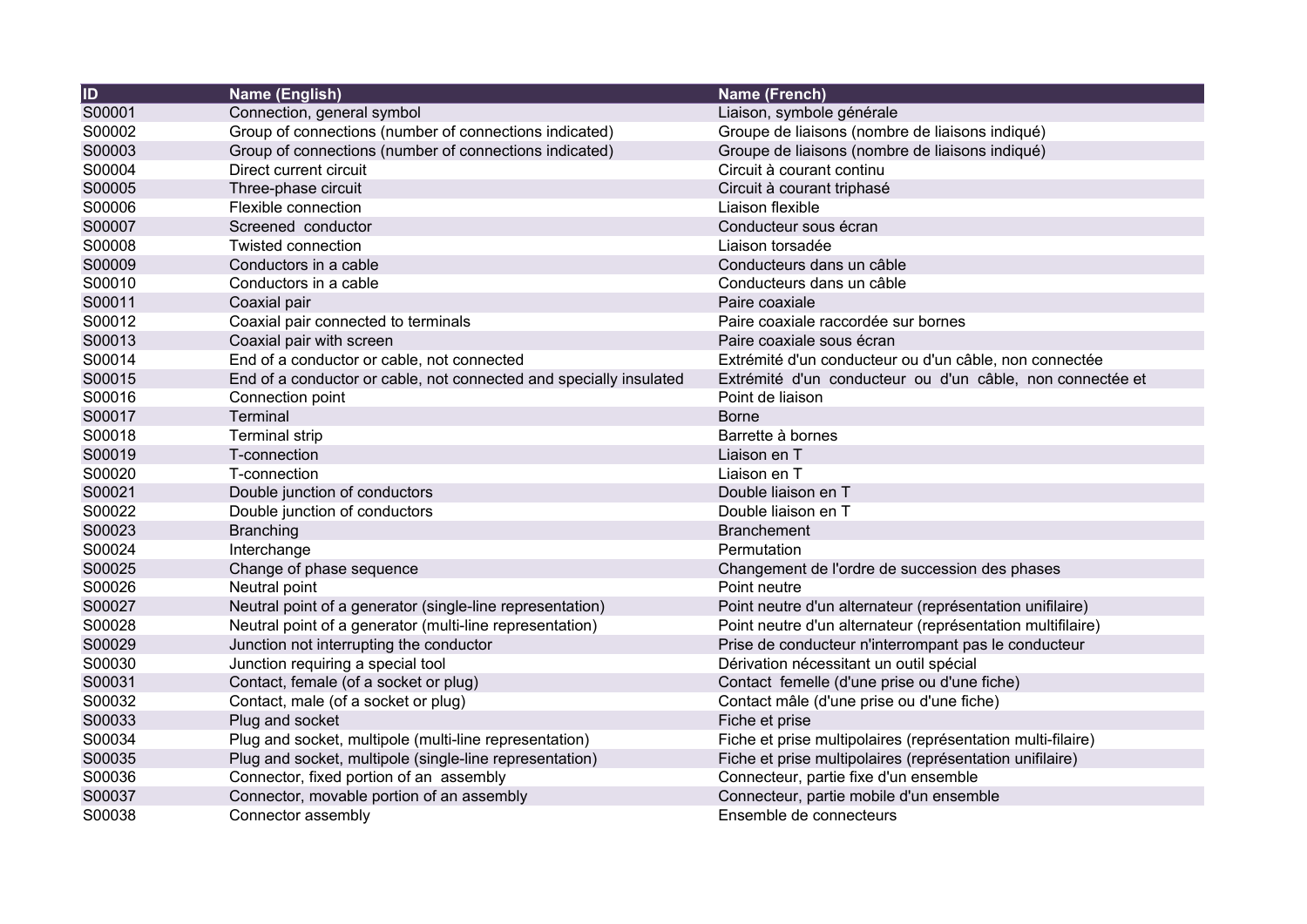| $\overline{ID}$ | Name (English)                                                  | <b>Name (French)</b>                                                   |
|-----------------|-----------------------------------------------------------------|------------------------------------------------------------------------|
| S00039          | Telephone type plug and jack                                    | Fiche et jack bipolaires, type téléphone                               |
| S00040          | Telephone type plug and jack with break contacts                | Fiche et jack tripolaires type téléphone, avec contacts de rupture     |
| S00041          | Telephone type break jack, telephone type isolating jack        | Jack de coupure ou de séparation, type téléphone                       |
| S00042          | Plug and socket, coaxial                                        | Fiche coaxiale et prise coaxiale                                       |
| S00043          | <b>Butt-connector</b>                                           | Connecteur par pression en bout                                        |
| S00044          | Connecting link, closed                                         | Barrette de connexion fermée                                           |
| S00045          | Connecting link, closed                                         | Barrette de connexion fermée                                           |
| S00046          | Connecting link, open                                           | Barrette de connexion, ouverte                                         |
| S00047          | Plug and socket-type connector, male-male                       | Fiche et prise de connecteur, mâle-mâle                                |
| S00048          | Plug and socket-type connector, male-female                     | Fiche et prise de connecteur mâle-femelle                              |
| S00049          | Plug and socket-type connector, male-male with socket access    | Fiche et prise de connecteur mâle-mâle avec prise de dérivation        |
| S00050          | Cable sealing end (multi-core cable)                            | Boîte d'extrémité (câble multipolaire)                                 |
| S00051          | Cable sealing end (one-core cables)                             | Boîte d'extrémité (câbles unipolaires)                                 |
| S00052          | Straight-through joint box (multi-line representation)          | Boîte de jonction pour conducteurs (représentation multifilaire)       |
| S00053          | Straight-through joint box (single-line representation)         | Boîte de jonction pour conducteurs (représentation unifilaire)         |
| S00054          | Junction box (multi-line representation)                        | Boîte de dérivation (représentation multifilaire)                      |
| S00055          | Junction box (single-line representation)                       | Boîte de dérivation (représentation unifilaire)                        |
| S00056          | Pressure-tight bulkhead cable gland                             | Dispositif étanche de passage de câbles                                |
| S00057          | Triode thyristor, type unspecified                              | Thyristor triode, type non spécifié                                    |
| S00058          | Group of connections                                            | Groupe de liaisons                                                     |
| S00059          | Object                                                          | Objet                                                                  |
| S00060          | Object                                                          | Objet                                                                  |
| S00061          | Object                                                          | Objet                                                                  |
| S00062          | Envelope                                                        | Enveloppe                                                              |
| S00063          | Envelope                                                        | Enveloppe                                                              |
| S00064          | Boundary                                                        | Séparation                                                             |
| S00065          | Screen                                                          | Ecran                                                                  |
| S00066          | Protection against unintentional direct contact, general symbol | Protection contre le contact direct non intentionnel, symbole générale |
| S00069          | Alternating current (indication of frequency)                   | Courant alternatif (indication de la fréquence)                        |
| S00073          | Alternating current (indication of frequency range: low)        | Courant alternatif (indication de la bande de fréquences: fréquences   |
| S00074          | Alternating current (indication of frequency range: medium)     | Courant alternatif (indication de la bande de fréquences: fréquences   |
| S00075          | Alternating current (indication of frequency range: high)       | Courant alternatif (indication de la bande de fréquences: fréquences   |
| S00076          | Rectified current with alternating component                    | Courant redressé avec composante alternative                           |
| S00077          | Positive polarity                                               | Polarité positive                                                      |
| S00078          | Negative polarity                                               | Polarité négative                                                      |
| S00079          | Neutral                                                         | Neutre                                                                 |
| S00080          | Mid-wire                                                        | Conducteur de point milieu                                             |
| S00081          | Adjustability, general symbol                                   | Ajustabilité, symbole général                                          |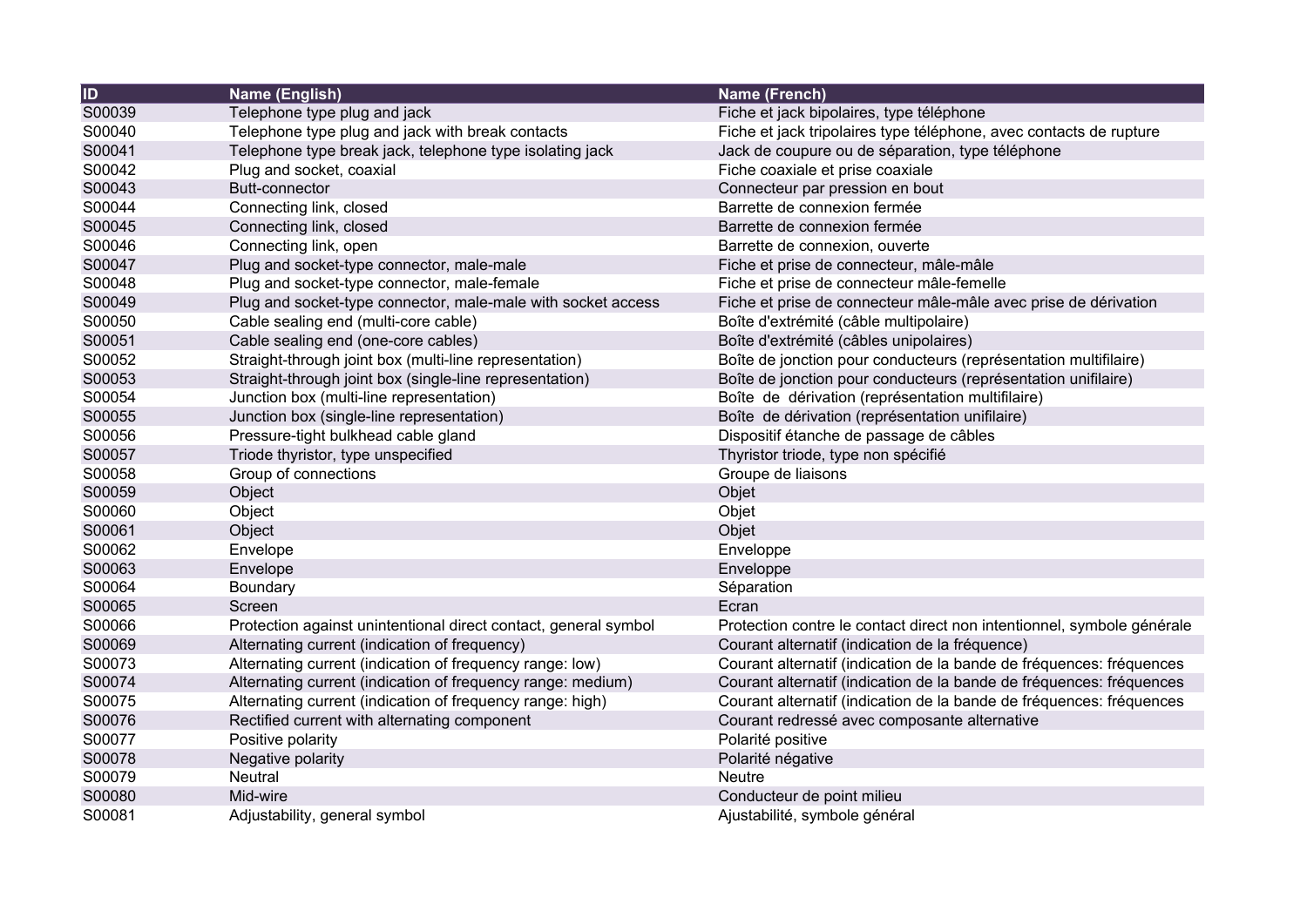| <b>ID</b> | Name (English)                                            | Name (French)                                                      |
|-----------|-----------------------------------------------------------|--------------------------------------------------------------------|
| S00082    | Adjustability, non-linear                                 | Ajustabilité, non linéaire                                         |
| S00083    | Variability, general symbol                               | Variabilité, symbole général                                       |
| S00084    | Variability, non-linear                                   | Variabilité, non linéaire                                          |
| S00085    | Adjustability, pre-set                                    | Ajustement prédéterminé                                            |
| S00086    | Pre-set adjustability                                     | Ajustement prédéterminé                                            |
| S00087    | Action in steps                                           | Action par pas                                                     |
| S00088    | Adjustability step by step                                | Ajustabilité pas à pas                                             |
| S00089    | Continuous variability                                    | Variabilité continue                                               |
| S00090    | Continuous variability, pre-set                           | Variabilité continue, prédéterminé                                 |
| S00091    | Automatic control                                         | Régulation automatique                                             |
| S00092    | Amplifier with automatic gain control                     | Amplificateur avec contrôle automatique de gain                    |
| S00093    | Rectilinear motion (unidirectional)                       | Mouvement rectilinge (unidirectionnel)                             |
| S00094    | Rectilinear motion (bidirectional)                        | Mouvement rectilinéaire (bidirectionnel)                           |
| S00095    | Circular motion (unidirectional)                          | Mouvement circulaire (unidirectionnel)                             |
| S00096    | Circular motion (bidirectional)                           | Mouvement circulaire (bidirectional)                               |
| S00097    | Circular motion (bidirectional and limited)               | Mouvement circulaire (bidirectionnel et limité)                    |
| S00098    | Oscillating motion                                        | Mouvement oscillant                                                |
| S00099    | Propagation (one way)                                     | Propagation (dans un seul sens)                                    |
| S00100    | Propagation, both ways, simultaneously                    | Propagations simultanées dans les deux sens                        |
| S00101    | Propagation, both ways, not simultaneously                | Propagations non simultanées dans les deux sens                    |
| S00102    | Transmission                                              | Emission                                                           |
| S00103    | Reception                                                 | Réception                                                          |
| S00104    | Energy flow from the busbars                              | Transit d'énergie issue des barres                                 |
| S00105    | Energy flow towards the busbars                           | Transit de l'énergie vers les barres                               |
| S00106    | Energy flow, bidirectional (towards and from the busbars) | Transit de l'énergie dans les deux sens (issue et vers des barres) |
| S00108    | Actuating (higher than)                                   | Actionné (depassé)                                                 |
| S00109    | Actuating (lower than)                                    | Actionné (en dessous)                                              |
| S00110    | Actuating (either higher than or lower than)              | Actionné (soit dépasse ou soit en dessous)                         |
| S00111    | Actuating (equal to zero)                                 | Actionné (égale à zéro)                                            |
| S00112    | Actuating (approximately equal to zero)                   | Actionné (approximativement à zéro)                                |
| S00113    | Material, unspecified                                     | Matière non spécifiée                                              |
| S00114    | Material, solid                                           | Matière solide                                                     |
| S00115    | Material, liquid                                          | Matière liquide                                                    |
| S00116    | Material, gas                                             | Matière, gazeuse                                                   |
| S00117    | Material, electret                                        | Matière, electret                                                  |
| S00118    | Material, semiconducting                                  | Matériau semiconducteur                                            |
| S00119    | Material, insulating                                      | Matière; Isolant ou diélectrique                                   |
| S00120    | Thermal effect                                            | <b>Effet thermique</b>                                             |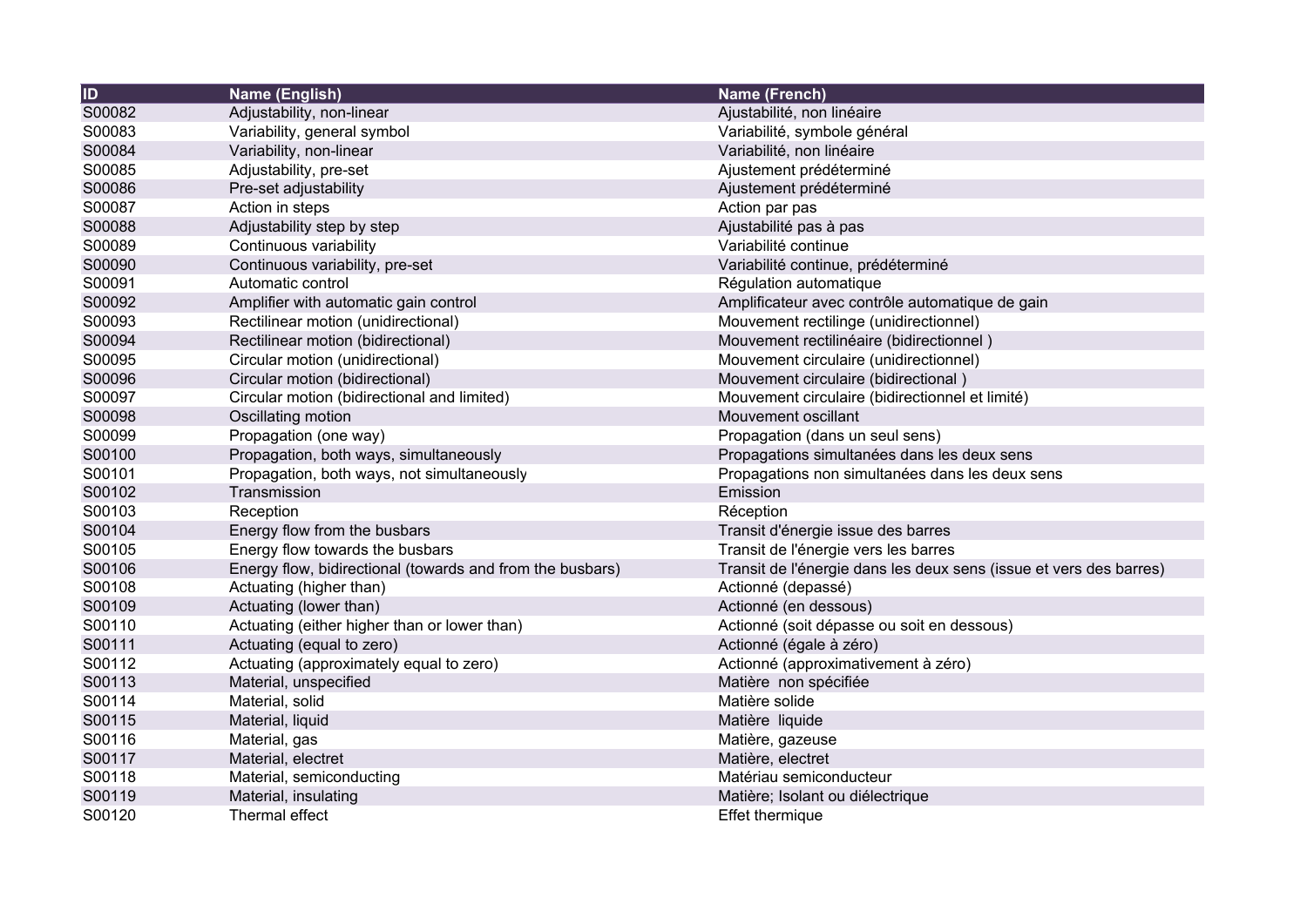| ID     | <b>Name (English)</b>                                   | Name (French)                                               |
|--------|---------------------------------------------------------|-------------------------------------------------------------|
| S00121 | Electromagnetic effect                                  | Effet électromagnétique                                     |
| S00122 | Magnetostrictive effect                                 | Effet magnétostrictif                                       |
| S00123 | Magnetic field effect or dependence                     | Effet ou dépendance de champ magnétique                     |
| S00124 | Delay                                                   | Temporisation                                               |
| S00125 | Semiconductor effect                                    | Effet semiconducteur                                        |
| S00126 | Coupling effect with electrical separation              | Effet de couplage avec séparation électrique                |
| S00127 | Radiation, electromagnetic, non-ionizing                | Rayonnement électromagnétique non ionisant                  |
| S00128 | Radiation, coherent, non-ionizing                       | Rayonnement cohérent, non ionisant                          |
| S00129 | Radiation, ionizing                                     | Rayonnement ionisant                                        |
| S00130 | Radiation, electromagnetic, non-ionizing, bidirectional | Rayonnement électromagnétique, non ionisant, bidirectionnel |
| S00131 | Radiation, coherent, non-ionizing, bidirectional        | Rayonnement cohérent, non ionisant, bidirectionnel          |
| S00132 | Pulse, positive-going                                   | Impulsion positive                                          |
| S00133 | Pulse, negative-going                                   | Impulsion négative                                          |
| S00134 | Pulse, alternating current                              | Impulsion de courant alternatif                             |
| S00135 | Step function, positive going                           | Fonction échelon positive                                   |
| S00136 | Step function, negative going                           | Fonction échelon négative                                   |
| S00137 | Saw-tooth wave                                          | Onde en dents de scie                                       |
| S00138 | Printing, tape                                          | Impression, sur bande                                       |
| S00143 | Facsimile                                               | Télécopie                                                   |
| S00144 | Link                                                    | Liaison                                                     |
| S00145 | Mechanical link (force or motion)                       | Liaison mécanique (l'effort ou mouvement)                   |
| S00146 | Mechanical link (rotation)                              | Liaison mécanique (rotation)                                |
| S00147 | Link                                                    | Liaison                                                     |
| S00148 | Delayed action                                          | Action retardée                                             |
| S00149 | Delayed action                                          | Action retardée                                             |
| S00150 | Automatic return                                        | Retour automatique                                          |
| S00151 | Detent                                                  | Crantage                                                    |
| S00152 | Detent, disengaged                                      | Crantage, libéré                                            |
| S00153 | Detent, engaged                                         | Crantage, engagé                                            |
| S00154 | Mechanical interlock                                    | Verrouillage mécanique                                      |
| S00155 | Latching device, disengaged                             | Dispositif d'accrochage libéré                              |
| S00156 | Latching device, engaged                                | Dispositif d'accrochage engagé                              |
| S00157 | <b>Blocking device</b>                                  | Dispositif de blocage                                       |
| S00158 | Blocking device, engaged                                | Dispositif de blocage, engagé                               |
| S00159 | Clutch; Mechanical coupling                             | Embrayage; Accouplement mécanique                           |
| S00160 | Mechanical coupling, disengaged                         | Accouplement mécanique débrayé                              |
| S00161 | Mechanical coupling, engaged                            | Accouplement mécanique embrayé                              |
| S00162 | Unidirectional coupling device for rotation             | Accouplement à entraînement dans un seul sens               |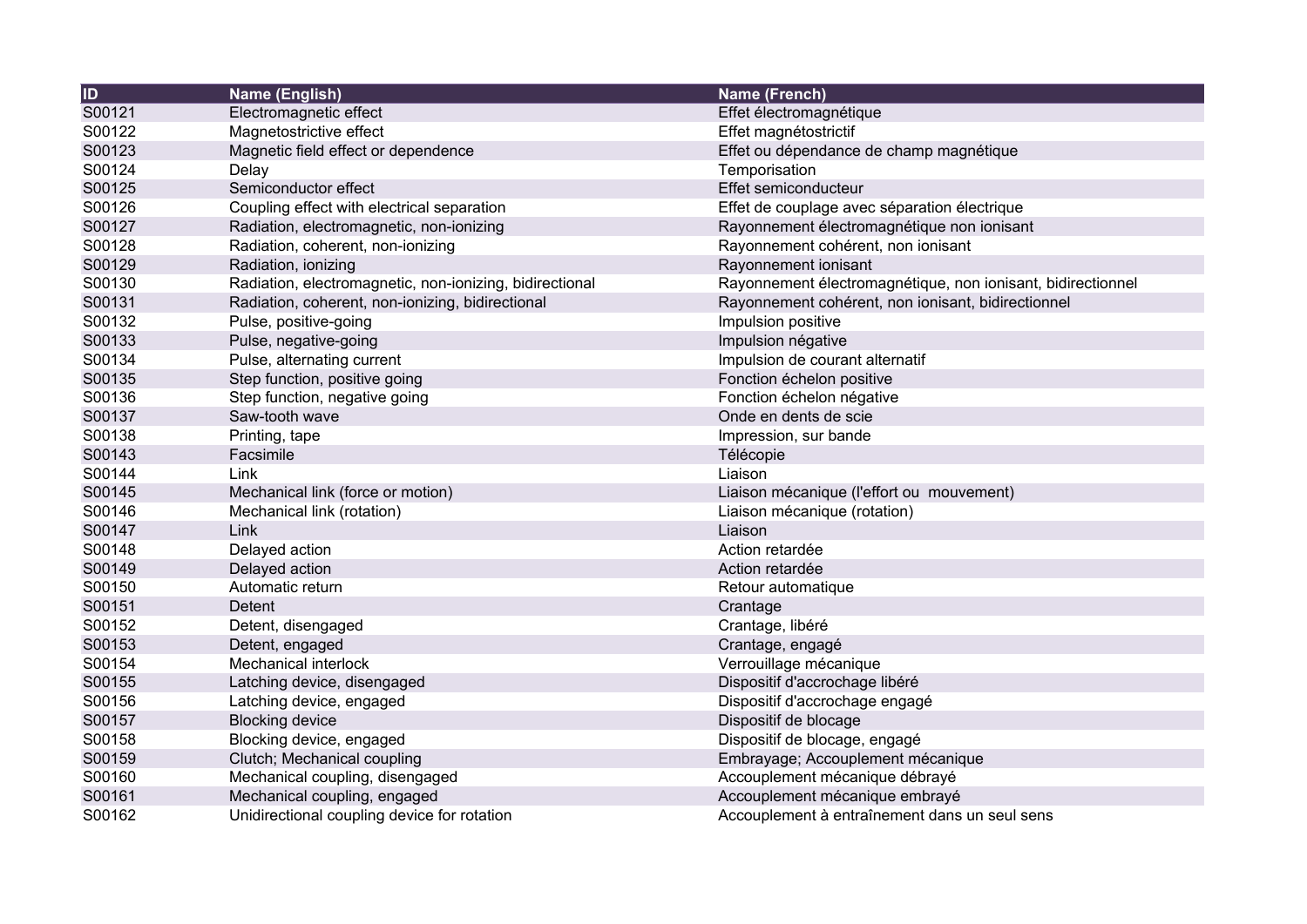| $\overline{1}$ | <b>Name (English)</b>                                              | <b>Name (French)</b>                                           |
|----------------|--------------------------------------------------------------------|----------------------------------------------------------------|
| S00163         | <b>Brake</b>                                                       | Frein                                                          |
| S00164         | Brake, applied                                                     | Frein, serré                                                   |
| S00165         | Brake, released                                                    | Frein, desserré                                                |
| S00166         | Gearing                                                            | Engrenage                                                      |
| S00167         | Actuator, manual, general symbol                                   | Actionneur manuel, symbole général                             |
| S00168         | Actuator, manual (protected)                                       | Actionneur manuel (protégé)                                    |
| S00169         | Actuator (operated by pulling)                                     | Actionneur (commande par tirette)                              |
| S00170         | Actuator (operated by turning)                                     | Actionneur (commande rotative)                                 |
| S00171         | Actuator (operated by pushing)                                     | Actionneur (commande par poussoir)                             |
| S00172         | Actuator (operated by proximity effect)                            | Actionneur (commande par effet de proximité)                   |
| S00173         | Actuator (operated by touching)                                    | Actionneur (commande par effleurement)                         |
| S00174         | Actuator, emergency                                                | Actionneur d'urgence                                           |
| S00175         | Actuator (operated by handwheel)                                   | Actionneur (commande par volant)                               |
| S00176         | Actuator (operated by pedal)                                       | Actionneur (commande par pédale)                               |
| S00177         | Actuator (operated by lever)                                       | Actionneur (commande par levier)                               |
| S00178         | Actuator (operated by removable handle)                            | Actionneur (commande manuelle amovible)                        |
| S00179         | Actuator (operated by key)                                         | Actionneur (commande par clef)                                 |
| S00180         | Actuator (operated by crank)                                       | Actionneur (commande par manivelle)                            |
| S00181         | Actuator (operated by roller)                                      | Actionneur (commande par galet)                                |
| S00182         | Actuator (operated by cam)                                         | Actionneur (commande par came)                                 |
| S00183         | Actuator (operated by cam/cam profile)                             | Actionneur (commande par came/profil de came)                  |
| S00184         | Actuator (operated by cam/profile plate)                           | Actionneur (commande par came/profil de came)                  |
| S00185         | Actuator (operated by cam and roller)                              | Actionneur (commande par came et galet)                        |
| S00186         | Actuator (operated by stored mechanical energy)                    | Actionneur (commande par accumulation d'énergie mécanique)     |
| S00187         | Actuator (actuated by pneumatic or hydraulic power/ single action) | Actionneur (actionné par énergie hydraulique ou pneumatique/à  |
| S00188         | Actuator (actuated by pneumatic or hydraulic power/double acting)  | Actionneur (actionné par énergie hydraulique ou pneumatique /à |
| S00189         | Actuator (actuated by electromagnetic effect)                      | Actionneur (actionné par effet électromagnétique)              |
| S00192         | Actuator (operated by electric motor)                              | Actionneur (commande par moteur électrique)                    |
| S00193         | Actuator (operated by electric clock)                              | Actionneur (commande par horloge électrique)                   |
| S00194         | Actuator (semiconductor)                                           | Actionneur à semiconducteur                                    |
| S00195         | Actuator (actuated by liquid level)                                | Actionneur (actionné par le niveau d'un liquide)               |
| S00196         | Actuator (actuated by a counter)                                   | Actionneur (actionné par comptage)                             |
| S00197         | Actuator (actuated by fluid flow)                                  | Actionneur (actionné par le débit d'un fluide)                 |
| S00198         | Actuator (actuated by gas flow)                                    | Actionneur (actionné par le débit d'un gaz)                    |
| S00199         | Actuator (actuated by relative humidity)                           | Actionneur (actionné par humidité relative)                    |
| S00200         | Earth, general symbol                                              | Terre, symbole général                                         |
| S00202         | Protective earthing                                                | Mise à la terre de protection                                  |
| S00204         | Protective equipotential bonding                                   | Liaison équipotentielle de protection                          |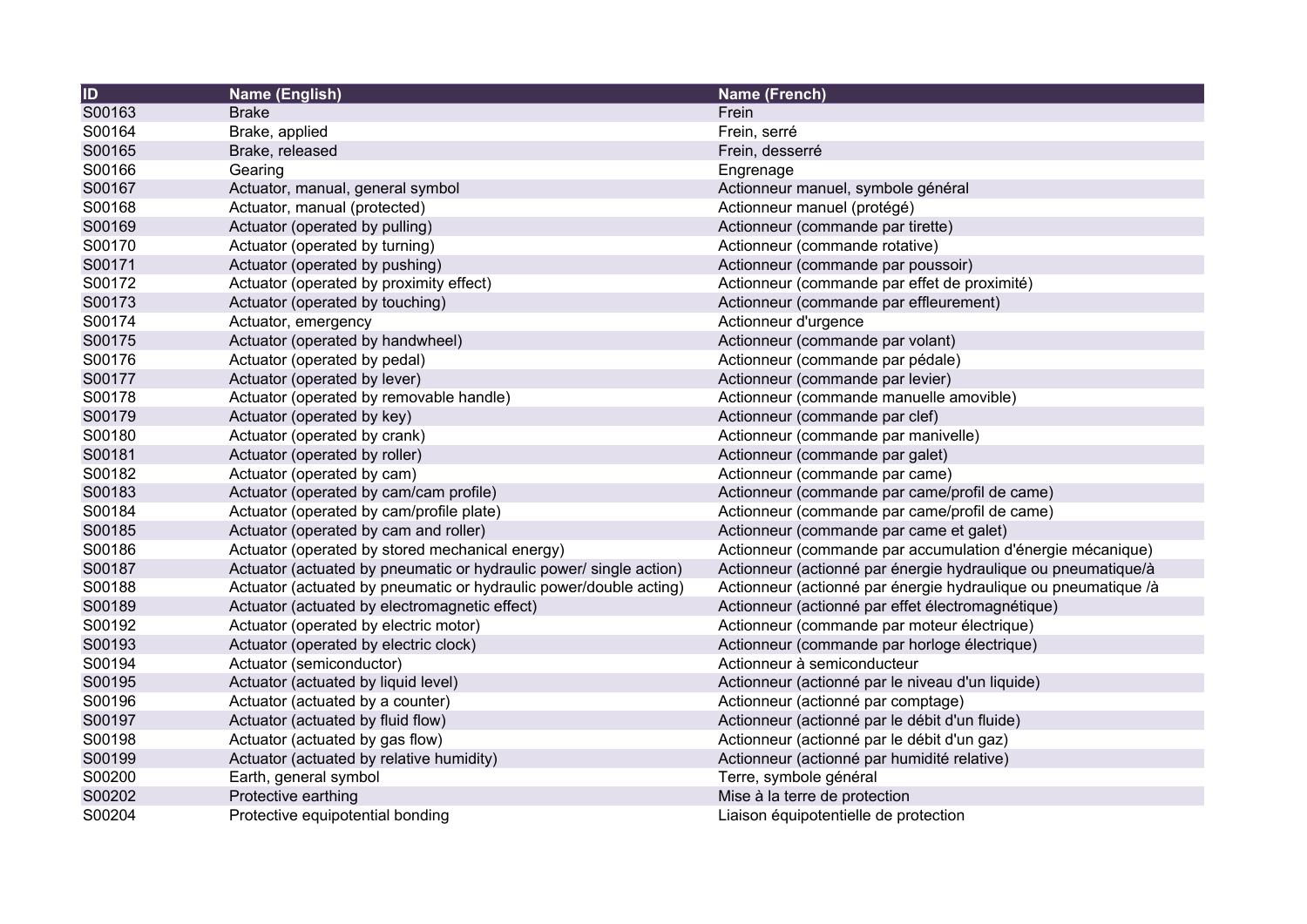| <b>ID</b> | Name (English)                                       | Name (French)                                                      |
|-----------|------------------------------------------------------|--------------------------------------------------------------------|
| S00205    | Ideal current source                                 | Source idéale de courant                                           |
| S00206    | Ideal voltage source                                 | Source idéale de tension                                           |
| S00207    | Ideal gyrator                                        | Gyrateur idéal                                                     |
| S00208    | Fault                                                | Défaut                                                             |
| S00209    | Flashover                                            | Défaut d'isolement                                                 |
| S00210    | Permanent magnet                                     | Aimant permanent                                                   |
| S00211    | Movable contact                                      | Contact mobile                                                     |
| S00212    | Test point indicator                                 | Indicateur de point de contrôle                                    |
| S00213    | Converter, general symbol                            | Convertisseur, symbole général                                     |
| S00214    | Conversion, general symbol                           | Conversion, symbole général                                        |
| S00216    | Analogue                                             | Analogique                                                         |
| S00217    | Digital                                              | Numérique                                                          |
| S00218    | Contactor function                                   | Fonction contacteur                                                |
| S00219    | Circuit breaker function                             | Fonction disjoncteur                                               |
| S00220    | Disconnector (isolator) function                     | Fonction sectionneur                                               |
| S00221    | Switch-disconnector function                         | Fonction interrupteur-sectionneur                                  |
| S00222    | Automatic tripping function                          | Fonction déclenchement automatique                                 |
| S00223    | Position switch function                             | Fonction contact de position                                       |
| S00226    | Positive operation of a switch                       | Manoeuvre positive d'un interrupteur                               |
| S00227    | Make contact, general symbol; Switch, general symbol | Contact à fermeture, symbole generale; Contact de travail, symbole |
| S00229    | <b>Break contact</b>                                 | Contact à ouverture; Contact de repos                              |
| S00230    | Change-over break before make contact                | Contact à deux directions sans chevauchement                       |
| S00231    | Change-over contact with off-position                | Contact à deux directions avec position de coupure                 |
| S00232    | Change-over make before break contact, both ways     | Contact à deux directions avec chevauchement, deux directions      |
| S00233    | Change-over make before break contact, both ways     | Contact à deux directions avec chevauchement, deux directions      |
| S00234    | Contact with two makes                               | Contact à deux fermetures                                          |
| S00235    | Contact with two breaks                              | Contact à deux ouvertures                                          |
| S00236    | Passing make contact when actuated                   | Contact de passage fermant à l'action                              |
| S00237    | Passing make contact when released                   | Contact de passage fermant au relâchement                          |
| S00238    | Passing make contact                                 | Contact de passage fermant                                         |
| S00239    | Make contact, early closing                          | Contact à fermeture, à fermeture anticipée                         |
| S00240    | Make contact, late closing                           | Contact à fermeture, à fermeture tardive                           |
| S00241    | Break contact, late opening                          | Contact à ouverture, à ouverture tardive                           |
| S00242    | Break contact, early opening                         | Contact à ouverture, à ouverture anticipée                         |
| S00243    | Make contact, delayed closing                        | Contact à fermeture, à fermeture retardé                           |
| S00244    | Make contact, delayed opening                        | Contact à fermeture, à ouverture retardé                           |
| S00245    | Break contact, delayed opening                       | Contact à ouverture, à ouverture retardé                           |
| S00246    | Break contact, delayed closing                       | Contact à ouverture, à fermeture retardé                           |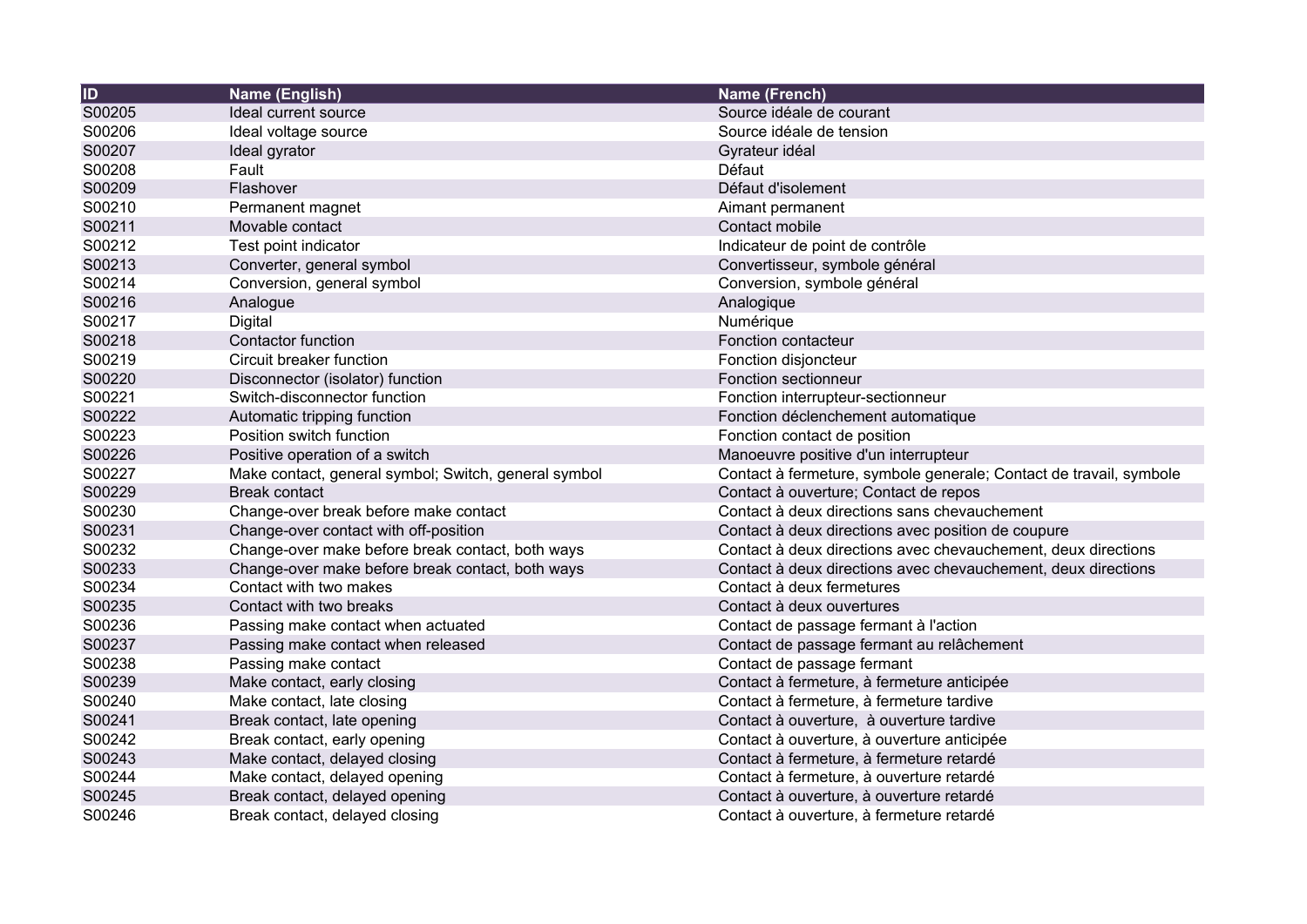| ID     | Name (English)                                                    | Name (French)                                                       |
|--------|-------------------------------------------------------------------|---------------------------------------------------------------------|
| S00247 | Make contact, delayed                                             | Contact à fermeture, retardé                                        |
| S00248 | Contact assembly                                                  | Ensemble d'un groupe de contacts                                    |
| S00253 | Switch, manually operated, general symbol                         | Interrupteur, à commande manuelle, symbole generale                 |
| S00254 | Switch, manually operated, push-button, automatic return          | Interrupteur, à commande manuelle, à bouton-poussoir, à retour      |
| S00255 | Switch, manually operated, pulling, automatic return              | Interrupteur, à commande manuelle, à tirette, retour automatique    |
| S00256 | Switch, manually operated, turning, stay-put                      | Interrupteur, à commande manuelle, à bouton rotatif, à position     |
| S00257 | Switch, manually operated with positive operation, push-button,   | Interrupteur, à commande manuelle à manoeuvre positive, à bouton-   |
| S00258 | Switch, emergency stop                                            | Interrupteur, d'arrêt d'urgence                                     |
| S00259 | Position switch, make contact                                     | Interrupteur de position, contact à fermeture                       |
| S00260 | Position switch, break contact                                    | Interrupteur de position, contact à ouverture                       |
| S00261 | Position switch assembly                                          | Ensemble d'interrupteurs de position                                |
| S00262 | Position switch, break contact, positive operation                | Interrupteur de position, contact à ouverture, à manoeuvre positive |
| S00263 | Temperature sensitive switch, make contact                        | Interrupteur fonctionnant sous l'effet de la température, contact à |
| S00264 | Temperature sensitive switch, break contact                       | Interrupteur fonctionnant sous l'effet de la température, contact à |
| S00265 | Thermal switch, self-operating, break contact                     | Interrupteur thermique, fonctionnement direct, contact à ouverture  |
| S00266 | Gas discharge tube with thermal element                           | Tube à gaz avec bilame                                              |
| S00270 | Multi-position switch                                             | Commutateur à plusieurs directions                                  |
| S00271 | Multi-position switch, maximum four positions                     | Commutateur à plusieurs directions, quatre directions à maximum     |
| S00272 | Multi-position switch, with position diagram                      | Commutateur à plusieurs directions, avec diagramme de position      |
| S00284 | Contactor; Main make contact of a contactor                       | Contacteur; Contact principal à fermeture d'un contacteur           |
| S00285 | Contactor with automatic tripping                                 | Discontacteur à déclenchement automatique                           |
| S00286 | Contactor; Main break contact of a contactor                      | Rupteur; Contact principal à ouverture d'un contacteur              |
| S00287 | Circuit breaker                                                   | Disjoncteur                                                         |
| S00288 | Disconnector; Isolator                                            | Sectionneur                                                         |
| S00289 | Two-way disconnector; Two-way isolator                            | Sectionneur à deux directions                                       |
| S00290 | Switch-disconnector; On-load isolating switch                     | Interrupteur-sectionneur                                            |
| S00291 | Switch-disconnector, automatic release; On-load isolating switch, | Interrupteur-sectionneur à déclanchement automatique                |
| S00292 | Disconnector; Isolator                                            | Sectionneur                                                         |
| S00293 | Trip-free mechanism                                               | Mécanisme à déclenchement libre                                     |
| S00294 | Trip-free mechanism, application                                  | Mécanisme à déclenchement libre, application                        |
| S00295 | Mechanical switching device, three-pole                           | Appareil mécanique de connection tripolaire                         |
| S00296 | Switch with positive opening                                      | Interrupteur à manoeuvre positive                                   |
| S00297 | Motor starter, general symbol                                     | Démarreur de moteur, symbole générale                               |
| S00298 | Starter operating in steps                                        | Démarreur opérant par échelons                                      |
| S00299 | Starter-regulator                                                 | Démarreur-régleur                                                   |
| S00301 | Direct-on-line starter, reversing                                 | Démarreur direct pour changer le sens de marche                     |
| S00302 | Star-delta starter                                                | Démarreur étoile-triangle                                           |
| S00303 | Starter with auto-transformer                                     | Démarreur par autotransformateur                                    |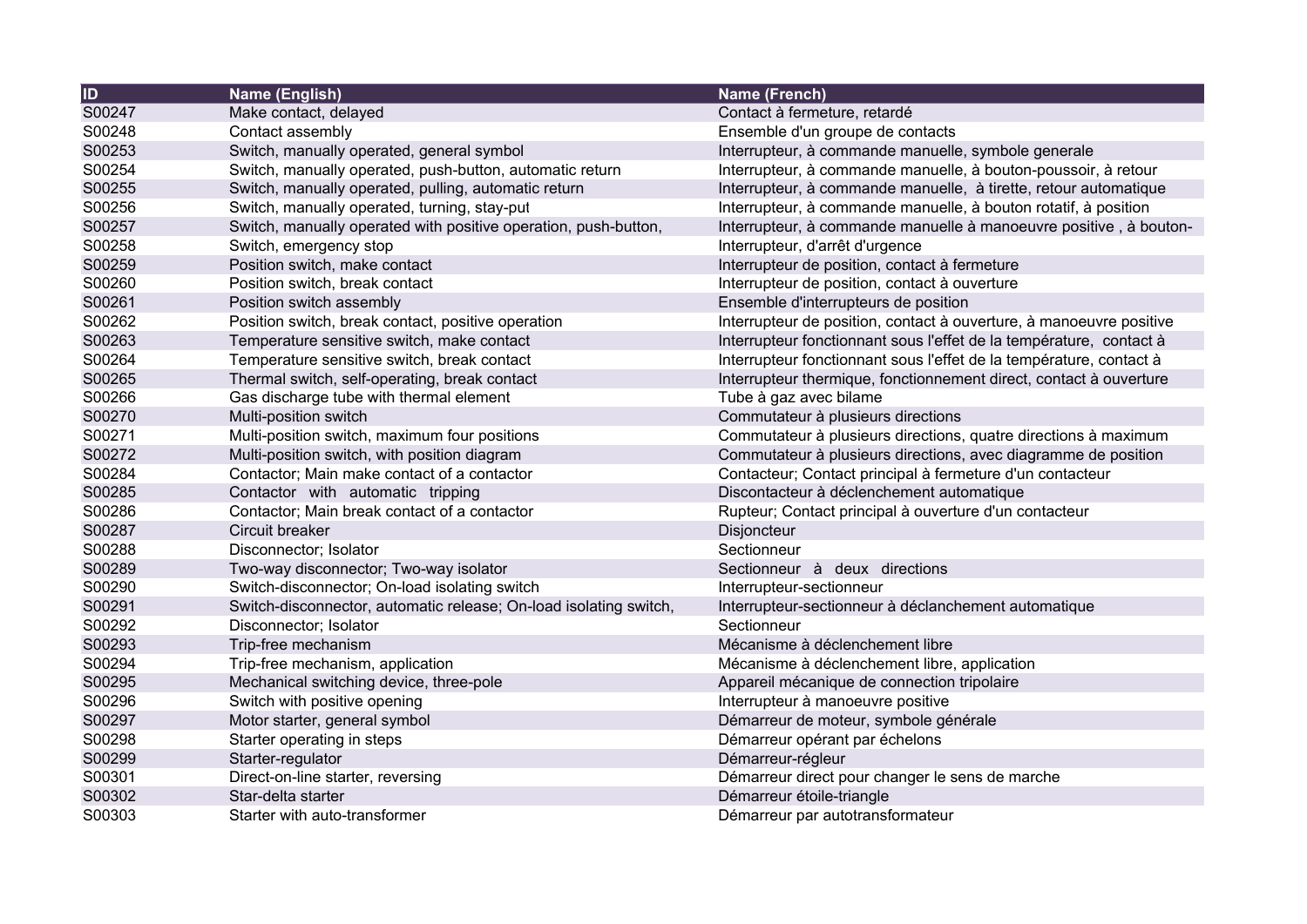| $\overline{1}$ | Name (English)                                               | Name (French)                                                     |
|----------------|--------------------------------------------------------------|-------------------------------------------------------------------|
| S00304         | Starter-regulator with thyristors                            | Démarreur-régleur par thyristors                                  |
| S00305         | Operating device, general symbol; Relay coil, general symbol | Organe de commande, symbole générale; Bobine de relais, symbole   |
| S00307         | Operating device; Relay coil (attached representation)       | Organe de commande; Bobine de relais (représentation assemblée)   |
| S00311         | Relay coil of a slow-releasing relay                         | Organe de commande d'un relais à mise au repos retardée           |
| S00312         | Relay coil of a slow-operating relay                         | Organe de commande d'un relais à mise au travail retardée         |
| S00313         | Relay coil of a slow-operating and slow-releasing relay      | Organe de commande d'un relais à mise au travail et mise au repos |
| S00314         | Relay coil of a high speed relay                             | Organe de commande d'un relais rapide                             |
| S00315         | Relay coil of a relay unaffected by alternating current      | Organe de commande d'un relais insensible au courant alternatif   |
| S00316         | Relay coil of an alternating current relay                   | Organe de commande d'un relais à courant alternatif               |
| S00317         | Relay coil of a mechanically resonant relay                  | Organe de commande d'un relais à résonance mécanique              |
| S00318         | Relay coil of a mechanically latched relay                   | Organe de commande d'un relais à verrouillage mécanique           |
| S00319         | Relay coil of a polarized relay                              | Organe de commande d'un relais polarisé                           |
| S00320         | Polarized relay, self restoring                              | Relais polarisé, retournant en position                           |
| S00321         | Polarized relay with neutral position                        | Relais polarisé à position médiane                                |
| S00323         | Relay coil of a remanent relay                               | Organe de commande d'un relais à rémanence                        |
| S00324         | Relay coil of a remanent relay                               | Organe de commande d'un relais à rémanence                        |
| S00325         | Operating device of a thermal relay                          | Organe de commande d'un relais thermique                          |
| S00326         | Operating device of an electronic relay                      | Organe de commande d'un relais électronique                       |
| S00327         | Measuring relay; Device related to a measuring relay         | Relais de mesure; Dispositif apparenté à un relais de mesure      |
| S00328         | Voltage failure to frame; Frame potential in case of fault   | Tension de défaut à la masse                                      |
| S00329         | Residual voltage                                             | Tension résiduelle                                                |
| S00330         | Reverse current                                              | Courant de retour                                                 |
| S00331         | <b>Differential current</b>                                  | Courant différentiel                                              |
| S00332         | Percentage differential current                              | Pourcentage de courant différentiel                               |
| S00333         | Earth fault current                                          | Courant de défaut à la terre                                      |
| S00334         | Current in the neutral conductor                             | Courant dans le conducteur neutre                                 |
| S00335         | Current between neutrals of two polyphase systems            | Courant entre points neutres de deux systèmes polyphasés          |
| S00336         | Power at phase angle "alpha"                                 | Puissance pour l'angle de phase "alpha"                           |
| S00337         | Inverse time-lag characteristic                              | Caractéristique de retard à temps inverse                         |
| S00338         | No voltage relay                                             | Relais à manque de tension                                        |
| S00339         | Reverse current relay                                        | Relais à courant de retour                                        |
| S00340         | Underpower relay                                             | Relais à minimum de puissance active                              |
| S00341         | Delayed overcurrent relay                                    | Relais à maximum de courant, à action retardée                    |
| S00342         | Overcurrent relay                                            | Relais à maximum de courant                                       |
| S00343         | Overpower relay for reactive power                           | Relais à maximum de puissance réactive                            |
| S00344         | Undervoltage relay                                           | Relais à minimum de tension                                       |
| S00345         | Current relay                                                | Relais de courant                                                 |
| S00346         | Under-impedance relay                                        | Relais à minimum d'impédance                                      |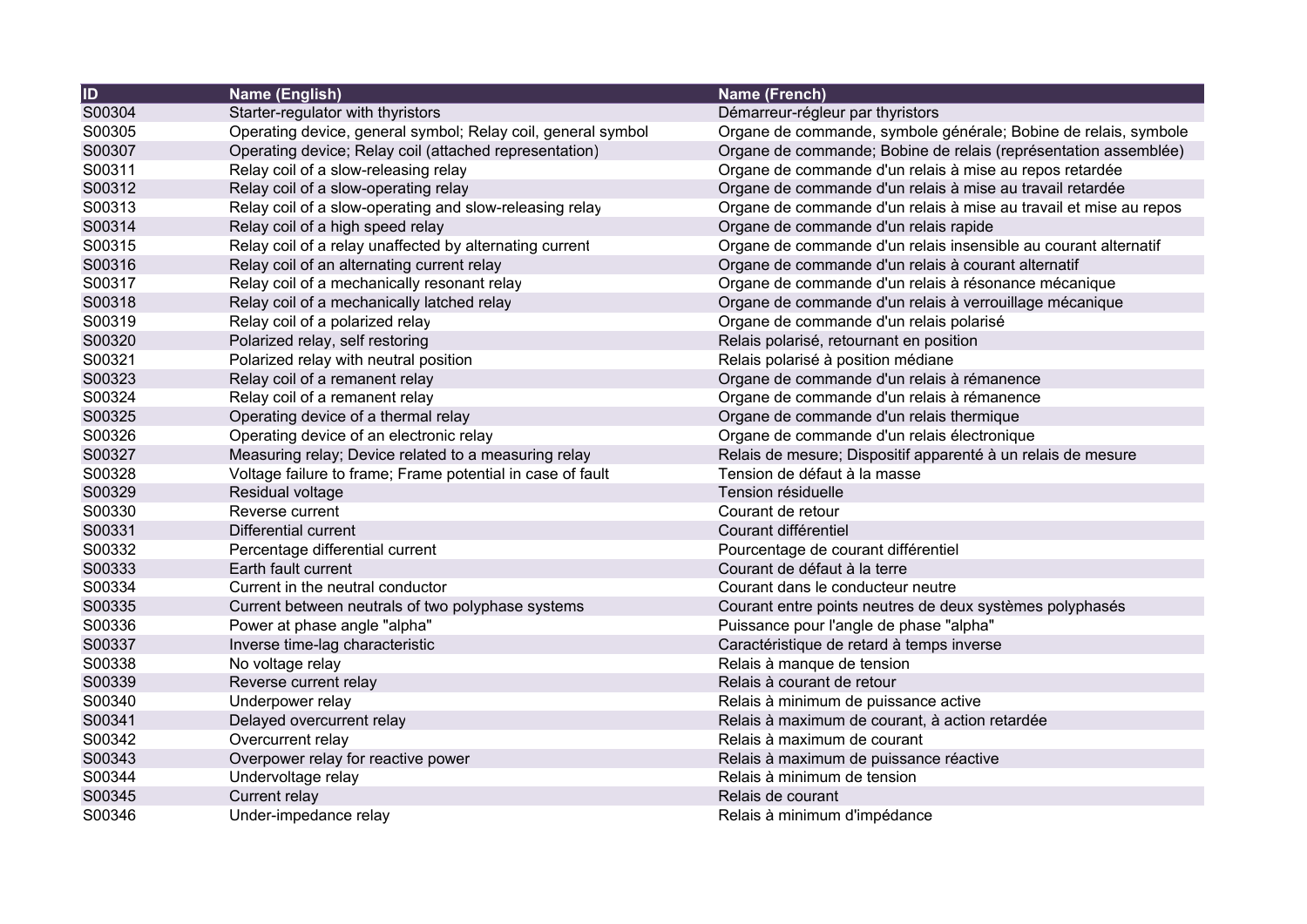| $\overline{1}$ | Name (English)                                          | Name (French)                                                      |
|----------------|---------------------------------------------------------|--------------------------------------------------------------------|
| S00347         | Relay detecting short-circuits between windings         | Relais de détection de court-circuit entre spires                  |
| S00348         | Divided-conductor detection relay                       | Relais de détection de coupure d'enroulement                       |
| S00349         | Phase-failure detection relay                           | Relais de détection de défaillance de phase                        |
| S00350         | Locked-rotor detection relay                            | Relais de détection de rotor bloqué                                |
| S00351         | Overcurrent relay                                       | Relais à maximum de courant                                        |
| S00352         | Buchholz protective device; Gas relay                   | <b>Relais Buchholz</b>                                             |
| S00353         | Device for auto-reclosing; Auto-reclose relay           | Dispositif de réenclenchement automatique; Relais de               |
| S00354         | Proximity sensor                                        | Capteur sensible à une proximité                                   |
| S00355         | Proximity sensing device                                | Dispositif sensible à une proximité                                |
| S00356         | Proximity sensing device, capacitive                    | Détecteur capacitif de proximité                                   |
| S00357         | Touch sensor                                            | Capteur sensible à l'effleurement                                  |
| S00358         | Touch sensitive switch                                  | Dispositif sensible à l'effleurement                               |
| S00359         | Proximity switch                                        | Dispositif sensible à une proximit                                 |
| S00360         | Proximity switch, magnetically controlled               | Dispositif sensible à une proximité, commandé à un aimant          |
| S00361         | Proximity switch, controlled by iron                    | Dispositif sensible à une proximité, commandé à l'approche de fer  |
| S00362         | Fuse, general symbol                                    | Fusible, symbole générale                                          |
| S00363         | Fuse                                                    | Fusible                                                            |
| S00364         | Fuse; Striker fuse                                      | Fusible à percuteur                                                |
| S00365         | Fuse with alarm contact                                 | Fusible avec contact de signalisation                              |
| S00366         | Fuse with separate alarm                                | Fusible avec circuit de signalisation                              |
| S00367         | Three-pole switch with striker fuses                    | Interrupteur triphasé avec des fusibles à percuteur                |
| S00368         | Fuse-switch                                             | Fusible interrupteur                                               |
| S00369         | Fuse-disconnector; Fuse isolator                        | Fusible sectionneur                                                |
| S00370         | Fuse switch-disconnector; On-load isolating fuse switch | Fusible interrupteur-sectionneur                                   |
| S00371         | Spark gap                                               | <b>Éclateur</b>                                                    |
| S00372         | Spark gap, double                                       | Éclateur double                                                    |
| S00373         | Surge diverter; Lightning arrester                      | Parafoudre                                                         |
| S00374         | Protective gas discharge tube                           | Tube à gaz limiteur de tension                                     |
| S00375         | Protective gas discharge tube, symmetric                | Tube à gaz limiteur de tension, symétrique                         |
| S00376         | Static switch, general symbol                           | Interrupteur à semiconducteur (statique), symbole générale         |
| S00377         | Static (semiconductor) contactor                        | Contacteur à semiconducteur (statique)                             |
| S00378         | Static switch, unidirectional                           | Interrupteur à semiconducteur(statique), passage dans un seul sens |
| S00379         | Static relay, general symbol                            | Relais statique, symbole générale                                  |
| S00380         | Static relay                                            | Relais statique                                                    |
| S00381         | Static thermal overload relay                           | Relais statique de surcharge triphasée                             |
| S00382         | Static relay                                            | Relais statique                                                    |
| S00383         | Coupling device with electrical separation              | Coupleur à séparation électrique                                   |
| S00384         | Coupling device with electrical separation, optical     | Coupleur à séparation électrique, optique                          |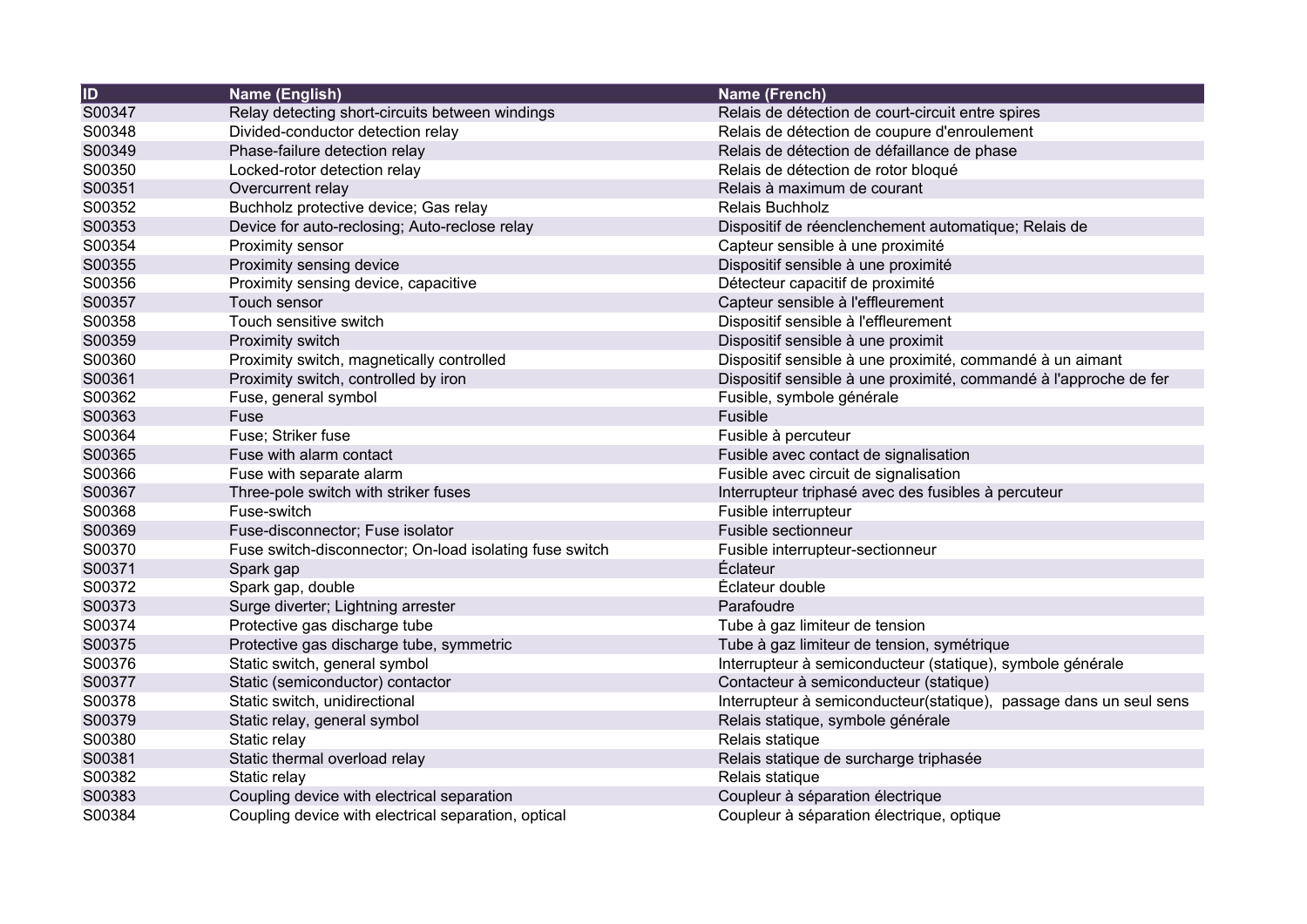| ID     | Name (English)                                                  | Name (French)                                                      |
|--------|-----------------------------------------------------------------|--------------------------------------------------------------------|
| S00385 | Generating station, planned                                     | Centrale, en projet                                                |
| S00386 | Generating station, in service or unspecified                   | Centrale, en service ou indéterminé                                |
| S00389 | Substation, planned                                             | Sous-station, Poste, en projet                                     |
| S00390 | Substation, in service or unspecified                           | Sous-station, Poste, en service ou indéterminé                     |
| S00391 | Hydroelectric generating station, planned                       | Centrale hydraulique, en projet                                    |
| S00392 | Hydroelectric generating station, in service or unspecified     | Centrale hydraulique, en service ou indéterminé                    |
| S00393 | Thermoelectric generating station, planned                      | Centrale thermique, en projet                                      |
| S00394 | Thermoelectric generating station, in service or unspecified    | Centrale thermique, en service ou indéterminé                      |
| S00395 | Nuclear energy generating station, planned                      | Centrale nucléaire, en projet                                      |
| S00396 | Nuclear energy generating station, in service or unspecified    | Centrale nucléaire, en service ou indéterminé                      |
| S00397 | Geothermic generating station, planned                          | Centrale géothermique, en projet                                   |
| S00398 | Geothermic generating station, in service or unspecified        | Centrale géothermique, en service ou indéterminé                   |
| S00399 | Solar generating station, planned                               | Centrale solaire, en projet                                        |
| S00400 | Solar generating station, in service or unspecified             | Centrale solaire, en service ou indéterminé                        |
| S00401 | Wind generating station, planned                                | Centrale éolienne, en projet                                       |
| S00402 | Wind generating station, in service or unspecified              | Centrale éolienne, en service ou indéterminé                       |
| S00403 | Plasma generating station, planned; Magneto-hydrodynamic (MHD), | Centrale à plasma, en projet; Magnéto-hydro-dynamique (MHD), en    |
| S00404 | Plasma generating station, in service or unspecified; Magneto-  | Centrale à plasma, en service ou indéterminé; Magnéto-hydro-       |
| S00405 | Converting substation, planned                                  | Sous-station de conversion, en projet                              |
| S00406 | Converting substation, in service or unspecified                | Sous-station de conversion, en service ou indéterminé              |
| S00407 | Underground line                                                | Ligne souterraine                                                  |
| S00408 | Submarine line                                                  | Ligne immergée                                                     |
| S00409 | Overhead line                                                   | Ligne aérienne                                                     |
| S00410 | Line within a duct; Line within a pipe                          | Ligne dans un conduit; Ligne dans un fourreau                      |
| S00411 | Line within a six-way-duct                                      | Ligne dans un conduit à six voies                                  |
| S00412 | Manhole for underground chamber                                 | Trou d'homme pour chambre souterraine                              |
| S00413 | Line with buried joint                                          | Ligne avec point de raccordement enterré                           |
| S00414 | Line with gas or oil block                                      | Ligne avec bouchon d'étanchéité (gaz ou huile)                     |
| S00415 | Line with gas or oil stop valve                                 | Ligne avec vanne d'arrêt de gaz ou d'huile                         |
| S00416 | Line with gas or oil block by-pass                              | Ligne avec bouchon d'étanchéité à gaz ou huile, avec contournement |
| S00419 | Weather-proof enclosure, general symbol                         | Cabine ou armoire pour installation extérieure, symbole général    |
| S00420 | Amplifying point in a weather-proof enclosure                   | Cabine d'amplification                                             |
| S00421 | Cross-connection point                                          | Point de répartition                                               |
| S00422 | Line concentrator, automatic line connector                     | Concentrateur de lignes, connecteur automatique de lignes          |
| S00423 | Line concentrator on a pole                                     | Concentrateur de lignes sur poteau                                 |
| S00426 | Protective anode                                                | Anode de protection                                                |
| S00427 | Magnesium protective anode                                      | Anode de protection en magnésium                                   |
| S00428 | Head end with local antenna                                     | Tête de réseau avec antenne locale                                 |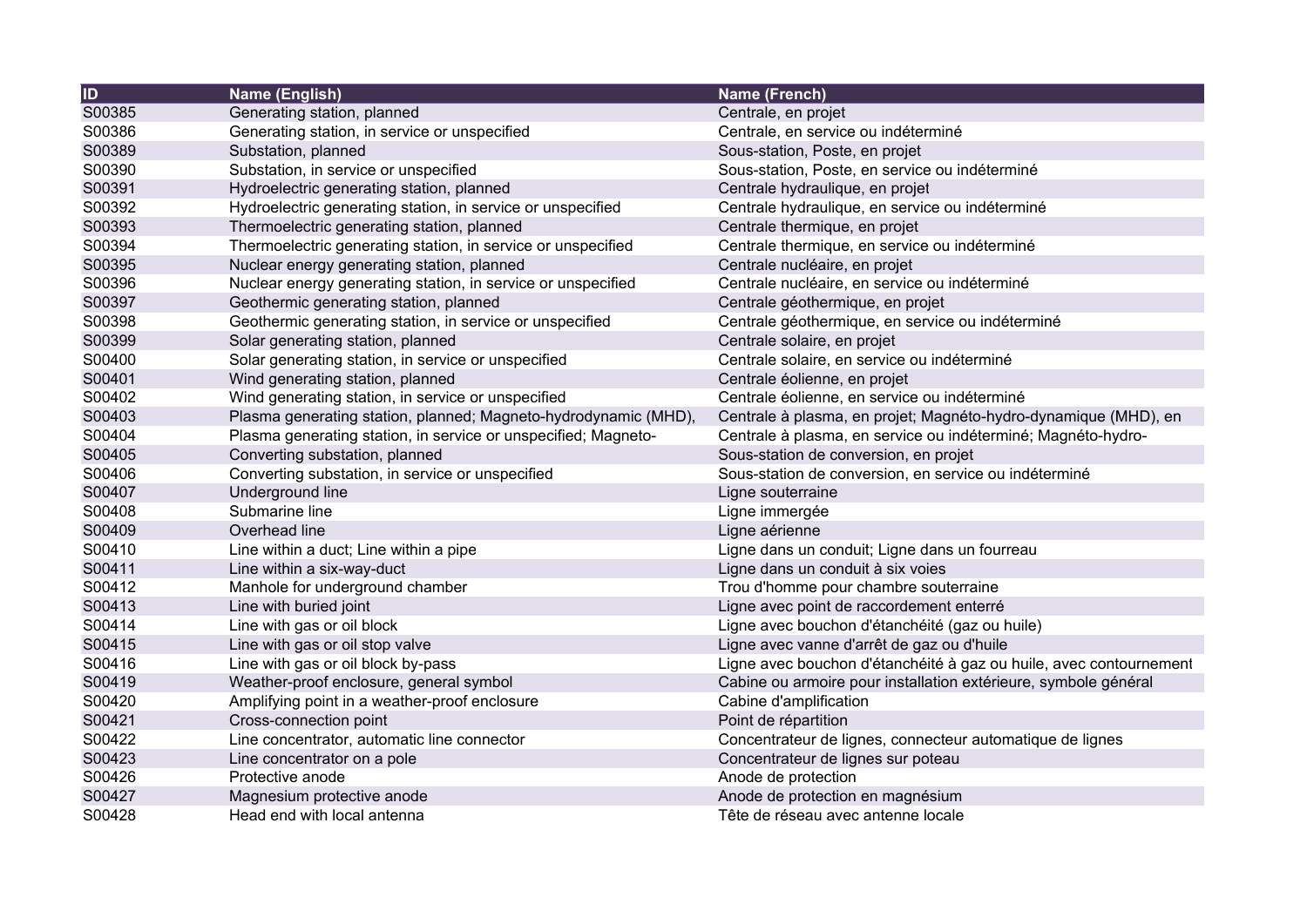| $\overline{1}$ | Name (English)                                                     | <b>Name (French)</b>                                               |
|----------------|--------------------------------------------------------------------|--------------------------------------------------------------------|
| S00429         | Head end without local antenna                                     | Tête de réseau sans antenne locale                                 |
| S00430         | Bridger amplifier                                                  | Amplificateur de dérivation                                        |
| S00431         | Trunk bridging amplifier assembly                                  | Amplificateur de ligne avec dérivations                            |
| S00432         | End of amplifier (branch or spur feeder)                           | Amplificateur terminal de ligne, secondaire ou tertiaire           |
| S00433         | Amplifier with return channel                                      | Amplificateur pour réseau de distribution avec voie de retour      |
| S00435         | Splitter, three-way                                                | Répartiteur à trois voies                                          |
| S00438         | System outlet                                                      | Prise d'usager                                                     |
| S00439         | Looped system outlet; Serial wired outlet                          | Prise directe; Prise boîte à boîte                                 |
| S00440         | Equalizer                                                          | Egaliseur                                                          |
| S00441         | Variable equalizer                                                 | Egaliseur variable                                                 |
| S00442         | Attenuator                                                         | Affaiblisseur                                                      |
| S00443         | Line power unit                                                    | Dispositif d'alimentation de ligne                                 |
| S00444         | Power block                                                        | Dispositif de blocage d'alimentation                               |
| S00445         | Power feeding injection point                                      | Point d'injection de l'alimentation                                |
| S00446         | Neutral conductor                                                  | Conducteur neutre                                                  |
| S00447         | Protective conductor                                               | Conducteur de protection                                           |
| S00448         | Combined protective and neutral conductor                          | Conducteur de protection et neutre confondus                       |
| S00449         | Three-phase wiring with neutral conductor and protective conductor | Canalisation triphasée avec conducteur neutre et conducteur de     |
| S00450         | Wiring going upwards                                               | Canalisation montante                                              |
| S00451         | Wiring going downwards                                             | Canalisation descendante                                           |
| S00452         | Wiring passing through vertically                                  | Canalisation traversant verticalement                              |
| S00453         | Box, general symbol                                                | Boîte, symbole général                                             |
| S00454         | Connection box; Junction box                                       | Boîte de connexions; Boîte de dérivation                           |
| S00455         | Consumers terminal, Service entrance equipment                     | Coffret de branchement                                             |
| S00456         | <b>Distribution centre</b>                                         | Coffret de répartition                                             |
| S00457         | Socket outlet (power) general symbol                               | Socle de prise de courant (puissance), symbole général             |
| S00458         | Multiple socket outlet (power)                                     | Socle pour plusieurs prises de courant (puissance)                 |
| S00459         | Multiple socket outlet (power)                                     | Socle pour plusieurs prises de courant (puissance)                 |
| S00460         | Socket outlet (power) with protective contact                      | Socle de prise de courant (puissance) avec contact pour conducteur |
| S00461         | Socket outlet (power) with sliding shutter                         | Socle de prise de courant (puissance) avec volet d'obturation      |
| S00462         | Socket outlet (power) with single-pole switch                      | Socle de prise de courant (puissance) avec interrupteur unipolaire |
| S00463         | Socket outlet (power) with interlocked switch                      | Socle de prise de courant (puissance) avec interrupteur de         |
| S00464         | Socket outlet (power) with isolating transformer                   | Socle de prise de courant avec transformateur de séparation        |
| S00465         | Socket outlet (telecommunications), general symbol                 | Socle de prise pour terminal de télécommunication, symbole général |
| S00466         | On/Off switch, general symbol for installation diagrams            | Interrupteur, "Marche/Arrêt", symbole général de schémas           |
| S00467         | Switch with signal lamp, general symbol for installation diagram   | Interrupteur à lampe de signal, symbole général de schémas         |
| S00468         | Period limiting switch, single pole                                | Interrupteur à temps de fermeture limité, unipolaire               |
| S00469         | Two pole switch                                                    | Interrupteur, bipolaire                                            |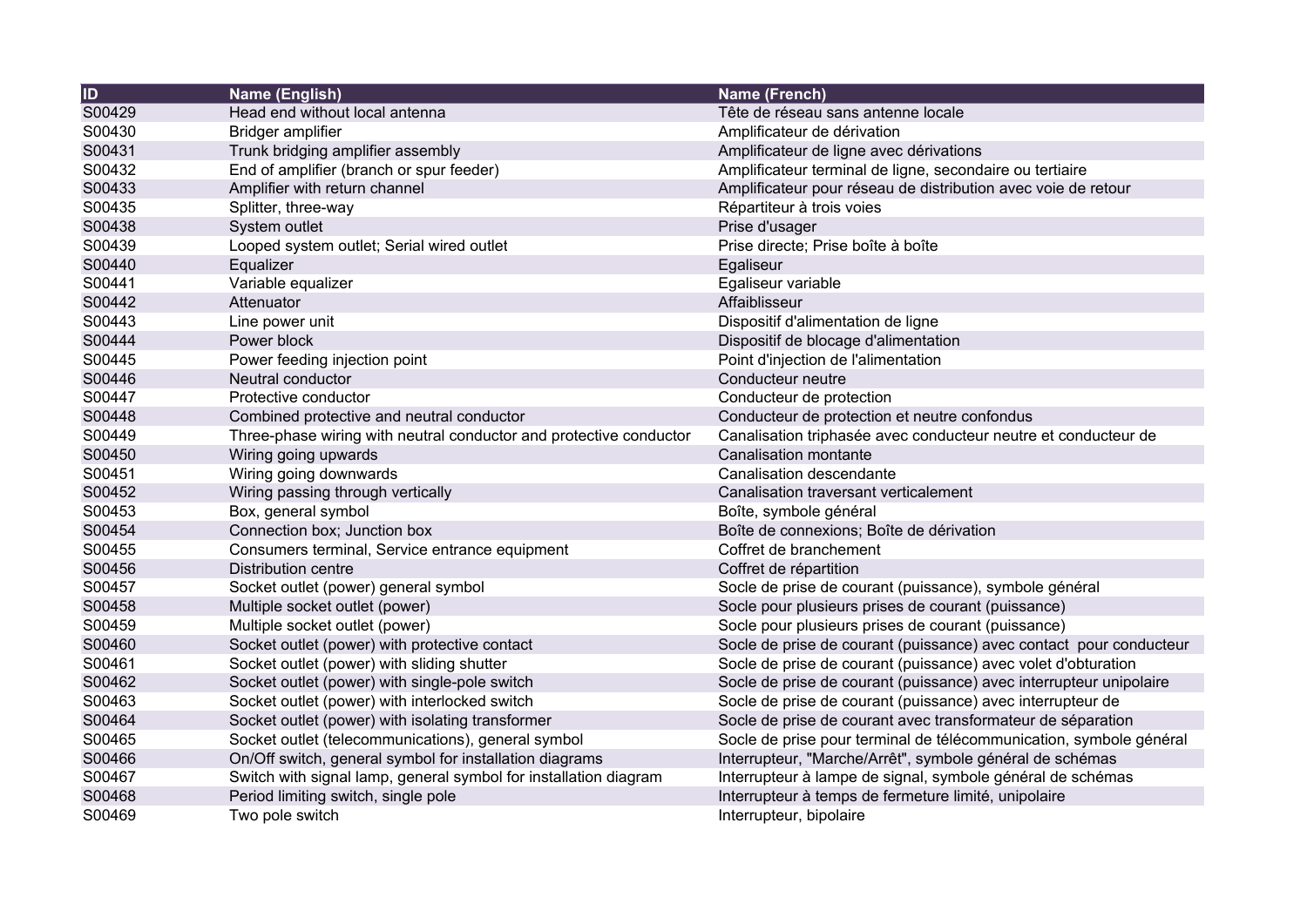| <b>ID</b> | Name (English)                                              | <b>Name (French)</b>                                              |
|-----------|-------------------------------------------------------------|-------------------------------------------------------------------|
| S00471    | Two-way single pole switch                                  | Interrupteur unipolaire va-et-vient                               |
| S00473    | Dimmer                                                      | Interrupteur gradateur                                            |
| S00474    | Pull-cord single pole switch                                | Interrupteur unipolaire à tirette                                 |
| S00475    | Push-button                                                 | Bouton-poussoir                                                   |
| S00476    | Push-button with indicator lamp                             | Bouton-poussoir lumineux                                          |
| S00477    | Push-button protected against unintentional operation       | Bouton-poussoir protégé contre une mise en oeuvre involontaire    |
| S00478    | Timer                                                       | Minuterie                                                         |
| S00479    | Time switch                                                 | Interrupteur horaire                                              |
| S00480    | Key-operated switch                                         | Dispositif de commande ou de contrôle par clé                     |
| S00481    | Lighting outlet position                                    | Point d'attente d'appareil d'éclairage                            |
| S00482    | Lighting outlet on wall                                     | Point d'attente d'appareil d'éclairage en applique murale         |
| S00484    | Luminaire, general symbol; Fluorescent lamp, general symbol | Luminaire, symbole général; Lampe à fluorescence, symbole général |
| S00485    | Luminaire with many fluorescent tubes                       | Luminaire à plusieurs tubes fluorescents                          |
| S00486    | Luminaire with many fluorescent tubes                       | Luminaire à plusieurs tubes fluorescents                          |
| S00487    | Projector, general symbol                                   | Projecteur, symbole général                                       |
| S00488    | Spot light                                                  | Projecteur à faisceau peu divergent                               |
| S00489    | Flood light                                                 | Projecteur d'illumination                                         |
| S00491    | Emergency lighting luminaire on special circuit             | Appareil d'éclairage de sécurité sur circuit spécial              |
| S00492    | Self-contained emergency lighting luminaire                 | Bloc autonome d'éclairage de sécurité                             |
| S00493    | Water heater                                                | Chauffe-eau                                                       |
| S00495    | Time clock, time recorder                                   | Horloge de pointage, enregistreur horaire                         |
| S00496    | Electric lock                                               | Gâche électrique                                                  |
| S00497    | Audio intercommunication equipment                          | Interphone                                                        |
| S00498    | Straight section, general symbol                            | Élément droit, symbole général                                    |
| S00499    | Assembled straight section                                  | Élément droit assemblé                                            |
| S00500    | End cover                                                   | Obturateur d'extrémité                                            |
| S00501    | Elbow                                                       | Coude                                                             |
| S00502    | Tee (three way connection)                                  | Té, branchement à trois voies                                     |
| S00503    | Cross (four way connection)                                 | Croix, branchement à quatre voies                                 |
| S00504    | Crossing of two systems without connection                  | Croisement de deux canalisations sans branchement                 |
| S00505    | Crossing of two independent systems                         | Croisement de deux canalisations indépendantes                    |
| S00506    | Straight section adjustable in length                       | Élément droit à longueur ajustable                                |
| S00507    | Straight section internally anchored                        | Élément droit à blocage interne                                   |
| S00508    | Expansion unit for enclosure                                | Élément de dilatation pour enveloppe                              |
| S00509    | Expansion unit for conductors                               | Élément de dilatation pour conducteurs                            |
| S00510    | Expansion unit for enclosure and conductors                 | Élément de dilatation pour enveloppe et conducteurs               |
| S00511    | Flexible unit                                               | Élément flexible                                                  |
| S00512    | Reduction unit                                              | Élément de réduction                                              |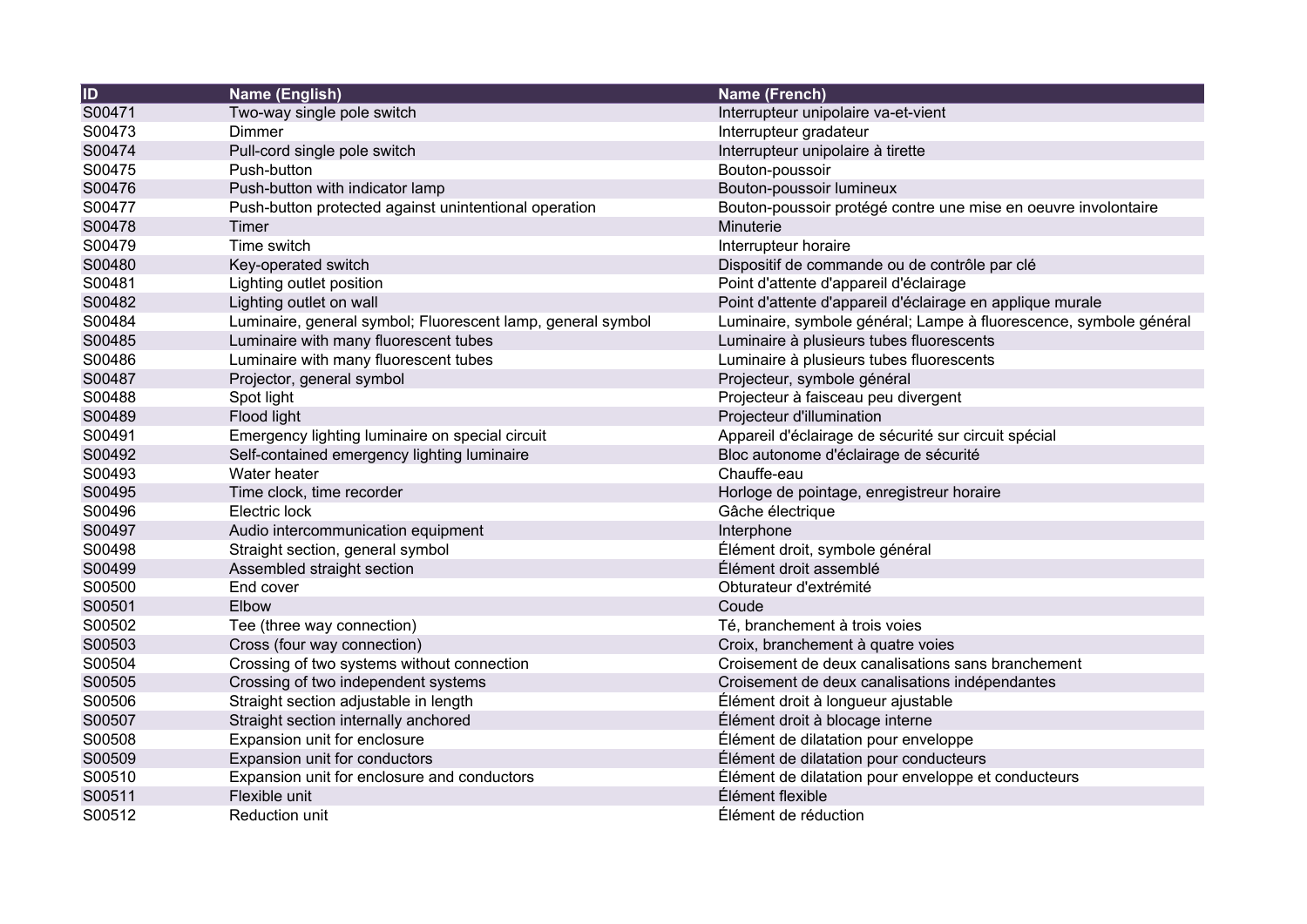| $\overline{1}$ | Name (English)                                                                                                                               | Name (French)                                                           |
|----------------|----------------------------------------------------------------------------------------------------------------------------------------------|-------------------------------------------------------------------------|
| S00513         | Straight section with internal pressure tight barrier                                                                                        | Élément droit avec traversée étanche                                    |
| S00514         | Phase transposition unit                                                                                                                     | Élément de permutation des conducteurs de phase                         |
| S00515         | <b>Equipment box</b>                                                                                                                         | Coffret d'appareillage en ligne                                         |
| S00516         | Straight section with internal fire barrier                                                                                                  | Élément droit avec barrière interne coupe-feu                           |
| S00517         | End feeder unit                                                                                                                              | Élément d'alimentation d'extrémité                                      |
| S00518         | Central feeder unit                                                                                                                          | Élément d'alimentation central                                          |
| S00519         | End feeder unit with equipment box                                                                                                           | Élément d'alimentation en extrémité avec coffret d'appareillage         |
| S00520         | Central feeder unit with equipment box                                                                                                       | Élément central d'alimentation avec coffret d'appareillage              |
| S00521         | Straight section with fixed tap-off                                                                                                          | Élément droit avec dérivation fixe                                      |
| S00522         | Straight section with several tap-offs                                                                                                       | Élément droit avec plusieurs dérivations                                |
| S00523         | Straight section with continously movable tap-off                                                                                            | Élément droit avec dérivation déplaçable de façon continue              |
| S00524         | Straight section with tap-off adjustable in steps                                                                                            | Élément droit avec dérivation déplaçable par pas                        |
| S00525         | Straight section with tap-off by movable contact                                                                                             | Elément droit avec dérivation par contact mobile                        |
| S00526         | Straight section with fixed tap-off with equipment box                                                                                       | Élément droit avec dérivation fixe comprenant un coffret d'appareillage |
| S00527         | Straight section with adjustable tap-off with equipment box                                                                                  | Élément droit avec dérivation déplacable compre-nant un coffret         |
| S00528         | Straight section with fixed tap-off having socket-outlet with protective                                                                     | Élément droit avec dérivation fixe comprenant un socle de prise de      |
| S00529         | Straight section consisting of two wiring systems                                                                                            | Élément droit comprenant deux systèmes de canalisations                 |
| S00530         | Straight section consisting of two wiring systems                                                                                            | Élément droit comprenant deux systèmes de canalisations                 |
| S00531         | Straight section consisting of several separate compartments                                                                                 | Élément droit comprenant plusieurs compartiments séparés                |
| S00532         | Straight section consisting of several separate compartments                                                                                 | Élément droit comprenant plusieurs compartiments séparés                |
| S00533         | Aeronautical ground light, elevated, general symbol                                                                                          | Feu aéronautique au sol, en hauteur, symbole général                    |
| S00534         | Aeronautical ground light, surface, general symbol                                                                                           | Feu aéronautique au sol, en surface, symbole général                    |
| S00535         | Aeronautical ground light, white colour and uni-directional beam,                                                                            | Feu aéronautique au sol, faisceau blanc et unidirectionnel, en hauteur  |
| S00536         | Aeronautical ground light, white colour and uni-directional beam,                                                                            | Feu aéronautique au sol, faisceau blanc et unidirectionnel, en surface  |
| S00537         | Aeronautical ground light, white/white colour and bi-directional beam,                                                                       | Feu aéronautique au sol, faisceau blanc/blanc et bidirectionnel, en     |
| S00538         | Aeronautical ground light, white/white colour and bi-directional beam,                                                                       | Feu aéronautique au sol, faisceau blanc/blanc et bidirectionnel, en     |
| S00539         | Aeronautical ground light, white colour and omni-directional beam,                                                                           | Feu aéronautique au sol, faisceau blanc et omnidirectionnel, en         |
| S00540         | Aeronautical ground light, white colour and omni-directional beam,                                                                           | Feu aéronautique au sol, faisceau blanc et omnidirectionnel, en         |
| S00541         | Curve light, green/green colour and bi-directional beam, surface                                                                             | Feu de virage, faisceau vert/vert et bidirectionnel, en surface         |
| S00542         | Curve light, white colour and uni-directional beam, surface                                                                                  | Feu de virage, faisceau blanc et unidirectionnel, en surface            |
| S00543         | Aeronautical ground light, white omni-directional beam on top, and                                                                           | Feu aéronautique au sol, faisceau omnidirectionnel blanc en haut et     |
| S00544         | Aeronautical ground light, white omni-directional beam on top, and                                                                           | Feu aéronautique au sol, faisceau omnidirectionnel blanc en haut et     |
| S00545         | Aeronautical ground light, white flashing uni-directional beam, elevated Feu d'approche à éclats, faisceau unidirectionnel blanc, en hauteur |                                                                         |
| S00546         | Aeronautical ground light, white flashing uni-directional beam, surface                                                                      | Feu d'approche à éclats, faisceau unidirectionnel blanc, en surface     |
| S00547         | Precision approach path indicator white/red uni-directional beam                                                                             | Indicateur de trajectoire d'approche de précision, faisceau             |
| S00548         | Wind direction indicator                                                                                                                     | Indicateur de direction du vent                                         |
| S00549         | Landing direction indicator                                                                                                                  | Indicateur de direction d'atterrissage                                  |
| S00550         | Obstacle light; Hazard light; Red flashing omni-directional beam                                                                             | Feu d'obstacle; Feu de danger; Faisceau omnidirectionnel, à éclats,     |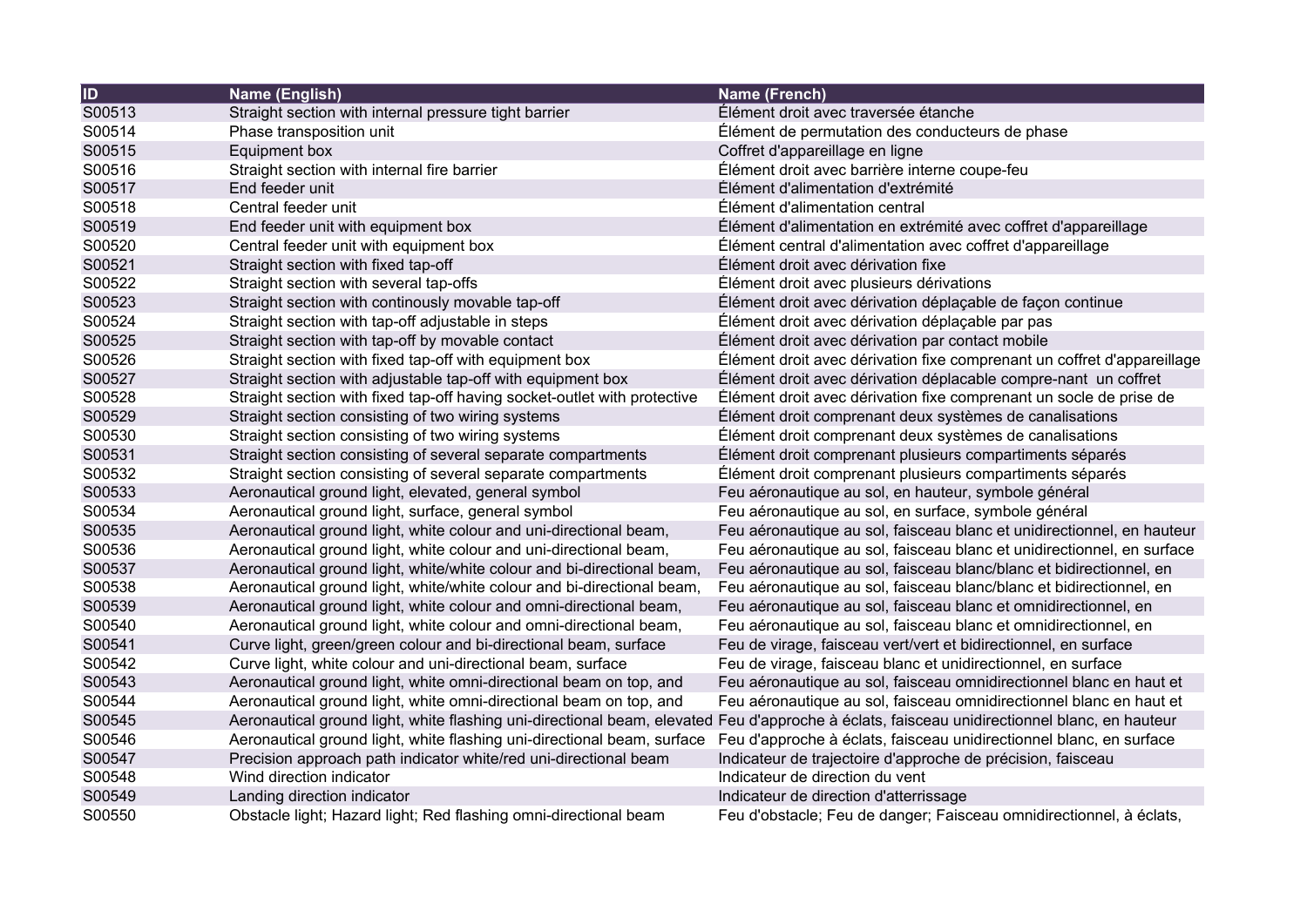| $\overline{1}$ | Name (English)                                                  | <b>Name (French)</b>                                                |
|----------------|-----------------------------------------------------------------|---------------------------------------------------------------------|
| S00551         | Aeronautical ground light, white flashing omni-directional beam | Feu aéronautique au sol, faisceau omnidirectionnel, à éclats, blanc |
| S00552         | Warning sign, general symbol; Guidance sign, general symbol     | Plaque d'avertissement, symbole générale; Panneau de guidage,       |
| S00553         | Distance warning sign                                           | Plaque d'avertissement de distance                                  |
| S00554         | Taxiing guidance sign                                           | Panneau de guidage pour le roulage                                  |
| S00555         | Resistor, general symbol                                        | Résistance, symbole général                                         |
| S00557         | Resistor, adjustable                                            | Résistance, réglable                                                |
| S00558         | Resistor, voltage dependent                                     | Résistance, dépendant de la tension                                 |
| S00559         | Resistor with movable contact                                   | Résistance variable à contact mobile                                |
| S00560         | Resistor with movable contact and off position                  | Résistance à contact mobile et avec position de coupure             |
| S00561         | Potentiometer with movable contact                              | Résistance réglable à contact glissant                              |
| S00562         | Potentiometer with movable contact and pre-set adjustment       | Résistance réglable à contact glissant et à ajustage prédéterminé   |
| S00563         | Resistor with fixed tappings                                    | Résistance avec prises fixes                                        |
| S00564         | Resistor with separate current and voltage terminals            | Résistance à bornes "courant" et "tension" séparées                 |
| S00565         | Carbon-pile resistor                                            | Résistance variable à disques de carbone                            |
| S00566         | Heating element                                                 | Elément chauffant                                                   |
| S00567         | Capacitor, general symbol                                       | Condensateur, symbole général                                       |
| S00571         | Capacitor, polarized                                            | Condensateur, polarisé                                              |
| S00573         | Capacitor, adjustable                                           | Condensateur, réglable                                              |
| S00575         | Capacitor with pre-set adjustment                               | Condensateur à ajustage prédéterminé                                |
| S00577         | Capacitor, differential                                         | Condensateur, différentiel                                          |
| S00579         | Capacitor, split and adjustable                                 | Condensateur, réglable et double armature mobile                    |
| S00581         | Capacitor, temperature dependent and polarised                  | Condensateur, dépendant de la température et polarisé               |
| S00582         | Capacitor, voltage dependent and polarised                      | Condensateur, dépendant de la tension et polarisé                   |
| S00583         | Coil, general symbol; Winding, general symbol                   | Bobine, symbole générale; Enroulement, symbole génerale             |
| S00585         | Inductor with magnetic core                                     | Inductance à noyau magnétique                                       |
| S00586         | Inductor with gap in magnetic core                              | Inductance à noyau magnétique avec entrefer                         |
| S00587         | Inductor, continuously variable                                 | Inductance, variable de façon continue à noyau                      |
| S00588         | Inductor with fixed tappings                                    | Inductance avec prises fixes                                        |
| S00589         | Inductor with moveable contact, variable in steps               | Inductance variable par contact mobile, à variation                 |
| S00590         | Variometer                                                      | Variomètre                                                          |
| S00591         | Coaxial choke with magnetic core                                | Etouffoir de câble coaxial à noyau magnétique                       |
| S00592         | Ferrite bead                                                    | Perle de ferrite                                                    |
| S00600         | Piezoelectric crystal with two electrodes                       | Cristal piézoélectrique avec deux électrodes                        |
| S00601         | Piezoelectric crystal with three electrodes                     | Piezoelectric crystal with three electrodes                         |
| S00602         | Piezoelectric crystal with two pairs of electrodes              | Cristal piézoélectrique avec deux paires d'électrodes               |
| S00603         | Electret with electrodes and connections                        | Electret avec électrodes et connexions                              |
| S00604         | Delay line, magnetostrictive with windings                      | Ligne à retard, type magnétostrictif avec enroulements              |
| S00605         | Delay line, magnetostrictive with windings                      | Ligne à retard, type magnétostrictif avec enroulements              |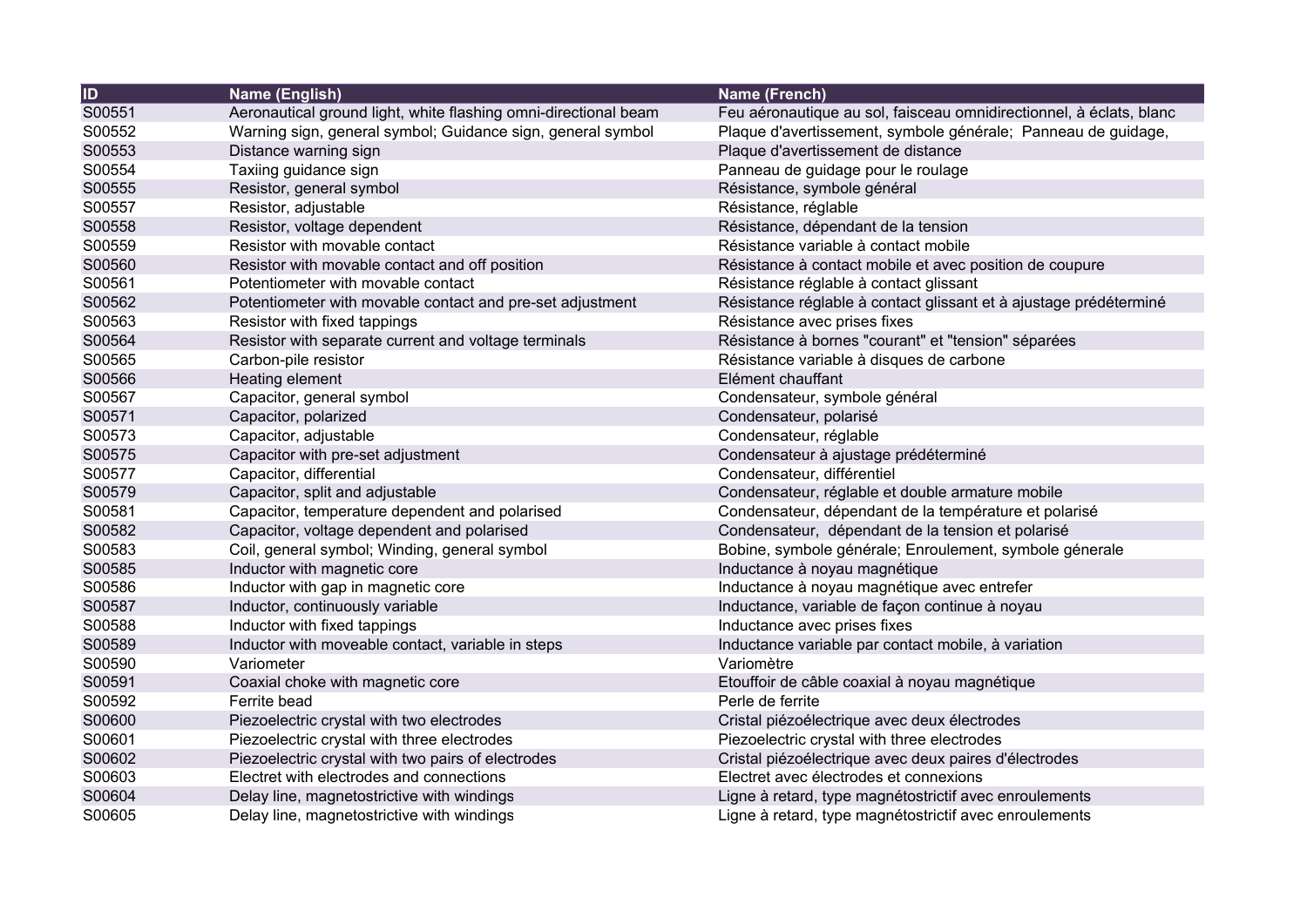| $\overline{1}$ | Name (English)                                                            | Name (French)                                                          |
|----------------|---------------------------------------------------------------------------|------------------------------------------------------------------------|
| S00606         | Delay line, coaxial                                                       | Ligne à retard, type coaxial                                           |
| S00607         | Delay line, solid material type with piezoelectric transducers            | Ligne à retard, type à matière solide avec transducteurs               |
| S00608         | Delay line, general symbol; Delay element, general symbol                 | Ligne à retard, symbole général; Elément à retard, symbole général     |
| S00609         | Delay line, magnetostrictive type                                         | Ligne à retard, type de magnétostrictif                                |
| S00610         | Delay line, coaxial type                                                  | Ligne à retard, type coaxial                                           |
| S00611         | Delay line, mercury type with piezoelectric transducers                   | Ligne à retard, type à mercure avec transducteurs piézoélectriques     |
| S00612         | Delay line, artificial line type                                          | Ligne à retard, type ligne artificielle                                |
| S00613         | Semiconductor region, one connection                                      | Région de semiconducteur avec une connexion                            |
| S00614         | Semiconductor region, several connections                                 | Région de semiconducteur avec plusieurs connexions                     |
| S00615         | Semiconductor region, several connections                                 | Région de semiconducteur avec plusieurs connexions                     |
| S00616         | Semiconductor region, several connections                                 | Région de semiconducteur avec plusieurs connexions                     |
| S00617         | Conduction channel for depletion devices                                  | Canal conducteur pour dispositifs à déplétion                          |
| S00618         | Conduction channel for enhancement devices                                | Canal conducteur pour dispositifs à enrichissement                     |
| S00619         | Rectifying junction                                                       | Jonction redresseuse                                                   |
| S00620         | Junction which influences a semiconductor layer, P-region which           | Jonction influençant une région semiconductrice, Région P influençant  |
| S00621         | Junction which influences a semiconductor layer, N-region which           | Jonction influençant une région semiconductrice, Région N influençant  |
| S00622         | Conductivity type of the channel, N-type channel on a P-type substrate    | Indication du type de la conductivité du canal pour transistors, canal |
| S00623         | Conductivity type of the channel, P-type channel on an N-type             | Indication du type de la conductivité du canal pour transistors, canal |
| S00624         | Insulated gate                                                            | Grille isolée                                                          |
| S00625         | Emitter on a region of dissimilar conductivity type, P emitter on an N    | Emetteur sur une région dont le type de conductibilité est différent,  |
| S00626         | Emitters on a region of dissimilar conductivity type, P emitters on an N  | Emetteur sur une région dont le type de conductibilité est différent,  |
| S00627         | Emitter on a region of dissimilar conductivity type, N emitter on a P     | Emetteur sur une région dont le type de conductibilité est différent,  |
| S00628         | Emitters on a region of dissimilar conductivity type, N emitters on a P   | Emetteur sur une région dont le type de conductibilité est différent,  |
| S00629         | Collector on a region of dissimilar conductivity type                     | Collecteur sur une région dont le type de conductivité est différent   |
| S00630         | Collectors on a region of dissimilar conductivity type                    | Collecteurs sur une région dont le type de conductivité est différent  |
| S00631         | Transition between regions of dissimilar conductivity types               | Transition entre régions de types de conductivité différentes          |
| S00632         | Intrinsic region separating regions of dissimilar conductivity type       | Région intrinsèque entre deux régions de type de conductivité          |
| S00633         | Intrinsic region between regions of similar conductivity type             | Région intrinsèque entre deux régions du même type                     |
| S00634         | Intrinsic region between a collector and a region of dissimilar           | Région intrinsèque entre un collecteur et une région de type de        |
| S00635         | Intrinsic region between a collector and a region of similar conductivity | Région intrinsèque entre un collecteur et une région du même type de   |
| S00636         | Schottky effect                                                           | <b>Effet Schottky</b>                                                  |
| S00637         | Tunnel effect                                                             | <b>Effet tunnel</b>                                                    |
| S00638         | Unidirectional breakdown effect                                           | Effet de claquage dans un seul sens                                    |
| S00639         | Bidirectional breakdown effect                                            | Effet de claquage symétrique                                           |
| S00640         | <b>Backward effect</b>                                                    | Effet unitunnel                                                        |
| S00641         | Semiconductor diode, general symbol                                       | Diode à semiconducteur, symbole général                                |
| S00643         | Temperature sensing diode                                                 | Diode à dépendance thermique                                           |
| S00644         | Variable capacitance diode                                                | Diode à capacité variable                                              |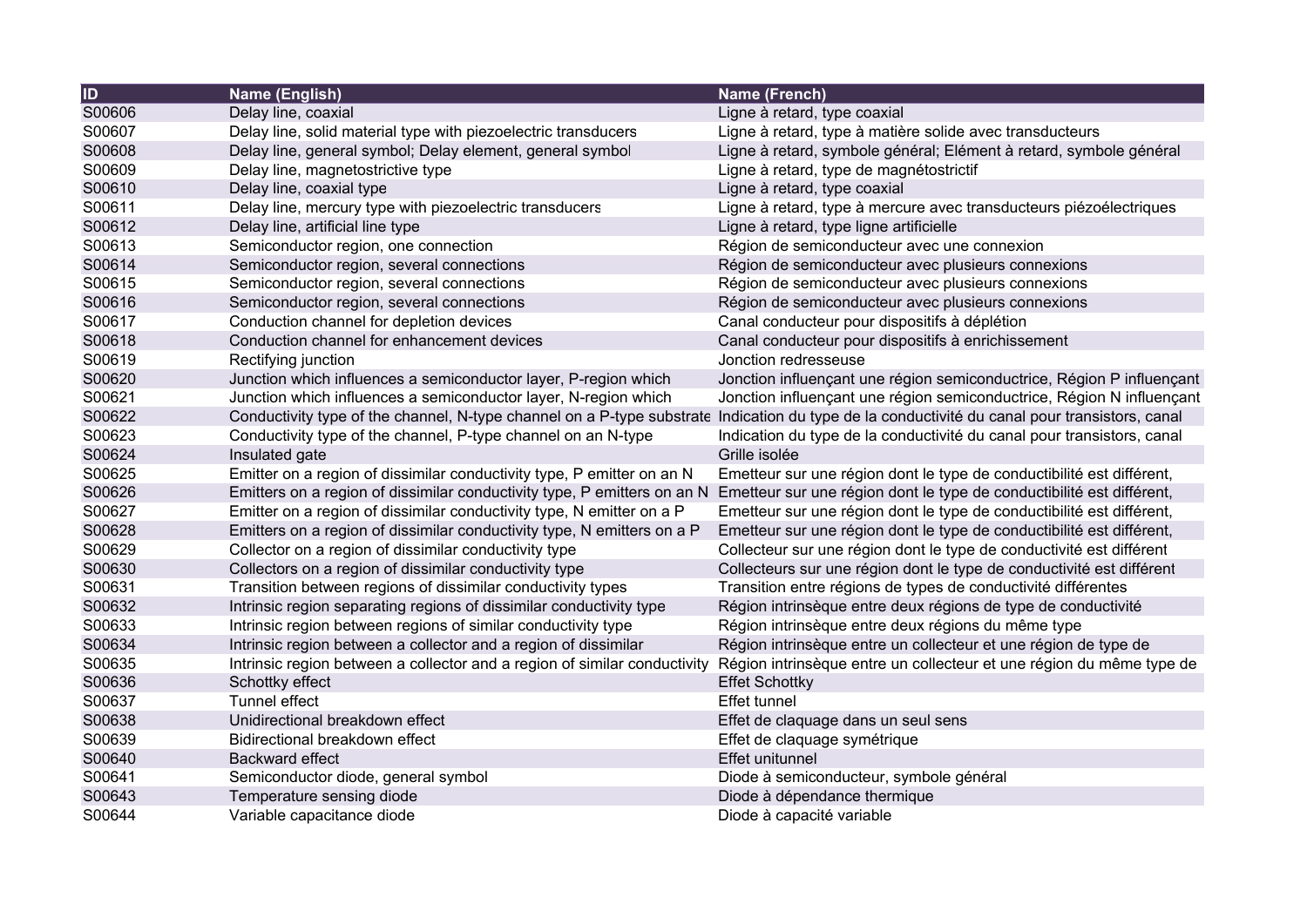| ID     | Name (English)                                                             | Name (French)                                                            |
|--------|----------------------------------------------------------------------------|--------------------------------------------------------------------------|
| S00645 | Tunnel diode                                                               | Diode tunnel                                                             |
| S00646 | Breakdown diode, unidirectional                                            | Diode à effet de claquage, unidirectionnelle                             |
| S00647 | Breakdown diode, bidirectional                                             | Diode à effet de claquage dans les deux sens                             |
| S00648 | Backward diode (unitunnel diode)                                           | Diode unitunnel                                                          |
| S00649 | <b>Bidirectional diode</b>                                                 | Diode bidirectionelle                                                    |
| S00650 | Reverse blocking diode thyristor                                           | Thyristor diode, bloqué en inverse                                       |
| S00651 | Reverse conducting diode thyristor                                         | Thyristor diode passant en inverse                                       |
| S00652 | Bidirectional diode thyristor; Diac                                        | Thyristor diode bidirectionelle; Diac                                    |
| S00653 | Reverse blocking triode thyristor, N-gate (anode-side controlled)          | Thyristor triode bloqué en inverse, gâchette N (commandé côté            |
| S00654 | Reverse blocking triode thyristor, P-gate (cathode-side controlled)        | Thyristor triode bloqué en inverse, gâchette P (commandé côté            |
| S00655 | Turn-off thyristor, gate not specified                                     | Thyristor triode blocable, gâchette non spécifiée                        |
| S00656 | Turn-off triode thyristor, N-gate (anode-side)                             | Thyristor triode blocable par la gâchette N (commandé côté anode)        |
| S00657 | Turn-off triode thyristor, P-gate (cathode-side controlled)                | Thyristor triode blocable par la gâchette P (commandé côté cathode)      |
| S00658 | Reverse blocking thyristor, tetrode type                                   | Thyristor tétrode bloqué en inverse                                      |
| S00659 | Bidirectional triode thyristor; Triac                                      | Thyristor triode symétrique; Triac                                       |
| S00660 | Reverse conducting triode thyristor, gate not specified                    | Thyristor triode passant en inverse, gâchette non spécifiée              |
| S00661 | Reverse conducting triode thyristor, N-gate (anode-side controlled)        | Thyristor triode passant en inverse, gâchette N                          |
| S00662 | Reverse conducting triode thyristor, P-gate (cathode-side controlled)      | Thyristor triode passant en inverse, gâchette P                          |
| S00663 | <b>PNP</b> transistor                                                      | <b>Transistor PNP</b>                                                    |
| S00664 | NPN transistor with collector connected to the envelope                    | Transistor NPN, avec collecteur relié à l'enveloppe                      |
| S00665 | NPN avalanche transistor                                                   | <b>Transistor avalanche NPN</b>                                          |
| S00666 | Unijunction transistor with P-type base                                    | Transistor à jonction unique avec base de type P                         |
| S00667 | Unijunction transistor with N-type base                                    | Transistor à jonction unique avec base de type N                         |
| S00668 | NPN transistor with transverse biased base                                 | Transistor NPN avec base polarisée transversalement                      |
| S00669 | PNIP transistor with connection to the intrinsic region                    | Transistor PNIP avec connexion à la région intrinsèque                   |
| S00670 | PNIN transistor with connection to the intrinsic region                    | Transistor PNIN avec connexion à la région intrinsèque                   |
| S00671 | Junction field effect transistor with N-type channel                       | Transistor à effet de champ à grille-jonction avec canal de type N       |
| S00672 | Junction field effect transistor with P-type channel                       | Transistor à effet de champ à grille-jonction avec canal de type P       |
| S00673 | Insulated gate field effect transistor IGFET enhancement type, single      | Transistor à effet de champ à grille isolée IGFET à enrichissement à     |
| S00674 | Insulated gate field effect transistor IGFET enhancement type, single      | Transistor à effet de champ à grille isolée IGFET à enrichissement à     |
| S00675 | Insulated gate field effect transistor IGFET enhancement type, single      | Transistor à effet de champ à grille isolée IGFET à enrichissement à     |
| S00676 | Insulated gate field effect transistor IGFET enhancement type, single      | Transistor à effet de champ à grille isolée IGFET à enrichissement à     |
| S00677 | Insulated gate field effect transistor IGFET, depletion type, single gate, | Transistor à effet de champ à grille isolée IGFET à déplétion à une      |
| S00678 | Insulated gate field effect transistor IGFET, depletion type, single gate, | Transistor à effet de champ à grille isolée IGFET à déplétion à une      |
| S00679 | Insulated gate field effect transistor IGFET, depletion type, two gates,   | Transistor à effet de champ à grille isolée IGFET à déplétion à deux     |
| S00680 | Insulated-gate bipolar transistor (IGBT) enhancement type, P channel       | Transistor bipolaire à grille isolée (IGBT) de type à enrichissement,    |
| S00681 | Insulated-gate bipolar transistor (IGBT) enhancement type, N channel       | Transistor bipolaire à grille isolée (IGBT) de type à enrichissement,    |
| S00682 | Insulated-gate bipolar transistor (IGBT) depletion type, P channel         | Transistor bipolaire à grille isolée (IGBT) de type à déplétion, canal P |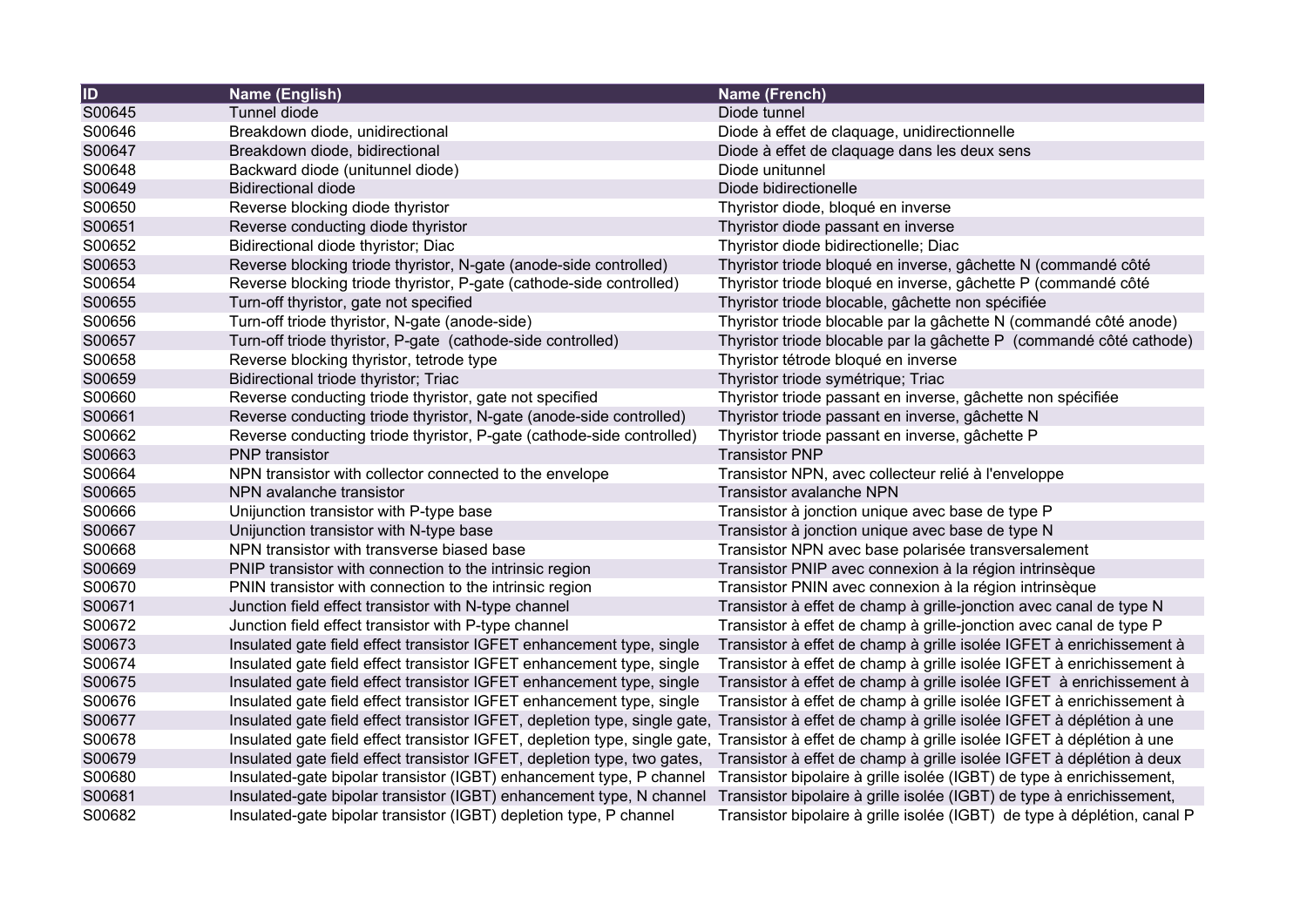| $\overline{1}$ | Name (English)                                                     | Name (French)                                                            |
|----------------|--------------------------------------------------------------------|--------------------------------------------------------------------------|
| S00683         | Insulated-gate bipolar transistor (IGBT) depletion type, N channel | Transistor bipolaire à grille isolée (IGBT) de type à déplétion, canal N |
| S00684         | Light dependent resistor (LDR); Photo resistor                     | Photorésistance                                                          |
| S00686         | Photovoltaic cell                                                  | Cellule photovoltaïque                                                   |
| S00687         | Phototransistor                                                    | Phototransistor                                                          |
| S00688         | Hall generator with four connections                               | Générateur Hall avec quatre liaisons                                     |
| S00689         | Magnetoresistor                                                    | Magnétorésistance                                                        |
| S00690         | Magnetic coupling device                                           | Coupleur magnétique                                                      |
| S00691         | Optocoupler                                                        | Coupleur optique                                                         |
| S00692         | Optical coupling device with slot for light-barrier                | Coupleur optique avec fente pour couper un faisceau lumineux             |
| S00693         | Gas-filled envelope                                                | Enveloppe contenant du gaz                                               |
| S00694         | Envelope with external screen (shield)                             | Enveloppe avec écran externe                                             |
| S00695         | Envelope, conductive coating on internal surface                   | Enveloppe, revêtement conducteur sur la surface interne                  |
| S00696         | Hot cathode, indirectly heated                                     | Cathode chaude, à chauffage indirect                                     |
| S00698         | Hot cathode, directly heated                                       | Cathode chaude, à chauffage direct                                       |
| S00700         | Photoelectric cathode                                              | Cathode photoélectrique                                                  |
| S00701         | Cold cathode                                                       | Cathode froide                                                           |
| S00703         | Anode                                                              | Anode                                                                    |
| S00705         | Grid                                                               | Grille                                                                   |
| S00707         | Lateral deflecting electrodes                                      | Electrodes de déviation latérale                                         |
| S00709         | Intensity modulating electrode                                     | Electrode de modulation d'intensité                                      |
| S00710         | Focusing electrode with aperture                                   | Electrodes de concentration à diaphragme                                 |
| S00711         | Beam-splitting electrode                                           | Electrode de division du faisceau                                        |
| S00712         | Cylindrical focusing electrode                                     | Electrode cylindrique de concentration                                   |
| S00731         | Closed slow-wave structure                                         | Structure à retard fermée                                                |
| S00732         | Cavity resonator forming an integral part of the tube              | Cavité résonnante faisant partie intégrante du tube                      |
| S00733         | Cavity resonator, partly or wholly external to the tube            | Cavité résonnante partiellement ou complètement extérieure au tube       |
| S00740         | X-ray tube anode                                                   | Anticathode                                                              |
| S00744         | Triode, with directly heated cathode                               | Triode, avec cathode à chauffage direct                                  |
| S00745         | Triode, gasfilled with indirectly heated cathode                   | Triode à gaz avec cathode à chauffage indirect                           |
| S00746         | Pentode                                                            | Pentode                                                                  |
| S00749         | Cathode-ray tube with electromagnetic deviation                    | Tube à rayons cathodiques à déviation électromagnétique                  |
| S00750         | Double-beam cathode-ray tube, split-beam type                      | Tube à rayons cathodiques à faisceau dédoublé                            |
| S00753         | Reflex klystron                                                    | Klystron réflexe                                                         |
| S00769         | Cold-cathode tube, gas-filled                                      | Tube à gaz avec cathode froide                                           |
| S00776         | X-ray tube with directly heated cathode                            | Tube à rayons X avec cathode à chauffage direct                          |
| S00781         | Ionization chamber                                                 | Chambre d'ionisation                                                     |
| S00785         | Detector, semiconductor type                                       | Détecteur à semiconducteur                                               |
| S00796         | One winding                                                        | Un enroulement                                                           |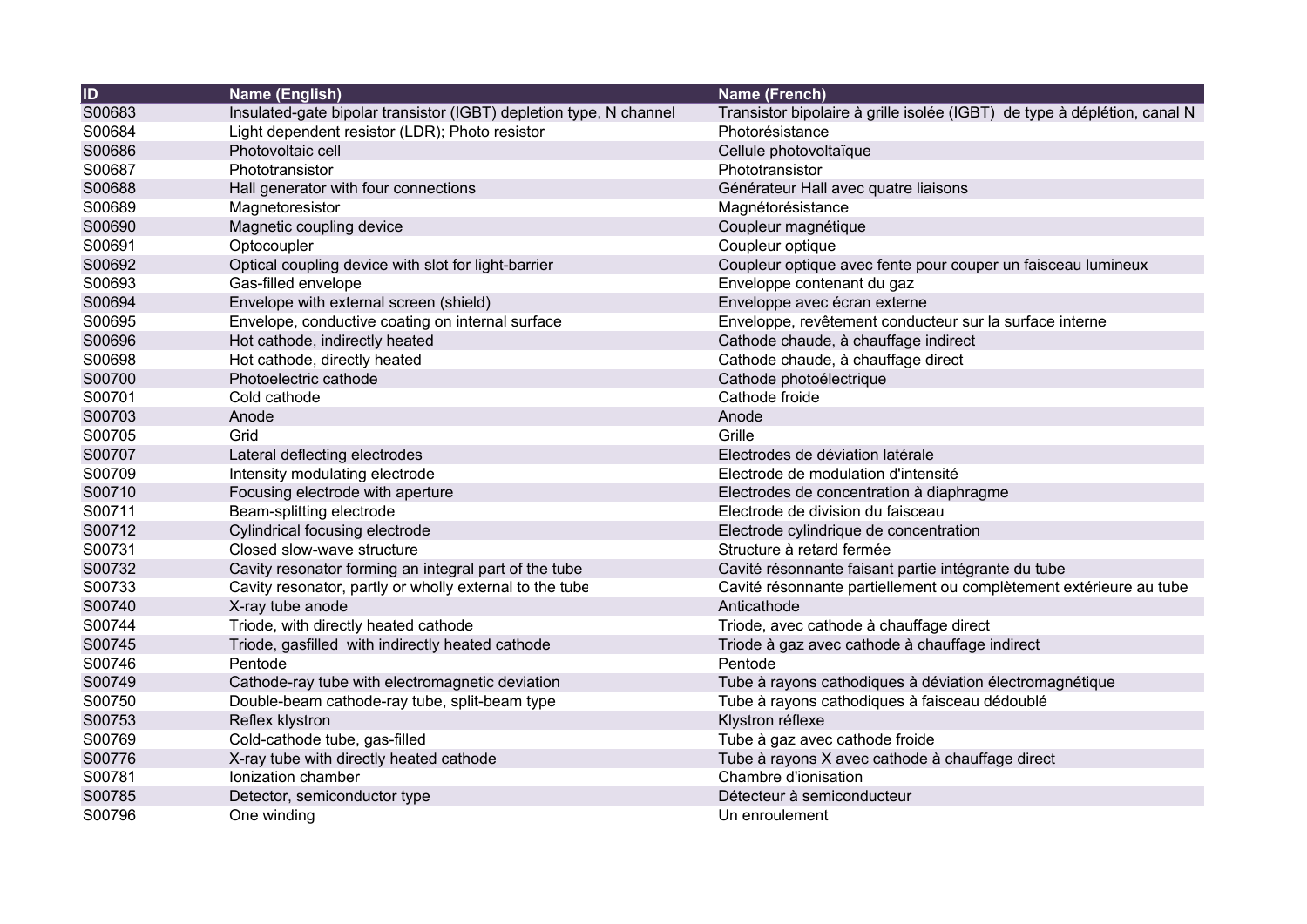| $\overline{1}$ | Name (English)                                                      | Name (French)                                                          |
|----------------|---------------------------------------------------------------------|------------------------------------------------------------------------|
| S00797         | Three separate windings                                             | Trois enroulements séparés                                             |
| S00798         | Six separate windings                                               | Six enroulements séparés                                               |
| S00799         | Three-phase winding, phases not interconnected                      | Enroulement triphasé, à phases séparées                                |
| S00800         | m-phase winding, phases not interconnected                          | Enroulement polyphasé, à m phases séparées                             |
| S00801         | Two-phase winding, four-wire                                        | Enroulement diphasé, quatre fils                                       |
| S00802         | Two-phase winding                                                   | Enroulement diphasé                                                    |
| S00803         | Three-phase winding, V (60°)                                        | Enroulement triphasé partiel, en V (60°)                               |
| S00804         | Four-phase winding with neutral brought out                         | Enroulement tétraphasé, avec neutre sorti                              |
| S00805         | Three-phase winding, T                                              | Enroulement triphasé, en T                                             |
| S00806         | Three-phase winding, delta                                          | Enroulement triphasé, en triangle                                      |
| S00807         | Three-phase winding, open delta                                     | Enroulement triphasé, en triangle ouvert                               |
| S00808         | Three-phase winding, star                                           | Enroulement triphasé, en étoile                                        |
| S00809         | Three-phase winding, star, with neutral brought out                 | Enroulement triphasé, en étoile, avec neutre sorti                     |
| S00810         | Three-phase winding, zigzag or interconnected star                  | Enroulement triphasé, en zigzag                                        |
| S00811         | Six-phase winding, double delta                                     | Enroulement hexaphasé, en double triangle                              |
| S00812         | Six-phase winding, polygon                                          | Enroulement hexaphasé, en polygone                                     |
| S00813         | Six-phase winding, star                                             | Enroulement hexaphasé, en étoile                                       |
| S00814         | Six-phase winding, fork with neutral brought out                    | Enroulement hexaphasé, en double zigzag, avec neutre sorti             |
| S00818         | Brush (on slip-ring or commutator)                                  | Balai (sur bague ou sur collecteur à lames)                            |
| S00819         | Machine, general symbol                                             | Machine, symbole général                                               |
| S00820         | Linear motor, general symbol                                        | Moteur linéaire, symbole général                                       |
| S00821         | Stepping motor, general symbol                                      | Moteur pas à pas, symbole général                                      |
| S00823         | Series motor, DC                                                    | Moteur série, DC                                                       |
| S00824         | Shunt motor, DC                                                     | Moteur shunt (à excitation en dérivation), DC                          |
| S00825         | Generator, DC, compound excited (short shunt)                       | Génératrice DC à excitation composée à courte dérivation               |
| S00826         | Rotary converter, DC/DC with common permanent magnet field          | Convertisseur rotatif, DC/DC avec excitation commune par aimant        |
| S00827         | Rotary converter, DC/DC with common exitation winding               | Convertisseur rotatif, DC/DC avec enroulement d'excitation commun      |
| S00828         | Series motor, single-phase                                          | Moteur série, monophasé                                                |
| S00829         | Repulsion motor, single-phase                                       | Moteur à répulsion, monophasé                                          |
| S00830         | Series motor, three-phase                                           | Moteur série, triphasé                                                 |
| S00831         | Synchronous generator, three-phase with permanent magnet            | Alternateur synchrone à aimant permanent, triphasé                     |
| S00832         | Synchronous motor, single-phase                                     | Moteur synchrone monophasé                                             |
| S00833         | Synchronous generator, three-phase, star connected, neutral brought | Alternateur synchrone, triphasé à induit monté en étoile, neutre sorti |
| S00834         | Synchronous generator, three-phase, both ends of each phase         | Alternateur synchrone triphasé, à deux extrémités sorties pour chaque  |
| S00835         | Synchronous rotary converter, three-phase, shunt-excited            | Commutatrice triphasée à excitation en dérivation                      |
| S00836         | Induction motor, three-phase, squirrel cage                         | Moteur asynchrone triphasé, à rotor en court-circuit                   |
| S00837         | Induction motor, single-phase, squirrel-cage                        | Moteur asynchrone monophasé, à rotor en court-circuit                  |
| S00838         | Induction motor, three-phase, with wound rotor                      | Moteur asynchrone triphasé à rotor à bagues                            |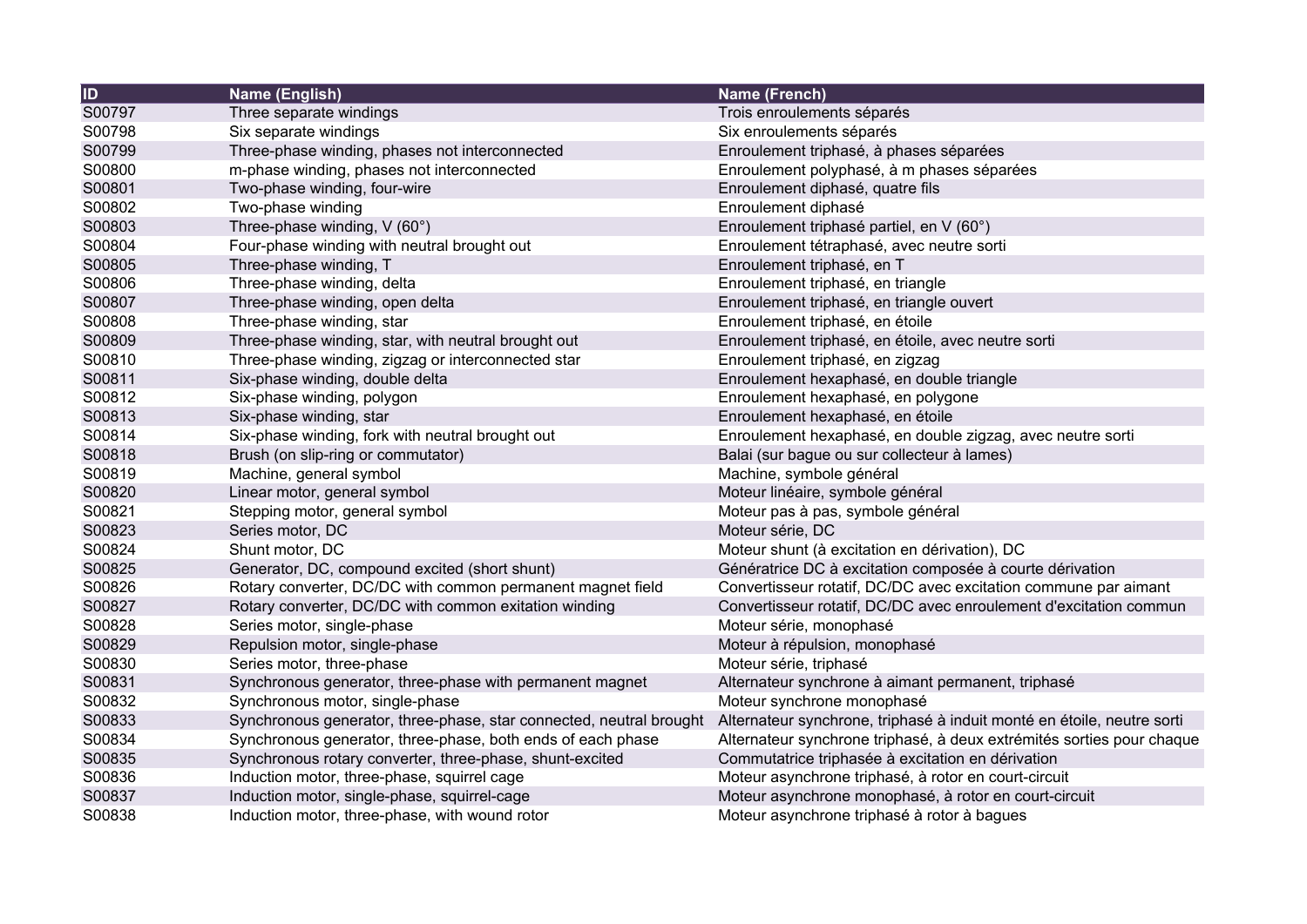| <b>ID</b> | Name (English)                                                       | Name (French)                                                                                                                             |
|-----------|----------------------------------------------------------------------|-------------------------------------------------------------------------------------------------------------------------------------------|
| S00839    | Induction motor, three-phase, star-connected                         | Moteur asynchrone, triphasé, à stator monté en étoile                                                                                     |
| S00840    | Linear induction motor, three-phase                                  | Moteur linéaire asynchrone triphasé                                                                                                       |
| S00841    | Transformer with two windings, general symbol                        | Transformateur à deux enroulements, symbole générale                                                                                      |
| S00842    | Transformer with two windings, general symbol                        | Transformateur à deux enroulements, symbole générale                                                                                      |
| S00843    | Transformer with two windings (and instantaneous voltage polarity    | Transformateur à deux enroulements (figuré avec indicateurs de                                                                            |
| S00844    | Transformer with three windings, general symbol                      | Transformateur à trois enroulements, symbole générale                                                                                     |
| S00845    | Transformer with three windings, general symbol                      | Transformateur à trois enroulements, symbole générale                                                                                     |
| S00846    | Auto-transformer, general symbol                                     | Autotransformateur, symbole générale                                                                                                      |
| S00847    | Auto-transformer, general symbol                                     | Autotransformateur, symbole générale                                                                                                      |
| S00848    | Reactor, general symbol                                              | Inductance, symbole générale                                                                                                              |
| S00849    | Reactor, general symbol                                              | Inductance, symbole générale                                                                                                              |
| S00850    | Current transformer, general symbol                                  | Transformateur de courant, symbole générale                                                                                               |
| S00851    | Current transformer, general symbol                                  | Transformateur de courant, symbole générale                                                                                               |
| S00852    | Transformer with two windings and screen                             | Transformateur à deux enroulements avec écran                                                                                             |
| S00853    | Transformer with two windings and screen                             | Transformateur à deux enroulements avec écran                                                                                             |
| S00854    | Transformer with centre tap on one winding                           | Transformateur à prise médiane sur un enroulement                                                                                         |
| S00855    | Transformer with centre tap on one winding                           | Transformateur à prise médiane sur un enroulement                                                                                         |
| S00856    | Transformer with variable coupling                                   | Transformateur à couplage réglable                                                                                                        |
| S00857    | Transformer with variable coupling                                   | Transformateur à couplage réglable                                                                                                        |
| S00858    | Three-phase transformer, connection star-delta                       | Transformateur triphasé, couplage étoile-triangle                                                                                         |
| S00859    | Three-phase transformer, connection star-delta                       | Transformateur triphasé, couplage étoile-triangle                                                                                         |
| S00860    | Three-phase transformer with four taps, connection: star-star        | Transformateur triphasé à quatre prises, couplage: étoile-étoile                                                                          |
| S00861    | Three-phase transformer with four taps, connection: star-star        | Transformateur triphasé à quatre prises, couplage: étoile-étoile                                                                          |
| S00862    | Three-phase bank of single-phase transformers, connection star-delta | Groupe de trois transformateurs monophasés, couplage étoile-triangle                                                                      |
| S00863    |                                                                      | Three-phase bank of single-phase transformers, connection star-delta Groupe de trois transformateurs monophasés, couplage étoile-triangle |
| S00864    | Three-phase transformer with tap changer                             | Transformateur triphasé à prises multiples avec commutateur de                                                                            |
| S00865    | Three-phase transformer with tap changer                             | Transformateur triphasé à prises multiples avec commutateur de                                                                            |
| S00866    | Three-phase transformer, connection star-zigzag with the neutral     | Transformateur triphasé, couplage étoile-zigzag avec neutre sorti                                                                         |
| S00867    | Three-phase transformer, connection star-zigzag with the neutral     | Transformateur triphasé, couplage étoile-zigzag avec neutre sorti                                                                         |
| S00868    | Three-phase transformer, connection star-star-delta                  | Transformateur triphasé, couplage étoile-étoile-triangle                                                                                  |
| S00869    | Three-phase transformer, connection star-star-delta                  | Transformateur triphasé, couplage étoile-étoile-triangle                                                                                  |
| S00870    | Auto-transformer, single-phase                                       | Autotransformateur, monophasé                                                                                                             |
| S00871    | Auto-transformer, single-phase                                       | Autotransformateur, monophasé                                                                                                             |
| S00872    | Auto-transformer, three-phase, connection star                       | Autotransformateur, triphasé, couplage étoile                                                                                             |
| S00873    | Auto-transformer, three-phase, connection star                       | Autotransformateur, triphasé, couplage étoile                                                                                             |
| S00874    | Auto-transformer, single-phase with voltage regulation               | Autotransformateur, monophasé à réglage progressif de la tension                                                                          |
| S00875    | Auto-transformer, single-phase with voltage regulation               | Autotransformateur, monophasé à réglage progressif de la tension                                                                          |
| S00876    | Three-phase induction regulator                                      | Régulateur à induction triphasé                                                                                                           |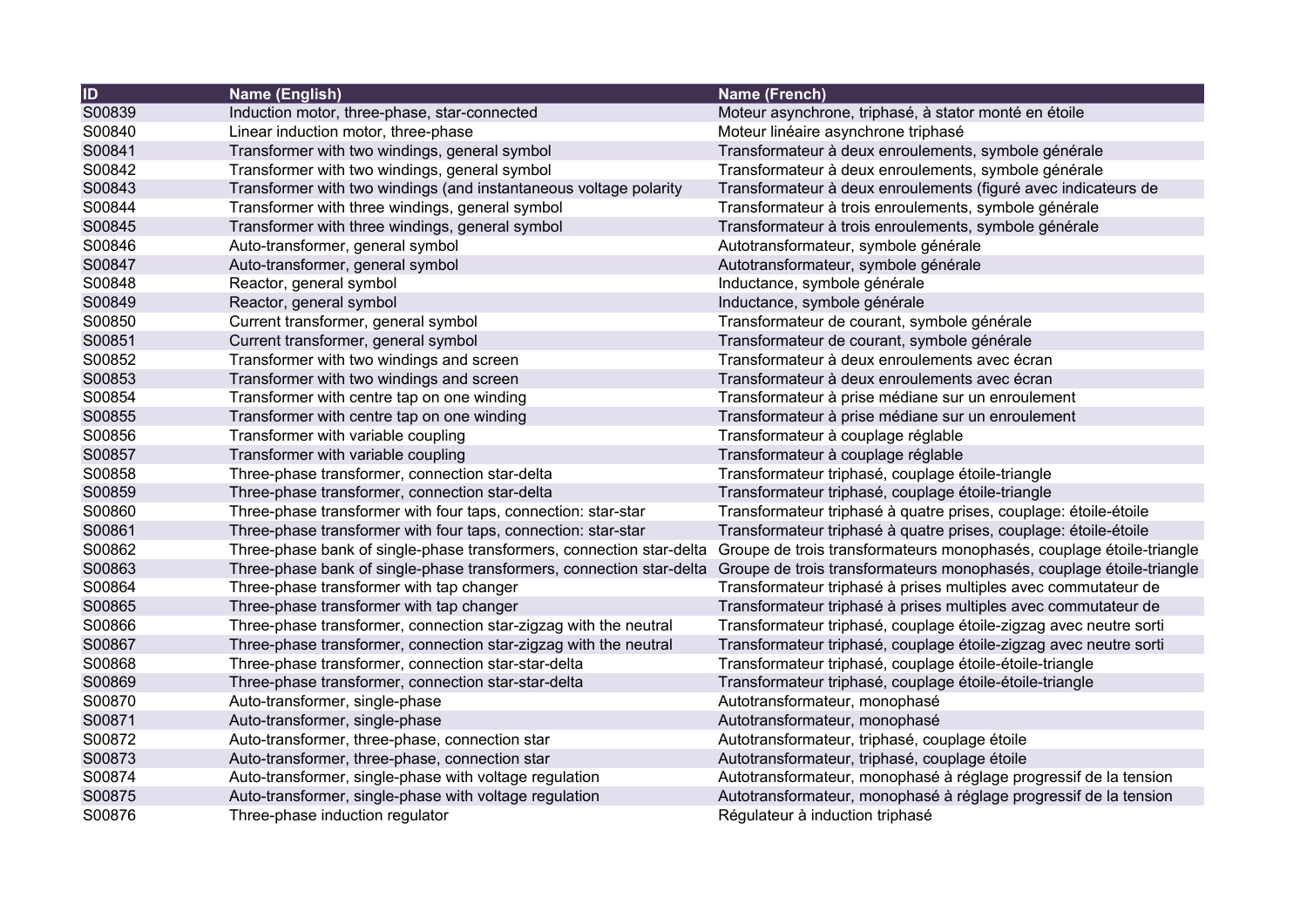| <b>ID</b> | Name (English)                                                                                                                       | Name (French)                                                     |
|-----------|--------------------------------------------------------------------------------------------------------------------------------------|-------------------------------------------------------------------|
| S00877    | Three-phase induction regulator                                                                                                      | Régulateur à induction triphasé                                   |
| S00878    | Voltage transformer                                                                                                                  | Transformateur de tension                                         |
| S00879    | Voltage transformer                                                                                                                  | Transformateur de tension                                         |
| S00880    | Current transformer with two cores with one secondary winding on                                                                     | Transformateur de courant à deux noyaux avec un enroulement       |
| S00881    | Current transformer with two cores with one secondary winding on                                                                     | Transformateur de courant à deux noyaux avec un enroulement       |
| S00882    | Current transformer with two secondary windings on one core                                                                          | Transformateur de courant à deux enroulements secondaires sur un  |
| S00883    | Current transformer with two secondary windings on one core                                                                          | Transformateur de courant à deux enroulements secondaires sur un  |
| S00884    | Current transformer with one secondary winding with one tap                                                                          | Transformateur de courant à un enroulement secondaire avec une    |
| S00885    | Current transformer with one secondary winding with one tap                                                                          | Transformateur de courant à un enroulement secondaire avec une    |
| S00886    | Current transformer with five passages of a conductor acting as a                                                                    | Transformateur de courant avec cinq passages d'un conducteur      |
| S00887    | Current transformer with five passages of a conductor acting as a                                                                    | Transformateur de courant avec cinq passages d'un conducteur      |
| S00888    | Pulse or current transformer with three threaded primary conductors                                                                  | Transformateur d'impulsion ou de courant avec trois conducteurs   |
| S00889    | Pulse or current transformer with three threaded primary conductors                                                                  | Transformateur d'impulsion ou de courant avec trois conducteurs   |
| S00890    | Pulse or current transformer with two secondary windings on the same Transformateur d'impulsion ou de courant avec deux enroulements |                                                                   |
| S00891    | Pulse or current transformer with two secondary windings on the same                                                                 | Transformateur d'impulsion ou de courant avec deux enroulements   |
| S00893    | DC/DC converter                                                                                                                      | Convertisseur DC/DC                                               |
| S00894    | Rectifier                                                                                                                            | Redresseur                                                        |
| S00895    | Rectifier in full wave (bridge) connection                                                                                           | Redresseur en couplage à double voie (en pont)                    |
| S00896    | Inverter                                                                                                                             | Onduleur                                                          |
| S00897    | Rectifier/inverter                                                                                                                   | Redresseur/onduleur                                               |
| S00898    | Primary cell                                                                                                                         | Elément de pile                                                   |
| S00899    | Static generator, general symbol                                                                                                     | Générateur statique, symbole général                              |
| S00900    | Heat source, general symbol                                                                                                          | Source de chaleur, symbole général                                |
| S00901    | Radio-isotope heat source                                                                                                            | Source de chaleur radioisotopique                                 |
| S00902    | <b>Combustion heat source</b>                                                                                                        | Source de chaleur par combustion                                  |
| S00903    | Thermoelectric generator, with combustion heat source                                                                                | Générateur thermoélectrique à source de chaleur par combustion    |
| S00904    | Thermoelectric generator with non-ionizing radiation heat source                                                                     | Générateur thermoélectrique à source de chaleur par rayonnement   |
| S00905    | Thermoelectric generator with radio-isotope heat source                                                                              | Générateur thermoélectrique à source de chaleur radioisotopique   |
| S00906    | Thermionic diode generator with non-ionizing radiation heat source                                                                   | Générateur thermoionique à semiconducteur à source de chaleur par |
| S00907    | Thermionic diode generator with radio-isotope heat source                                                                            | Générateur thermoionique à semiconducteur à source de chaleur     |
| S00908    | Photovoltaic generator                                                                                                               | Générateur photovoltaïque                                         |
| S00909    | Closed-loop controller                                                                                                               | Régulateur en boucle fermée                                       |
| S00910    | Indicating instrument, general symbol                                                                                                | Appareil indicateur, symbole courant                              |
| S00911    | Recording instrument, general symbol                                                                                                 | Appareil enregistreur, symbole courant                            |
| S00912    | Integrating instrument, general symbol                                                                                               | Appareil intégrateur, symbole courant                             |
| S00913    | Voltmeter                                                                                                                            | Voltmètre                                                         |
| S00914    | Reactive current ammeter                                                                                                             | Ampèremètre de courant réactif                                    |
| S00915    | Maximum demand indicator                                                                                                             | Indicateur de maximum de puissance                                |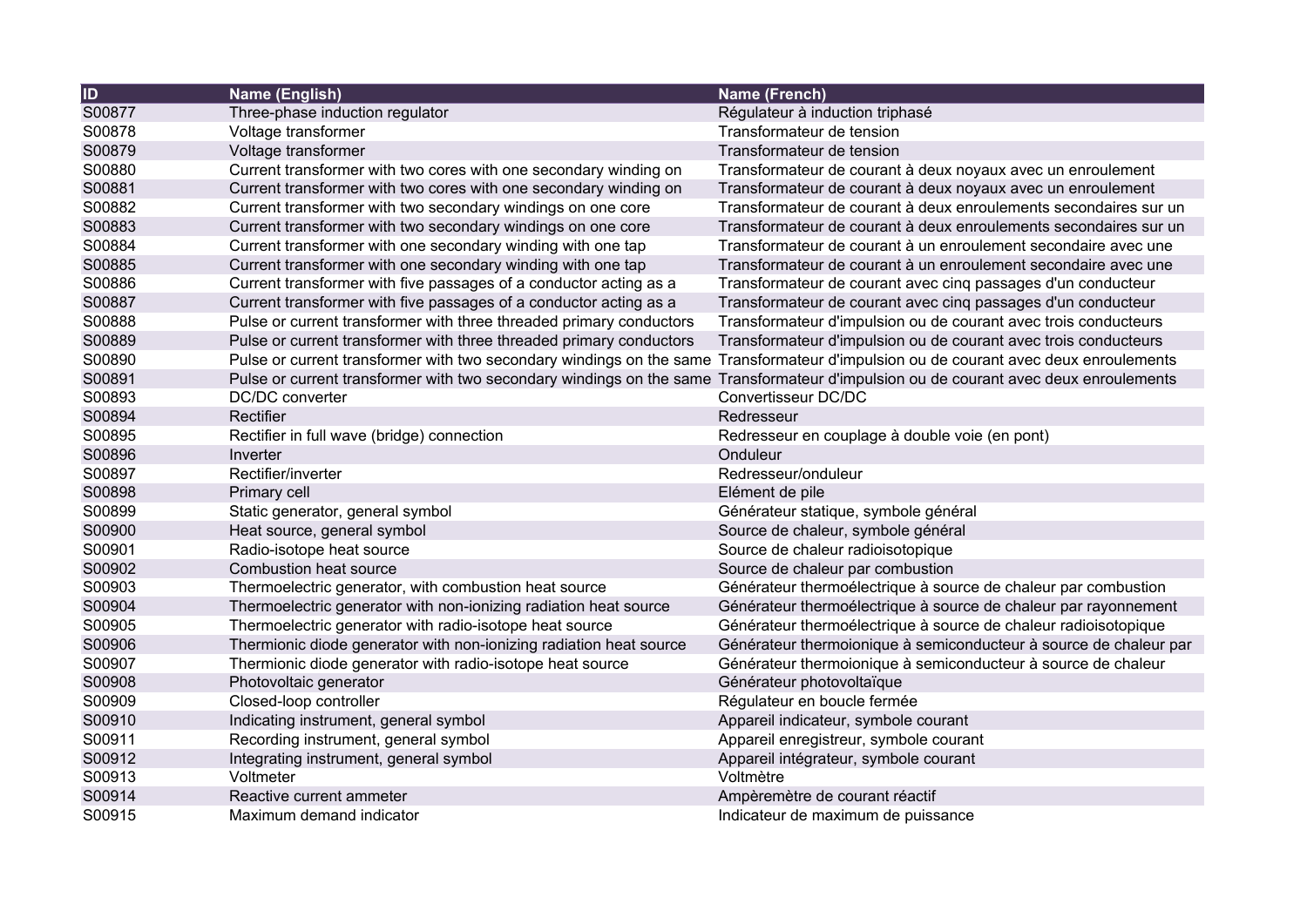| $\overline{1}$ | Name (English)                                                      | <b>Name (French)</b>                                                   |
|----------------|---------------------------------------------------------------------|------------------------------------------------------------------------|
| S00916         | Varmeter                                                            | Varmètre                                                               |
| S00917         | Power-factor meter                                                  | Cos mètre                                                              |
| S00918         | Phase meter                                                         | Phasemètre                                                             |
| S00919         | Frequency meter                                                     | Fréquencemètre                                                         |
| S00920         | Synchronoscope                                                      | Synchronoscope                                                         |
| S00921         | Wavemeter                                                           | Ondemètre                                                              |
| S00922         | Oscilloscope                                                        | Oscilloscope                                                           |
| S00923         | Differential voltmeter                                              | Voltmètre différentiel                                                 |
| S00924         | Galvanometer                                                        | Galvanomètre                                                           |
| S00925         | Salinity meter                                                      | Salinomètre                                                            |
| S00926         | Thermometer, Pyrometer                                              | Thermomètre, Pyromètre                                                 |
| S00927         | Tachometer                                                          | Tachymètre                                                             |
| S00928         | Recording wattmeter                                                 | Wattmètre enregistreur                                                 |
| S00929         | Combined recording wattmeter and varmeter                           | Enregistreur combiné wattmètre et varmètre                             |
| S00930         | Oscillograph                                                        | Oscillographe                                                          |
| S00931         | Hour meter; Hour counter                                            | Heuremètre; Compteur horaire                                           |
| S00932         | Ampere-hour meter                                                   | Ampèreheuremètre                                                       |
| S00933         | Watt-hour meter                                                     | Wattheuremètre                                                         |
| S00934         | Watt-hour meter, measuring energy transmitted in one direction only | Compteur d'énergie, mesurant l'énergie dans un seul sens               |
| S00935         | Watt-hour meter, counting the energy flow from the busbars          | Compteur d'énergie reçue du jeu de barres                              |
| S00936         | Watt-hour meter, counting the energy flow towards the busbars       | Compteur d'énergie délivrée au jeu de barres                           |
| S00937         | Watt-hour meter, counting in both energy flow directions            | Compteur d'énergie échangée                                            |
| S00938         | Multi-rate watt-hour meter                                          | Compteur d'énergie à tarifs multiples                                  |
| S00939         | Excess watt-hour meter                                              | Compteur d'énergie active à dépassement de puissance                   |
| S00940         | Watt-hour meter with transmitter                                    | Compteur d'énergie active avec émetteur                                |
| S00941         | Slave watt-hour meter (repeater)                                    | Répétiteur d'un compteur d'énergie active                              |
| S00942         | Slave watt-hour meter (repeater) with printing device               | Répétiteur d'un compteur d'énergie active avec dispositif d'impression |
| S00943         | Watt-hour meter with maximum demand indicator                       | Compteur d'énergie active avec indication du maximum de la             |
| S00944         | Watt-hour meter with maximum demand recorder                        | Compteur d'énergie active avec enregistrement du maximum de la         |
| S00945         | Var-hour meter                                                      | Varheuremètre                                                          |
| S00946         | Counting function of a number of events                             | Fonction de comptage d'un nombre d'évènements                          |
| S00947         | Pulse counting device                                               | Dispositifs de comptage d'impulsions                                   |
| S00948         | Pulse counting device, manually pre-set to n                        | Dispositifs de comptage d'impulsions avec mise à n manuelle            |
| S00949         | Pulse counting device, electrically reset to 0                      | Dispositifs de comptage d'impulsions avec mise à 0 électrique          |
| S00950         | Pulse counting device with multiple contacts                        | Dispositifs de comptage d'impulsions à plusieurs contacts              |
| S00951         | Counting device, cam driven                                         | Dispositif de comptage commandé par came                               |
| S00952         | Thermocouple                                                        | Thermocouple                                                           |
| S00954         | Thermocouple with non-insulated heating element                     | Thermocouple à élément chauffant non isolé                             |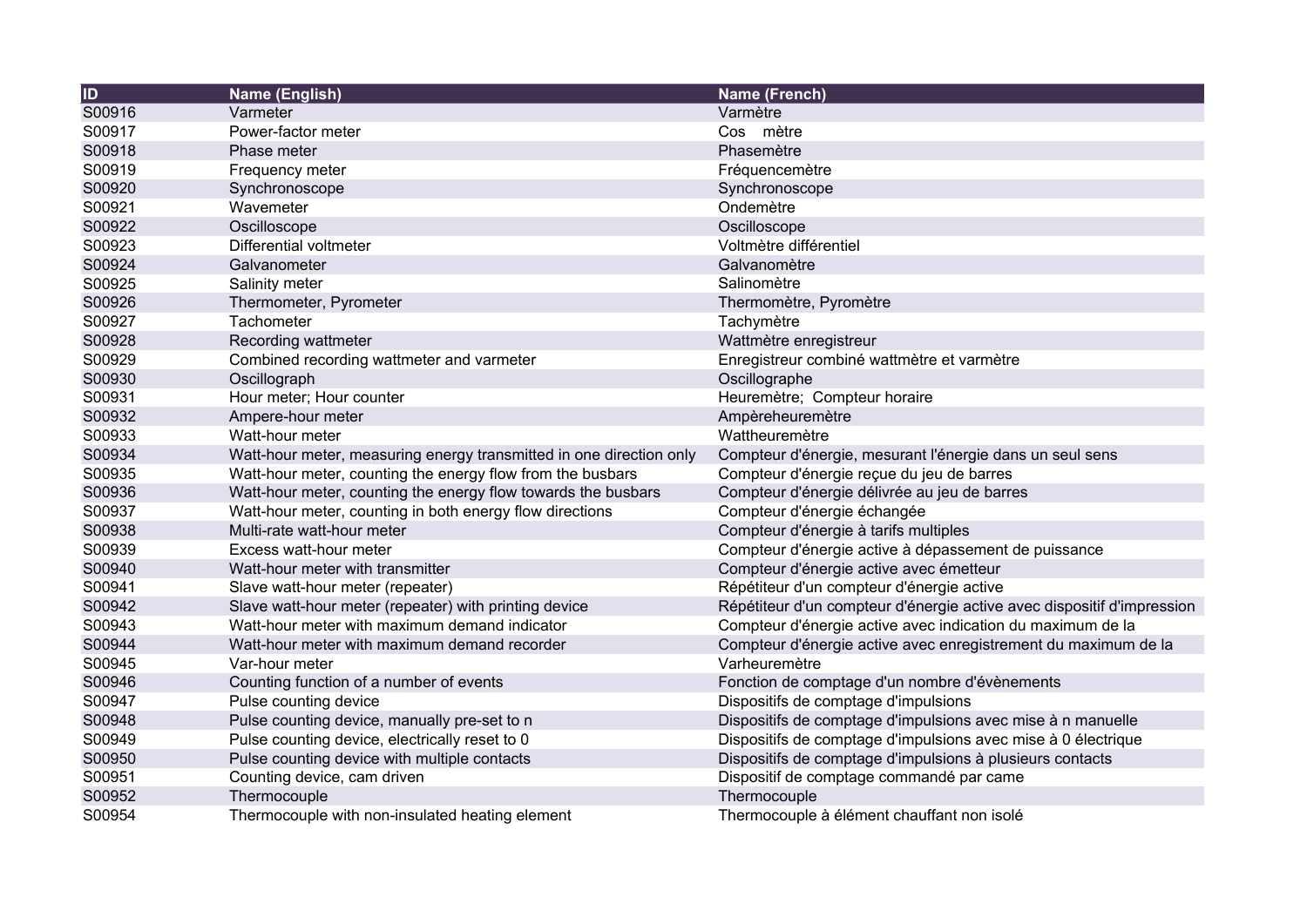| $\overline{1}$ | Name (English)                                                         | Name (French)                                                       |
|----------------|------------------------------------------------------------------------|---------------------------------------------------------------------|
| S00956         | Thermocouple with insulated heating element                            | Thermocouple à élément chauffant isolé                              |
| S00959         | Clock, general symbol                                                  | Horloge, symbole général                                            |
| S00960         | Master clock                                                           | Horloge-mère                                                        |
| S00961         | Clock with contact                                                     | Horloge à contact                                                   |
| S00965         | Lamp, general symbol                                                   | Lampe, symbole général                                              |
| S00966         | Signal lamp, flashing type                                             | Lampe de signalisation, type clignotant                             |
| S00967         | Indicator, electromechanical; annunciator element                      | Voyant électromécanique                                             |
| S00968         | Electromechanical position indicator                                   | Indicateur électromécanique de position                             |
| S00972         | Siren                                                                  | Sirène                                                              |
| S00973         | <b>Buzzer</b>                                                          | Ronfleur                                                            |
| S00975         | Signalling lamp energized by a built-in transformer                    | Lampe de signalisation alimentée par transformateur incorporé       |
| S00981         | Connecting stage, general symbol                                       | Etage de connexion, symbole général                                 |
| S00982         | Connecting stage with x inlets and y outlets                           | Etage de connexion à x entrées et y sorties                         |
| S00983         | Connecting stage composed of z grading groups                          | Etage de connexion comportant z groupes de lignes d'un multiplage   |
| S00984         | Connecting stage with one group of inlets and two groups of outlets    | Etage de connexion ayant un groupe d'entrées et deux groupes de     |
| S00985         | Connecting stage interconnecting one group of bothway trunks with      | Etage de connexion permettant d'interconnecter les circuits mixtes  |
| S00986         | Marking stage                                                          | Etage de marquage à commutations                                    |
| S00987         | Marking stage - outgoing calls via several connecting stages           | Etage de marquage à commutations - de départ par multiple étages    |
| S00988         | Mixed marking stage - outgoing calls via different connecting stages   | Etage de marquage composite à commutations - de départ par          |
| S00989         | Switching stage                                                        | Etage de commutation à communications                               |
| S00990         | Switching stage - outgoing calls via several connecting stage          | Etage de commutation à communications - de départ par multiple      |
| S00991         | Mixed switching state - outgoing calls via different connecting stages | Etage de commutation composite à communications - de départ par     |
| S00994         | Automatic switching equipment                                          | Commutateur automatique, autocommutateur                            |
| S00995         | Manual switchboard                                                     | Commutateur manuel                                                  |
| S00996         | Selector wiper, non-bridging                                           | Balai de sélecteur, sans chevauchement                              |
| S00997         | Selector wiper, bridging                                               | Balai de sélecteur, à chevauchement                                 |
| S00998         | Arc or bank of single-motion selector                                  | Arc ou banc de sélecteur à un seul type de mouvement                |
| S00999         | Arc or bank of two-motion selector                                     | Arc ou banc de sélecteur à deux types de mouvement                  |
| S01000         | Selector arc with one special position                                 | Arc de sélecteur avec une position particulière                     |
| S01001         | Selector bank or level                                                 | Banc ou niveau de sélecteur                                         |
| S01002         | Selector level showing individual outlets or contacts                  | Niveau de sélecteur avec représentation individuelle des broches et |
| S01004         | Selector level with bridging wiper                                     | Niveau de sélecteur avec balai à chevauchement                      |
| S01005         | Selector level with non-bridging wiper                                 | Niveau de sélecteur avec balai sans chevauchement                   |
| S01006         | Single-motion selector, non-homing                                     | Sélecteur à un seul type de mouvement, sans position de repos       |
| S01007         | Single-motion selector, homing                                         | Sélecteur à un seul type de mouvement, avec position de repos       |
| S01008         | Two-motion selector, homing                                            | Sélecteur à deux types de mouvement, avec position de repos         |
| S01009         | Selector, motor driven, homing                                         | Sélecteur entraîné par un moteur, avec position de repos            |
| S01010         | Selector for four-wire switching, homing                               | Sélecteur pour commutation à quatre fils, avec position de repos    |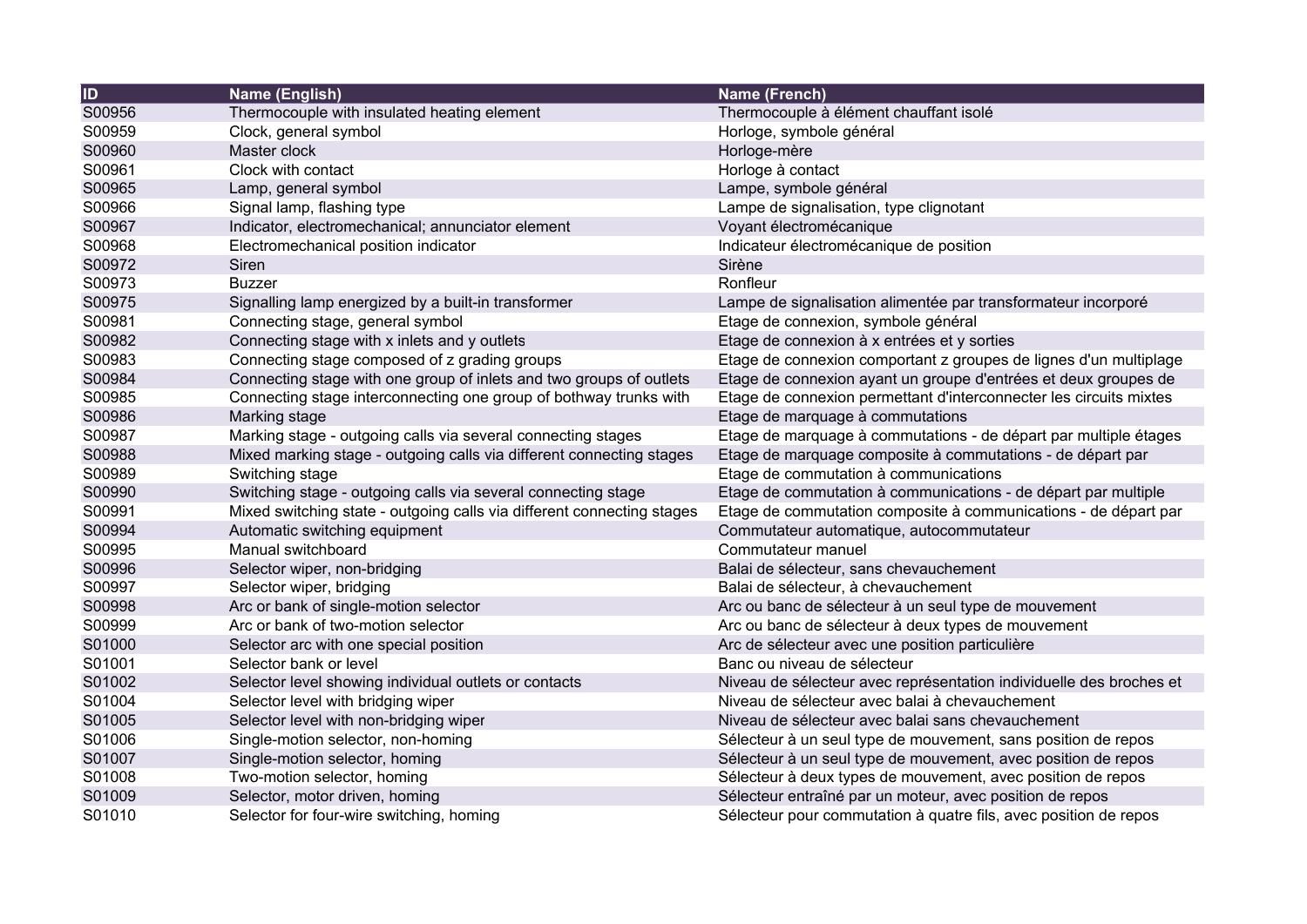| $\overline{1}$ | Name (English)                                                  | Name (French)                                                     |
|----------------|-----------------------------------------------------------------|-------------------------------------------------------------------|
| S01011         | Single-motion selector, set                                     | Sélecteur à un seul type de mouvement, arrêt                      |
| S01012         | Single-motion homing selector with individual outlets           | Sélecteur à un seul type de mouvement avec représentation         |
| S01013         | Two-motion selector showing levels                              | Sélecteur à deux types de mouvement montrant les niveaux          |
| S01014         | Crossbar selector, general symbol                               | Sélecteur crossbar, symbole général                               |
| S01015         | Crossbar selector, single connecting unit                       | Sélecteur crossbar, un seul elément de connexion                  |
| S01016         | Crossbar selector, four-wire switching                          | Sélecteur crossbar, commutation à quatre fils                     |
| S01017         | Telephone set, general symbol                                   | Appareil téléphonique, symbole général                            |
| S01018         | Telephone set with local battery                                | Appareil téléphonique à batterie locale                           |
| S01019         | Telephone set, common battery                                   | Appareil téléphonique à batterie centrale                         |
| S01023         | Telephone set, paying                                           | Appareil téléphonique à prépaiement                               |
| S01025         | Telephone set with loudspeaker                                  | Appareil téléphonique à haut-parleur                              |
| S01028         | Telephone set for several lines                                 | Appareil téléphonique pour plusieurs lignes                       |
| S01029         | Telecommunication transmitting apparatus                        | Appareil télécommunication émetteur                               |
| S01030         | Telecommunication transmitting and receiving apparatus, two-way | Appareil télécommunication émetteur-récepteur pour fonctionnement |
| S01033         | Telefax                                                         | Téléfax                                                           |
| S01039         | Telegraph repeater, duplex                                      | Répéteur, transmission en duplex                                  |
| S01042         | Magnetic type indication                                        | Indication de type magnétique                                     |
| S01043         | Moving coil indication; Ribbon type indication                  | Indication de type à bobine mobile; Indication de type à ruban    |
| S01044         | Moving iron type indication                                     | Indication de type à fer mobile                                   |
| S01045         | Stereo type indication                                          | Indication de type stéréophonique                                 |
| S01046         | Disc type indication                                            | Indication de type à disque                                       |
| S01047         | Tape type indication; Film type indication                      | Indication de type à bande; Indication de type à film             |
| S01048         | Drum type indication                                            | Indication de type à tambour; Indication de type à cylindre       |
| S01049         | Recording indication; Reproducing indication                    | Indication d'enregistrement; Indication de lecture                |
| S01050         | Recording and reproducing indication                            | Indication d'enregistrement et de lecture                         |
| S01051         | Erasing indication                                              | Indication d'effacement                                           |
| S01052         | Surface-acoustic-wave (SAW) indication                          | Indication d'onde acoustique de surface (OAS)                     |
| S01053         | Microphone, general symbol                                      | Microphone, symbole général                                       |
| S01055         | Microphone, push-pull                                           | Microphone symétrique                                             |
| S01056         | Earphone, general symbol                                        | Récepteur téléphonique, symbole général                           |
| S01059         | Loudspeaker, general symbol                                     | Haut-parleur, symbole général                                     |
| S01060         | Loudspeaker-microphone                                          | Microphone haut-parleur                                           |
| S01061         | Transducer head, general symbol                                 | Tête de transducteur, symbole général                             |
| S01062         | Reproducing head, stereophonic, stylus operated                 | Tête mécanique, stéréophonique                                    |
| S01063         | Light sensitive reproducing head, monophonic                    | Tête optique monophonique                                         |
| S01064         | Erasing head                                                    | Tête d'effacement                                                 |
| S01065         | Magnetic head                                                   | Tête magnétique                                                   |
| S01066         | Magnetic head                                                   | Tête magnétique                                                   |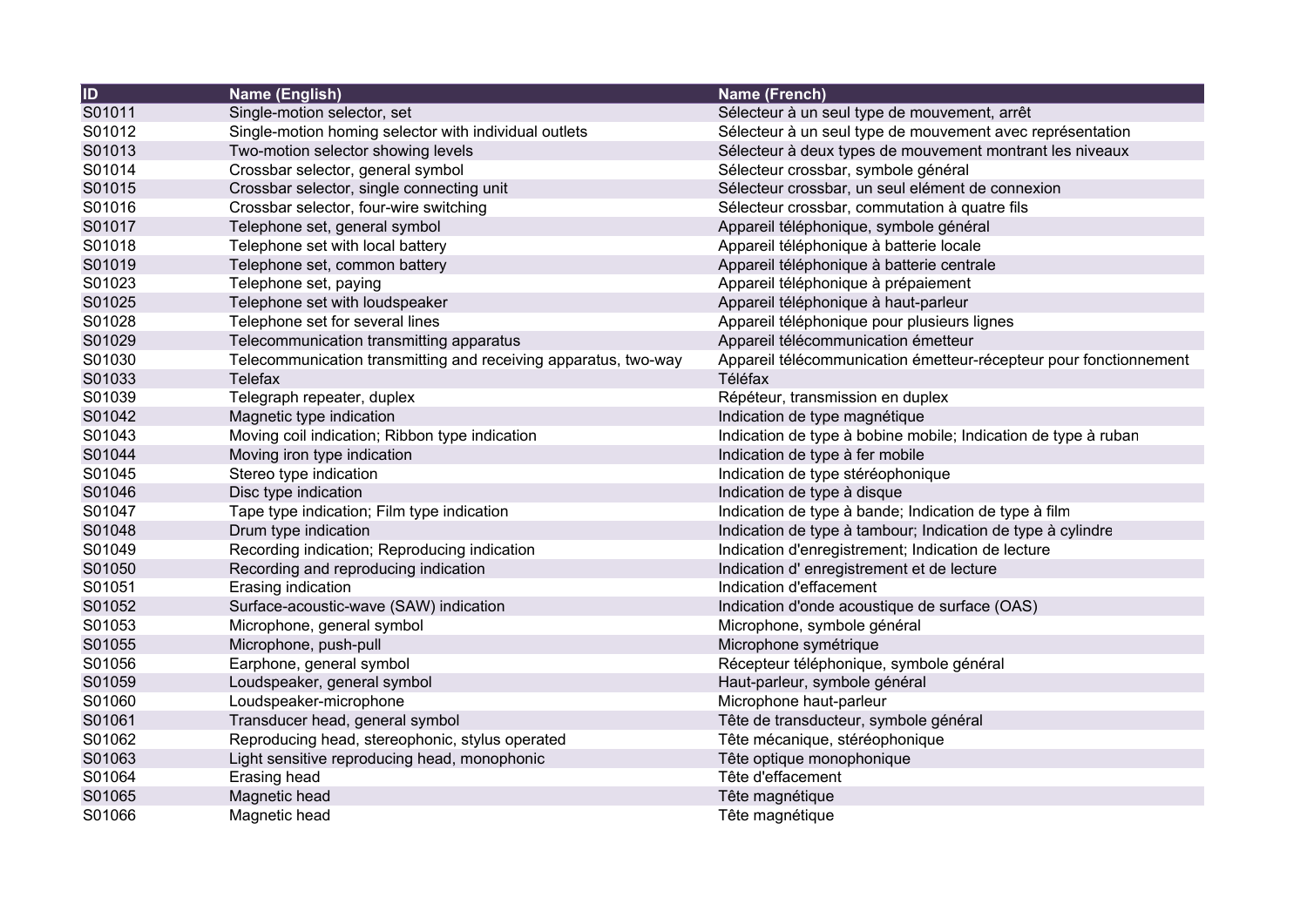| $\overline{1}$ | Name (English)                                                | Name (French)                                                        |
|----------------|---------------------------------------------------------------|----------------------------------------------------------------------|
| S01067         | Magnetic head for writing, monophonic                         | Tête magnétique d'écriture, monophonique                             |
| S01068         | Magnetic head for writing, monophonic                         | Tête magnétique d'écriture, monophonique                             |
| S01069         | Magnetic head for erasing                                     | Tête magnétique d'effacement                                         |
| S01070         | Magnetic head for erasing                                     | Tête magnétique d'effacement                                         |
| S01071         | Magnetic head for writing, reading and erasing, monophonic    | Tête magnétique d'écriture, de lecture et d'effacement, monophonique |
| S01072         | Magnetic head for writing, reading and erasing, monophonic    | Tête magnétique d'écriture, de lecture et d'effacement, monophonique |
| S01073         | Ultrasound transmitter-receiver; Hydrophone                   | Emetteur-récepteur d'ultrasons; Hydrophone                           |
| S01074         | Surface-acoustic-wave (SAW) transducer                        | Transducteur à onde acoustique de surface (OAS)                      |
| S01075         | Recorder, general symbol; reproducer; general symbol          | Appareil d'enregistrement, symbole général; appareil de lecture,     |
| S01076         | Recorder and reproducer, magnetic drum type                   | Appareil d'enregistrement et de lecture à tambour magnétique         |
| S01077         | Stylus-type reproducer                                        | Appareil de lecture à tête mécanique                                 |
| S01078         | Optical file-type recorder                                    | Appareil d'enregistrement sur film, à tête optique                   |
| S01079         | Optical disc-type reproducer                                  | Appareil de lecture sur disque, à tête optique                       |
| S01094         | Plane polarization                                            | Polarisation dans un plan                                            |
| S01095         | Circular polarization                                         | Polarisation circulaire                                              |
| S01096         | Direction of radiation fixed in azimuth                       | Direction de rayonnement fixe en azimut                              |
| S01097         | Direction of radiation variable in azimuth                    | Direction de rayonnement orientable en azimut                        |
| S01098         | Direction of radiation fixed in elevation                     | Direction de rayonnement fixe en site                                |
| S01099         | Direction of radiation variable in elevation                  | Direction de rayonnement orientable en site                          |
| S01100         | Direction of radiation fixed in azimuth and elevation         | Direction de rayonnement fixe en azimut et en site                   |
| S01101         | Direction finder; Radio beacon                                | Radiogoniomètre; Radiophare                                          |
| S01102         | Antenna, general symbol                                       | Antenne, symbole général                                             |
| S01103         | Antenna with circular polarization                            | Antenne avec polarisation circulaire                                 |
| S01104         | Antenna with direction of radiation variable in azimuth       | Antenne à direction de rayonnement orientable en azimut              |
| S01105         | Directional antenna fixed in azimuth, horizontal polarization | Antenne à direction de rayonnement fixe en azimut, à polarisation    |
| S01106         | Antenna with direction of radiation variable in elevation     | Antenne à direction de rayonnement orientable en site                |
| S01107         | Direction finding antenna                                     | Antenne radiogoniométrique                                           |
| S01108         | Directional antenna                                           | Antenne à direction                                                  |
| S01109         | Radar antenna                                                 | Antenne radar                                                        |
| S01110         | Antenna, turnstile                                            | Antenne tourniquet                                                   |
| S01111         | Antenna, loop; Antenna, frame                                 | Cadre                                                                |
| S01112         | Antenna, rombic                                               | Antenne en losange                                                   |
| S01114         | Antenna, magnetic rod                                         | Antenne à noyau magnétique                                           |
| S01115         | Dipole                                                        | Doublet                                                              |
| S01116         | Dipole, folded                                                | Doublet replié                                                       |
| S01119         | Dipole, folded, with balun and feeder                         | Doublet replié, avec symétriseur et pair                             |
| S01120         | Antenna, slot type, with feeder                               | Antenne à fentes avec alimentation                                   |
| S01121         | Antenna, horn type                                            | Cornet                                                               |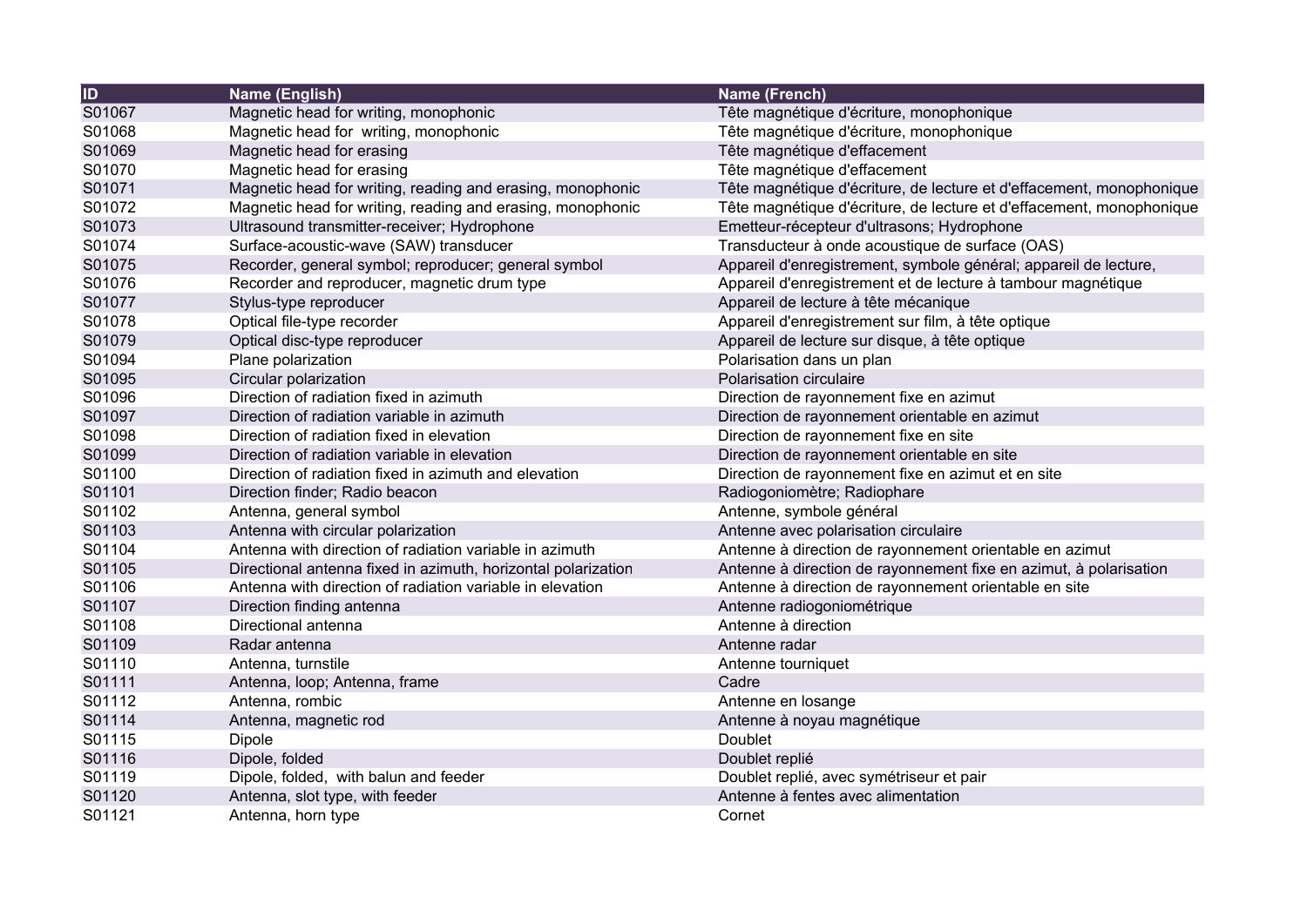| $\overline{1}$ | Name (English)                                                         | Name (French)                                                         |
|----------------|------------------------------------------------------------------------|-----------------------------------------------------------------------|
| S01122         | Reflector, cheese type, with horn feeder                               | Réflecteur en D, alimenté par un cornet                               |
| S01123         | Antenna, parabolic, with feeder                                        | Antenne parabolique, avec alimentation                                |
| S01124         | Antenna with reflector, horn type                                      | Cornet réflecteur                                                     |
| S01125         | Radio station, general symbol                                          | Poste radioélectrique, symbole général                                |
| S01126         | Radio station, transmitting and receiving                              | Poste radioélectrique, émetteur et récepteur                          |
| S01127         | Radio station, direction finding receiving                             | Poste radioélectrique, radiogoniométrique récepteur                   |
| S01128         | Radio station, beacon transmitting                                     | Poste radioélectrique, radiogoniométrique émetteur                    |
| S01133         | Space station                                                          | Station spatiale                                                      |
| S01136         | Earth station only for space station tracking                          | Station terrienne seulement pour le radiorepérage d'une station       |
| S01137         | Earth station for communication with a space station                   | Station terrienne d'un service de télécommunication par station       |
| S01138         | Waveguide, rectangular                                                 | Guide d'ondes, rectangulaire                                          |
| S01139         | Waveguide, rectangular                                                 | Guide d'ondes, rectangulaire,                                         |
| S01140         | Waveguide, circular                                                    | Guide d'ondes, circulaire                                             |
| S01141         | Waveguide, ridged                                                      | Guide d'ondes, moulure                                                |
| S01142         | Waveguide, coaxial                                                     | Guide d'ondes                                                         |
| S01143         | Stripline                                                              | Ligne à rubans                                                        |
| S01144         | Stripline                                                              | Ligne à rubans                                                        |
| S01146         | Waveguide, rectangular, gas-filled                                     | Guide d'ondes, rectangulaire, contenant un gaz                        |
| S01147         | Waveguide, flexible                                                    | Guide d'ondes, flexible                                               |
| S01148         | Waveguide, twisted                                                     | Guide d'ondes, en torsade                                             |
| S01149         | Mode suppression                                                       | Suppression d'un mode de propagation                                  |
| S01153         | Resonator                                                              | Résonateur                                                            |
| S01154         | Reflector, reflecting totally                                          | Réflecteur, réflexion totale                                          |
| S01155         | Reflector, reflecting partially                                        | Réflecteur, réflexion partielle                                       |
| S01156         | Discontinuity, two-port, general symbol                                | Discontinuité à deux accès, symbole général                           |
| S01157         | Matching device, adjustable; Discontinuity, adjustable;                | Dispositif d'adaptation, réglable; Discontinuité, réglable            |
| S01158         | Matching device, adjustable, slide screw                               | Dispositif d'accord, réglable, vis mobile                             |
| S01159         | Matching device, adjustable, E-H                                       | Dispositif d'accord, réglable, E-H                                    |
| S01160         | Matching device, adjustable, multi-stub                                | Dispositif d'accord, réglable, bras multiple                          |
| S01161         | Discontinuity, in shunt with transmission path                         | Discontinuité, en parallèle sur la ligne de propagation               |
| S01162         | Discontinuity, in series with transmission path                        | Discontinuité, en série sur la ligne de propagation                   |
| S01163         | Discontinuity, capacitive, in shunt with the transmission path         | Discontinuité, capacitive, en parallèle sur la ligne de propagation   |
| S01164         | Discontinuity, series resonant, in shunt with the transmission path    | Discontinuité, résonnante série, en parallèle sur la ligne de         |
| S01165         | Discontinuity, parallel resonant, in series with the transmission path | Discontinuité, résonnante parallèle, en série sur la ligne de         |
| S01166         | Discontinuity, terminal                                                | Discontinuité, terminale                                              |
| S01169         | Transition, general symbol                                             | Transition, symbole général                                           |
| S01170         | Transition, from circular to rectangular waveguide                     | Transition, entre un guide d'ondes de section circulaire et un guide  |
| S01171         | Transition, taper, from circular to rectangular waveguide              | Transition, à progression continue, entre un guide d'ondes de section |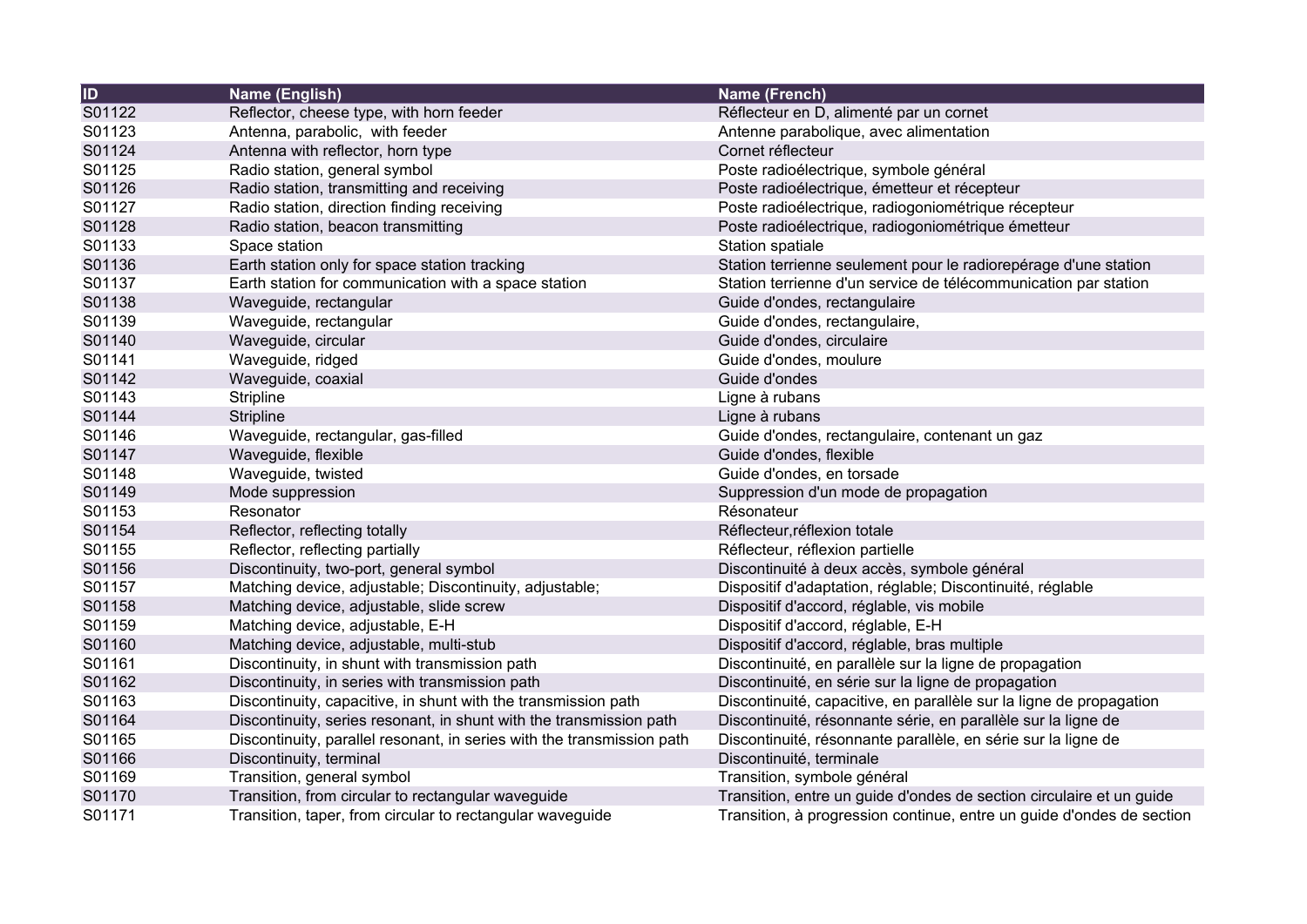| ID     | Name (English)                                                         | Name (French)                                                       |
|--------|------------------------------------------------------------------------|---------------------------------------------------------------------|
| S01172 | Cavity resonator                                                       | Cavité résonnante                                                   |
| S01173 | Band-pass filter switched by gas discharge                             | Filtre passe-bande commandé par décharge dans un gaz                |
| S01174 | Mode filter                                                            | Filtre de mode                                                      |
| S01175 | <b>Isolator for microwaves</b>                                         | Isolateur pour hyperfréquences                                      |
| S01176 | Directional phase changer                                              | Changeur de phase directionnel                                      |
| S01177 | Gyrator                                                                | Gyrateur                                                            |
| S01178 | Termination, short-circuit                                             | Terminaisons, court-circuiteur                                      |
| S01179 | Terminations, slided short circuit                                     | Terminaisons, piston court-circuiteur                               |
| S01180 | Termination, matched                                                   | Terminaison, dissipative adaptée                                    |
| S01181 | Surface-acoustic-wave (SAW) device, one-port                           | Dispositif à onde acoustique de surface (OAS), dipôle               |
| S01182 | Surface-acoustic-wave (SAW) device, two-port, reflecting totally       | Dispositif à onde acoustique de surface (OAS), à deux portes,       |
| S01183 | Surface-acoustic-wave (SAW) device, two-port, reflecting partially and | Dispositif à onde acoustique de surface (OAS), à deux portes,       |
| S01184 | Surface-acoustic-wave (SAW) device, two-port                           | Dispositif à onde acoustique de surface (OAS), à deux portes        |
| S01185 | Three-port junction                                                    | Jonction à trois accès                                              |
| S01186 | Three-port junction (Series T, E-plane T)                              | Jonction à trois accès (Jonction en T, type série)                  |
| S01187 | Three-port junction (Shunt T, H-plane T)                               | Jonction à trois accès (Jonction en T, type shunt)                  |
| S01188 | Three-port junction (power divider)                                    | Jonction à trois accès (répartiteur de puissance)                   |
| S01189 | Four-port junction                                                     | Jonction à quatre accès                                             |
| S01190 | Four-port junction                                                     | Jonction à quatre accès                                             |
| S01191 | Four-port junction (magic T hybrid junction)                           | Jonction à quatre accès (jonction double en T du type hybride)      |
| S01192 | Four-port junction (magic T hybrid junction)                           | Jonction à quatre accès (jonction double en T du type hybride)      |
| S01193 | Four-port junction; Directional coupler                                | Jonction à quatre accès; Coupleur directif                          |
| S01194 | Four-port junction; Quadrature hybrid junction                         | Jonction à quatre accès; Jonction en quadrature du type hybride     |
| S01195 | Hybrid ring junction                                                   | Jonction circulaire du type hybride                                 |
| S01196 | Circulator, three-port                                                 | Circulateur à trois accès                                           |
| S01197 | Circulator, four-port                                                  | Circulateur à quatre accès                                          |
| S01198 | Circulator, four-port, with reversible direction of circulation        | Circulateur à quatre accès avec direction de circulation réversible |
| S01199 | Field-polarization rotator                                             | Rotateur à polarisation de champ                                    |
| S01200 | Two-position microwave switch (90° step)                               | Commutateur pour hyperfréquences à deux positions (90° de pas)      |
| S01201 | Three-position microwave switch (120° step)                            | Commutateur pour hyperfréquences à trois positions (120° de pas)    |
| S01202 | Four-position microwave switch (45° step)                              | Commutateur pour hyperfréquences à quatre positions (45° de pas)    |
| S01203 | Coupler (or feed) type unspecified, general symbol                     | Couplage de type non précisé, symbole général                       |
| S01204 | Coupler to a cavity resonator                                          | Couplage à une cavité résonnante                                    |
| S01205 | Coupler to a rectangular waveguide                                     | Couplage à un guide d'ondes de section rectangulaire                |
| S01206 | Window (aperture) coupler, general symbol                              | Fenêtre de couplage, symbole général                                |
| S01207 | Window (aperture) coupler at a junction                                | Fenêtre de couplage en un point de dérivation                       |
| S01208 | E-plane window (aperture) coupler                                      | Fenêtre de couplage E                                               |
| S01209 | Loop coupler                                                           | Boucle de couplage                                                  |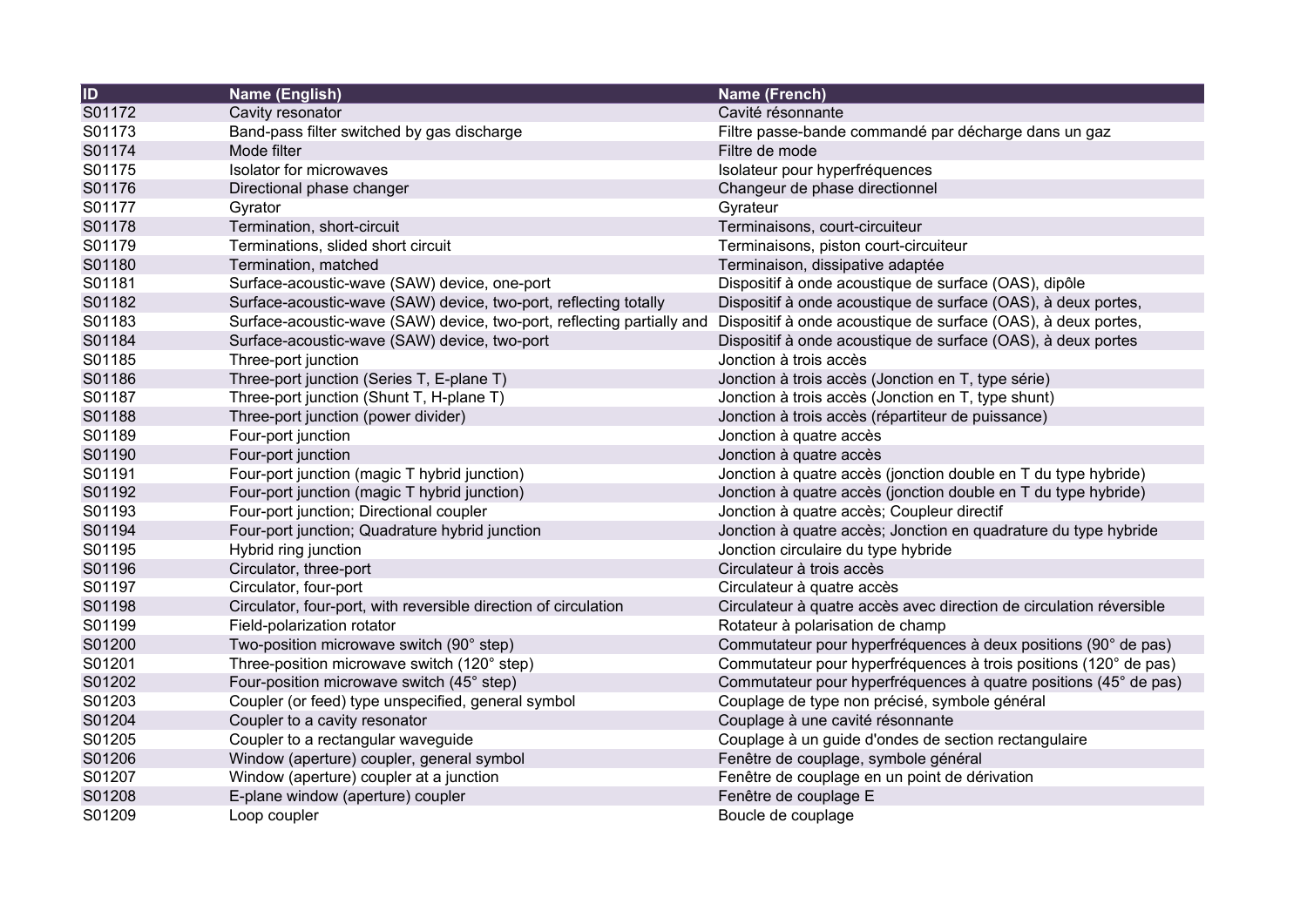| ID     | Name (English)                                                   | <b>Name (French)</b>                                                  |
|--------|------------------------------------------------------------------|-----------------------------------------------------------------------|
| S01210 | Probe coupler                                                    | Sonde de couplage                                                     |
| S01211 | Sliding probe coupled to a transmission path                     | Sonde glissante couplée à une ligne de propagation                    |
| S01212 | Maser, general symbol                                            | Maser, symbole général                                                |
| S01213 | Maser used as an amplifier                                       | Maser utilisé comme amplificateur                                     |
| S01214 | Laser (optical maser), general symbol                            | Laser (maser optique), symbole général                                |
| S01215 | Laser used as a generator                                        | Laser utilisé comme générateur                                        |
| S01216 | Ruby laser generator                                             | Générateur laser à cristal de rubis                                   |
| S01217 | Ruby laser generator with xenon lamp as pumping source           | Générateur laser à cristal de rubis avec une lampe à xénon utilisée   |
| S01218 | Pulse-position or pulse-phase modulation                         | Modulation d'impulsions en position                                   |
| S01219 | Pulse-frequency modulation                                       | Modulation d'impulsions en fréquence                                  |
| S01220 | Pulse-amplitude modulation                                       | Modulation d'impulsions en amplitude                                  |
| S01221 | Pulse-interval modulation                                        | Modulation d'impulsions en espacement                                 |
| S01222 | Pulse-duration modulation                                        | Modulation d'impulsions en durée                                      |
| S01223 | Pulse-code modulation                                            | Modulation par codage d'impulsions                                    |
| S01224 | Pulse-code modulation in 3-out-of-7 code                         | Modulation d'impulsions par code de 3 parmi 7                         |
| S01225 | Signal generator, general symbol                                 | Générateur de signal, symbole général                                 |
| S01226 | Sine-wave generator, 500 Hz                                      | Générateur d'une onde sinusoïdale, 500 Hz                             |
| S01227 | Saw-tooth generator, 500 Hz                                      | Générateur d'une onde en dents de scie, 500 Hz                        |
| S01228 | Pulse generator                                                  | Générateur d'impulsions                                               |
| S01229 | Sine-wave generator with adjustable frequency                    | Générateur d'ondes sinusoïdales à fréquence ajustable                 |
| S01232 | Frequency converter, changing from f1 to f2                      | Convertisseur de fréquence f1 en fréquence f2                         |
| S01233 | Frequency multiplier                                             | Multiplicateur de fréquence                                           |
| S01234 | Frequency divider                                                | Diviseur de fréquence                                                 |
| S01235 | Pulse inverter                                                   | Inverseur d'impulsions                                                |
| S01236 | Code converter of binary code                                    | Transcodeur, convertisseur de code binaire                            |
| S01237 | Converter giving clock-time indication in five-digit binary code | Convertisseur d'une indication horaire en code binaire à cinq moments |
| S01238 | Pulse regenerator                                                | Régénérateur d'impulsions                                             |
| S01239 | Amplifier, general symbol                                        | Amplificateur, symbole général                                        |
| S01240 | Amplifier, general symbol                                        | Amplificateur, symbole général                                        |
| S01244 | Attenuator, fixed loss                                           | Affaiblisseur, affaiblissement fixe                                   |
| S01245 | Attenuator, variable loss                                        | Affaiblisseur, affaiblissement réglable                               |
| S01246 | Filter, general symbol                                           | Filtre, symbole générale                                              |
| S01247 | High-pass filter                                                 | Filtre passe-haut                                                     |
| S01248 | Low-pass filter                                                  | Filtre passe-bas                                                      |
| S01249 | Band-pass filter                                                 | Filtre passe-bande                                                    |
| S01250 | Band-stop filter                                                 | Filtre à élimination de bande                                         |
| S01251 | Device for pre-emphasis of higher frequencies                    | Dispositif de préaccentuation des fréquences élevées                  |
| S01252 | Device for de-emphasis of higher frequencies                     | Dispositif de désaccentuation des fréquences élevées                  |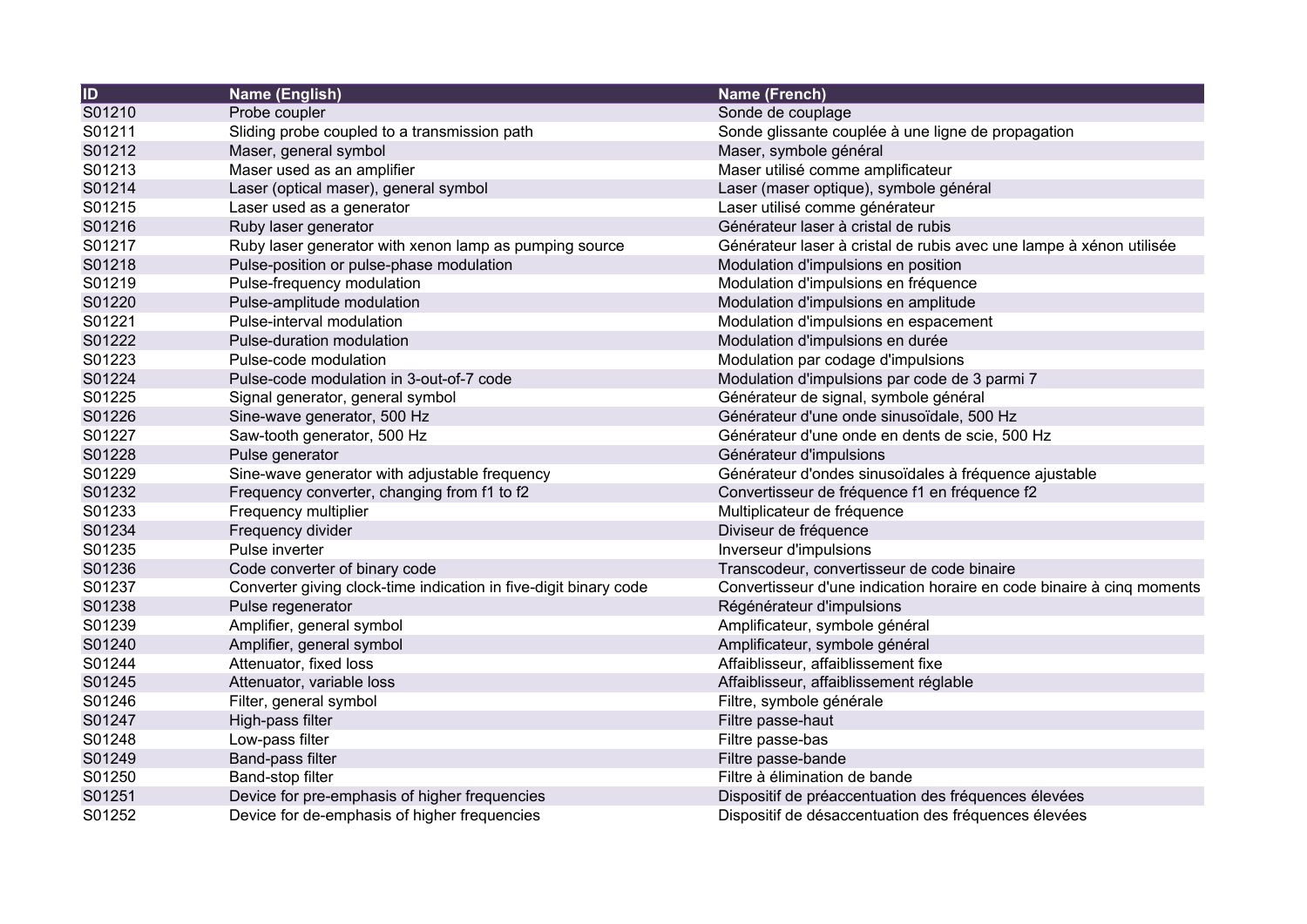| ID     | <b>Name (English)</b>                                                  | <b>Name (French)</b>                                            |
|--------|------------------------------------------------------------------------|-----------------------------------------------------------------|
| S01253 | Compressor                                                             | Compresseur                                                     |
| S01254 | Expander                                                               | Expanseur                                                       |
| S01255 | Artificial line                                                        | Ligne artificielle                                              |
| S01256 | Phase-changing network                                                 | Changeur de phase; Déphaseur                                    |
| S01257 | Distortion corrector, general symbol                                   | Correcteur de distorsion, symbole général                       |
| S01258 | Attenuation equalizer                                                  | Correcteur de distorsion d'affaiblissement                      |
| S01259 | Phase distortion corrector                                             | Correcteur de distorsion de phase                               |
| S01260 | Delay distortion corrector; Delay equalizer                            | Correcteur de distorsion de temps de propagation                |
| S01261 | Amplitude limiter without distortion                                   | Limiteur d'amplitude sans distorsion                            |
| S01262 | Mixing network                                                         | Pupitre de mélange                                              |
| S01263 | Electronic chopping device                                             | Hacheur électronique                                            |
| S01264 | Surface acoustic wave (SAW) filter                                     | Filtre à onde acoustique de surface; Filtre OAS                 |
| S01265 | Surface acoustic wave (SAW) resonator                                  | Résonateur à onde acoustique de surface; Résonateur OAS         |
| S01266 | Surface acoustic wave (SAW) delay line                                 | Ligne à retard à onde acoustique de surface; Ligne à retard OAS |
| S01267 | Clipper                                                                | Écrêteur                                                        |
| S01268 | Base limiter; Threshold device                                         | Épiéteur; Dispositif à seuil                                    |
| S01269 | Base limiter with preset of the threshold adjustment; Threshold device | Épiéteur à seuil ajustable prédéterminé                         |
| S01270 | Positive peak clipper                                                  | Écrêteur de valeurs positives                                   |
| S01271 | Negative peak clipper                                                  | Écrêteur de valeurs négatives                                   |
| S01278 | Modulator, general symbol; Demodulator, general symbol;                | Modulateur, symbole général; Démodulateur, symbole général;     |
| S01279 | Modulator, double sideband output                                      | Modulateur à deux bandes latérales                              |
| S01280 | Pulse code modulator                                                   | Modulateur par codage d'impulsions                              |
| S01281 | Demodulator, single sideband                                           | Démodulateur d'une bande latérale unique                        |
| S01282 | Concentrating function                                                 | Fonction de concentration                                       |
| S01283 | <b>Expanding function</b>                                              | Fonction d'expansion                                            |
| S01284 | Concentrator                                                           | Concentrateur                                                   |
| S01285 | Concentrator                                                           | Concentrateur                                                   |
| S01286 | Multiplexing function                                                  | Fonction de multiplexage                                        |
| S01287 | Demultiplexing function                                                | Fonction de démultiplexage                                      |
| S01288 | Multiplexing and demultiplexing function                               | Fonction de multiplexage et de démultiplexage                   |
| S01291 | Carrier frequency                                                      | Fréquence d'une onde porteuse                                   |
| S01292 | Suppressed-carrier frequency                                           | Fréquence d'une onde porteuse supprimée                         |
| S01293 | Reduced-carrier frequency                                              | Fréquence d'une onde porteuse d'amplitude réduite               |
| S01294 | Pilot frequency                                                        | Fréquence d'une onde pilote                                     |
| S01295 | Pilot frequency; Supergroup pilot frequency                            | Fréquence d'une onde pilote de groupe secondaire                |
| S01296 | Suppressed pilot frequency                                             | Fréquence d'une onde pilote supprimée                           |
| S01297 | Additional measuring frequency                                         | Fréquence d'une onde additionnelle de mesure                    |
| S01298 | Additional measuring frequency (on request)                            | Fréquence d'une onde additionnelle de mesure (sur demande)      |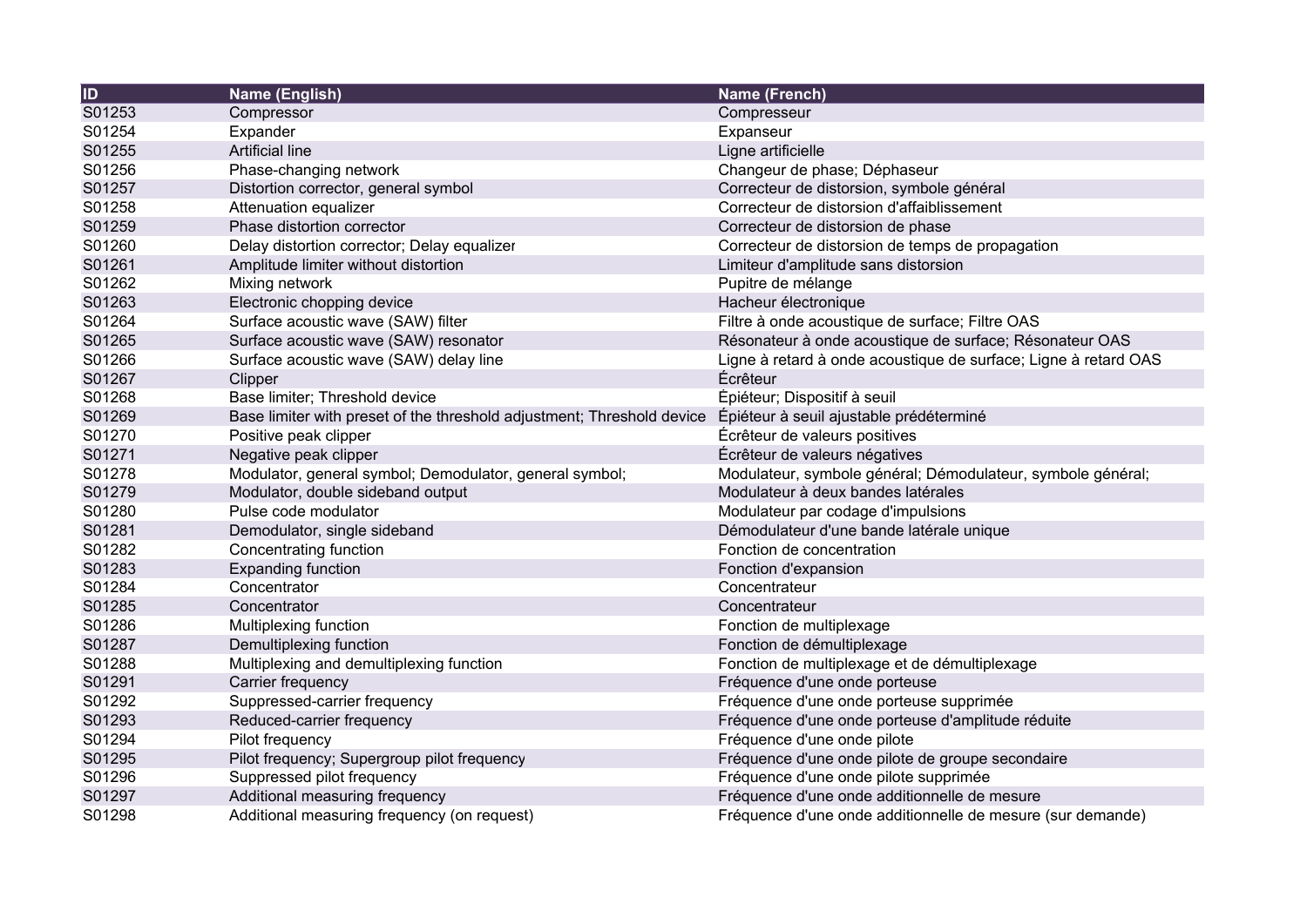| ID     | Name (English)                                                     | <b>Name (French)</b>                                              |
|--------|--------------------------------------------------------------------|-------------------------------------------------------------------|
| S01299 | Signalling frequency                                               | Fréquence d'une onde de signalisation                             |
| S01300 | Frequency band, general symbol                                     | Bande de fréquences, symbole général                              |
| S01301 | Frequency band, mastergroup                                        | Bande de fréquences, groupe tertiaire                             |
| S01302 | Band of frequencies                                                | Bande de fréquences                                               |
| S01303 | Erect band of frequencies                                          | Bande directe de fréquences                                       |
| S01304 | Erect band of frequencies, a group of several channels             | Bande directe de fréquence, plusieurs voies                       |
| S01305 | Erect band of frequencies, a group of several channels             | Bandes directes de fréquences pour un groupe de plusieurs vois    |
| S01306 | Inverted band of frequencies                                       | Bande inverse de fréquences                                       |
| S01307 | Band of mixed channels                                             | Bande de voies mixtes                                             |
| S01308 | Amplitude-modulated carrier                                        | Fréquence d'une onde porteuse                                     |
| S01309 | Phase modulated carrier                                            | Fréquence d'une onde porteuse en modulation de phase              |
| S01310 | Amplitude-modulated carrier                                        | Fréquence d'une onde porteuse en modulation d'amplitude           |
| S01311 | Amplitude-modulated carrier                                        | Fréquence d'une onde porteuse en modulation d'amplitude           |
| S01312 | Single-sideband, suppressed carrier                                | Bande latérale unique et onde porteuse supprimée                  |
| S01313 | Reduced-carrier wave, single erect sideband                        | Bande latérale unique et onde porteuse réduite                    |
| S01314 | Suppressed-carrier, scrambled                                      | Onde porteuse supprimée, transposées                              |
| S01315 | Amplitude-modulated carrier                                        | Onde porteuse en modulation d'amplitude                           |
| S01316 | Band of five channels                                              | Bande de cinq voies                                               |
| S01317 | Transmission system                                                | Système de transmission                                           |
| S01318 | Optical fibre, general symbol; Optical fibre cable, general symbol | Fibre optique, symbole générale; Câble à fibres optiques, symbole |
| S01319 | Optical fibre, multimode stepped index                             | Fibre optique multimode à saut d'indice                           |
| S01320 | Optical fibre, single mode stepped index                           | Fibre optique monomode à saut d'indice                            |
| S01321 | Optical fibre, graded index                                        | Fibre optique à gradient d'indice                                 |
| S01326 | Guided light transmitter                                           | Emetteur de lumière pour système à fibre optique                  |
| S01327 | Guided light receiver                                              | Récepteur de lumière pour système à fibre optique                 |
| S01328 | Guided light transmitter, coherent light                           | Emetteur de lumière guidée, lumière cohérente                     |
| S01332 | Mode scrambler                                                     | Embrouilleur de modes                                             |
| S01333 | Cladding mode stripper                                             | Suppresseur de mode de gaine                                      |
| S01334 | Splitter, general symbol                                           | Répartiteur, symbole général                                      |
| S01335 | Combiner, general symbol                                           | Mélangeur, symbole général                                        |
| S01336 | Tap-off, general symbol                                            | Dérivation d'usage, symbole générale                              |
| S01337 | Fused tap                                                          | Dérivation à zone de diffusion                                    |
| S01338 | Fused star coupler, transmissive type                              | Coupleur en étoile à zône de diffusion, type à transmission       |
| S01339 | Fused star coupler, reflective type                                | Coupleur en étoile à zône de diffusion, type à réflexion          |
| S01340 | Directional coupler, general symbol                                | Coupleur directif, symbole général                                |
| S01341 | Secondary cell                                                     | Elément d'accumulateur                                            |
| S01342 | Battery of primary or secondary cells                              | Batterie pile ou d'accumulateurs                                  |
| S01343 | Pulse transformer                                                  | Transformateur d'impulsion                                        |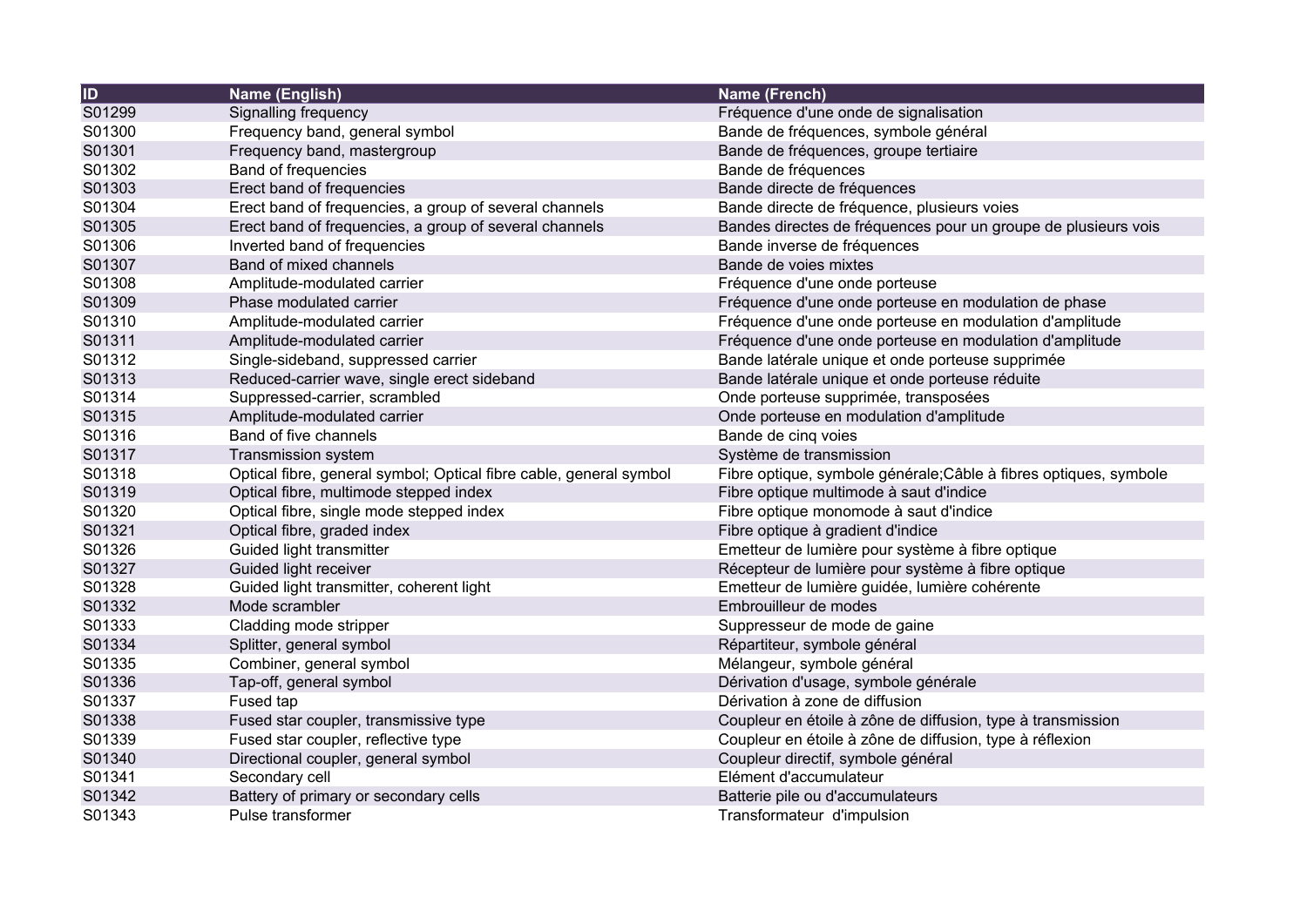| <b>ID</b> | Name (English)                                                 | Name (French)                                                         |
|-----------|----------------------------------------------------------------|-----------------------------------------------------------------------|
| S01344    | Pulse transformer                                              | Transformateur d'impulsion                                            |
| S01391    | Gas insulated enclosure with internal conductor                | Enveloppe à isolation gazeuse avec conducteur interne                 |
| S01392    | Gas insulated enclosure - gas-sealing end of compartment       | Enveloppe à isolation gazeuse - cloison étanche                       |
| S01393    | Gas insulated enclosure - partition between compartments       | Enveloppe à isolation gazeuse - cloison entre compartiments           |
| S01396    | Gas insulated conductor - boundary with air insulated bushing  | Conducteur à isolation gazeuse - frontière avec conducteur dans l'air |
| S01397    | Gas insulated conductor - boundary with cable sealing end      | Conducteur à isolation gazeuse - frontière avec extrémité étanche de  |
| S01398    | Gas insulated conductor - boundary with transformer or reactor | Conducteur à isolation gazeuse - frontière avec traversée de          |
| S01399    | Conductor support insulator without gas boundary               | Isolateur à support de conducteur sans limite gazeuse                 |
| S01400    | Straight flange                                                | <b>Bride droite</b>                                                   |
| S01401    | Direct current                                                 | Courant continu                                                       |
| S01402    | Direct current                                                 | Courant continu                                                       |
| S01403    | Alternating current                                            | Courant alternatif                                                    |
| S01404    | Alternating current                                            | Courant alternatif                                                    |
| S01405    | Piezo-electric effect                                          | Effet piézoélectric                                                   |
| S01406    | Spring-operated device                                         | Mémoire à ressort                                                     |
| S01407    | Conversion with electrical separation                          | Conversion avec séparation électrique                                 |
| S01408    | Functional earthing; Functional grounding (US)                 | Mise à la terre fonctionnelle                                         |
| S01409    | Functional equipotential bonding                               | Liaison équipotentielle fonctionnelle                                 |
| S01410    | Functional equipotential bonding                               | Liaison équipotentielle fonctionnelle                                 |
| S01411    | Capacitor, lead-through                                        | Condensateur de traversée                                             |
| S01413    | Multiple-function switching device                             | Appareil de connexion à fonctions multiples                           |
| S01414    | Directed connection                                            | Branchement dirigé                                                    |
| S01415    | Point of access to a bundle                                    | Point d'accès à un paquet                                             |
| S01416    | Polarized relay, stable positions                              | Relais polarisé à positions stables                                   |
| S01417    | Acoustic signalling device, general symbol                     | Dispositif acoustique de signalisation, symbole générale              |
| S01418    | Balancing unit; Balun                                          | Symmétriseur                                                          |
| S01419    | Combined electric and heat generated station, planned          | Centrale de production combineé de'énergie électrique, en projet      |
| S01420    | Combined electric and heat generating station, in service or   | Centrale de production combinée d'énergi, en service ou indéterminé   |
| S01421    | Fan                                                            | Ventilateur                                                           |
| S01422    | Pump                                                           | Pompe                                                                 |
| S01423    | DC supply function, general symbol                             | Fonction alimentation DC, symbole général                             |
| S01445    | Glass break detector (window foil), burglar alarm              |                                                                       |
| S01449    | Connection on cable ladder                                     | Connexion sur échelle de câbles                                       |
| S01450    | Connection within cable tray                                   | Connexion en chemin de câbles                                         |
| S01451    | Connection within wall mounted cable channel                   | Connexion à l'interieur d'un caniveau monté dans un mur               |
| S01452    | Overhead line on pole with strut                               | Ligne haute tension sur poteau avec entretoise                        |
| S01453    | Overhead line on pole with stay                                | Ligne haute tension sur poteau avec renfort                           |
| S01454    | Complex switch, general symbol                                 | Commutateur complexe, symbole générale                                |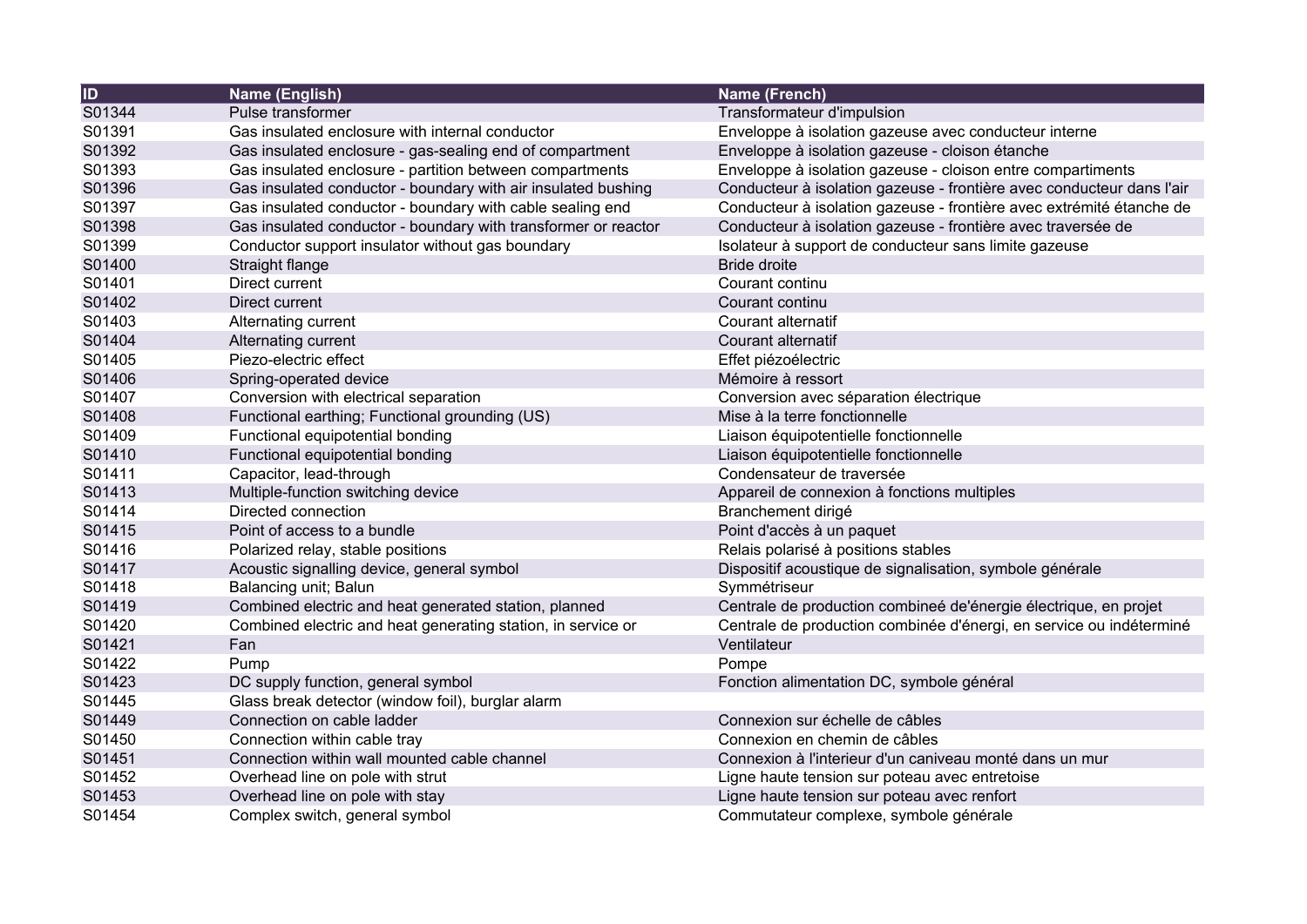| $\overline{1}$ | Name (English)                                                             | Name (French)                                                         |
|----------------|----------------------------------------------------------------------------|-----------------------------------------------------------------------|
| S01457         | Amplification, general symbol                                              | Amplification, symbole générale                                       |
| S01458         | Gas insulated enclosure - gas through spacer                               | Gas insulated enclosure - entretoise sans limite gazeuse              |
| S01459         | Gas insulated enclosure - partition between two compartments               | Enveloppe à isolation gazeuse - cloison entre compartiments           |
| S01460         | Gas insulated enclosure - support insulator, inside module                 | Gas insulated enclosure - isolateur à support, module interne         |
| S01461         | Gas insulated enclosure - support insulator, external module               | Gas insulated enclosure - isolateur à support, module externe         |
| S01462         | Mirror contact                                                             | Contact miroir                                                        |
| S01463         | Element outline                                                            | Cadre d'un opérateur                                                  |
| S01464         | Common control block outline                                               | Cadre du symbole des communs                                          |
| S01465         | Common output element outline                                              | Cadre d'operateur commun de sortie                                    |
| S01466         | Logic negation, input                                                      | Négation logique, entrée                                              |
| S01467         | Logic negation, output                                                     | Négation logique, sortie                                              |
| S01468         | Polarity indicator, input                                                  | Indicateur de polarité, entrée                                        |
| S01469         | Polarity indicator, output                                                 | Indicateur de polarité, sortie                                        |
| S01470         | Polarity indicator, input, right to the left                               | Polarité logique, entrée, droit à gauche                              |
| S01471         | Polarity indicator, output, right to the left                              | Polarité logique, sortie, droit à gauche                              |
| S01472         | Dynamic input                                                              | Entrée dynamique                                                      |
| S01473         | Dynamic input with logic negation                                          | Entrée dynamique avec négation logique                                |
| S01474         | Dynamic input with polarity indicator                                      | Entrée dynamique avec indicateur de polarité                          |
| S01475         | Internal connection                                                        | Connexion interne                                                     |
| S01476         | Internal connection                                                        | Connexion interne                                                     |
| S01477         | Internal connection with dynamic character                                 | Connexion interne à caractéristique dynamique                         |
| S01478         | Internal connection with negation and dynamic character                    | Connexion interne avec négation, à caractéristique dynamique          |
| S01479         | Internal input (left hand side)                                            | Entrée interne (côté gauche)                                          |
| S01480         | Internal input (right-hand side)                                           | Entrée interne (côté droit)                                           |
| S01481         | Internal output (right-hand side)                                          | Sortie interne (côté droit)                                           |
| S01482         | Internal output (left-hand side)                                           | Sortie interne (côté gauche)                                          |
| S01483         | Internal input with dynamic character (left-hand side)                     | Entrée interne à caractère dynamique (côté gauche)                    |
| S01484         | Internal input with dynamic character (right-hand side)                    | Entrée interne à caractère dynamique (côté droit)                     |
| S01485         | Internal connection for signal flow from right to left                     | Connexion interne, montrant une propagation d'information de droite à |
| S01486         | Internal connection with logic negation for signal flow from right to left | Connexion interne avec négation logique, montrant une propagation     |
| S01487         | Internal connection with dynamic character for signal flow from right to   | Connexion interne à caractère dynamique, montrant une propagation     |
| S01488         | Internal connection with logic negation and dynamic character for          | Connexion interne avec négation logique à caractère dynamique,        |
| S01489         | Fixed 1-state output, shown at an internal connection                      | Sortie fixée à l'état 1, figurée sur une connexion interne            |
| S01490         | Fixed 0-state output, shown at an internal connection                      | Sortie fixée à l'état 0, figurée sur une connexion interne            |
| S01491         | Postponed output                                                           | Effet différé en sortie                                               |
| S01492         | Bi-threshold input                                                         | Entrée à seuils                                                       |
| S01493         | Open-circuit output                                                        | Sortie à circuit ouvert                                               |
| S01494         | Open-circuit output (H-type)                                               | Sortie à circuit ouvert du type H                                     |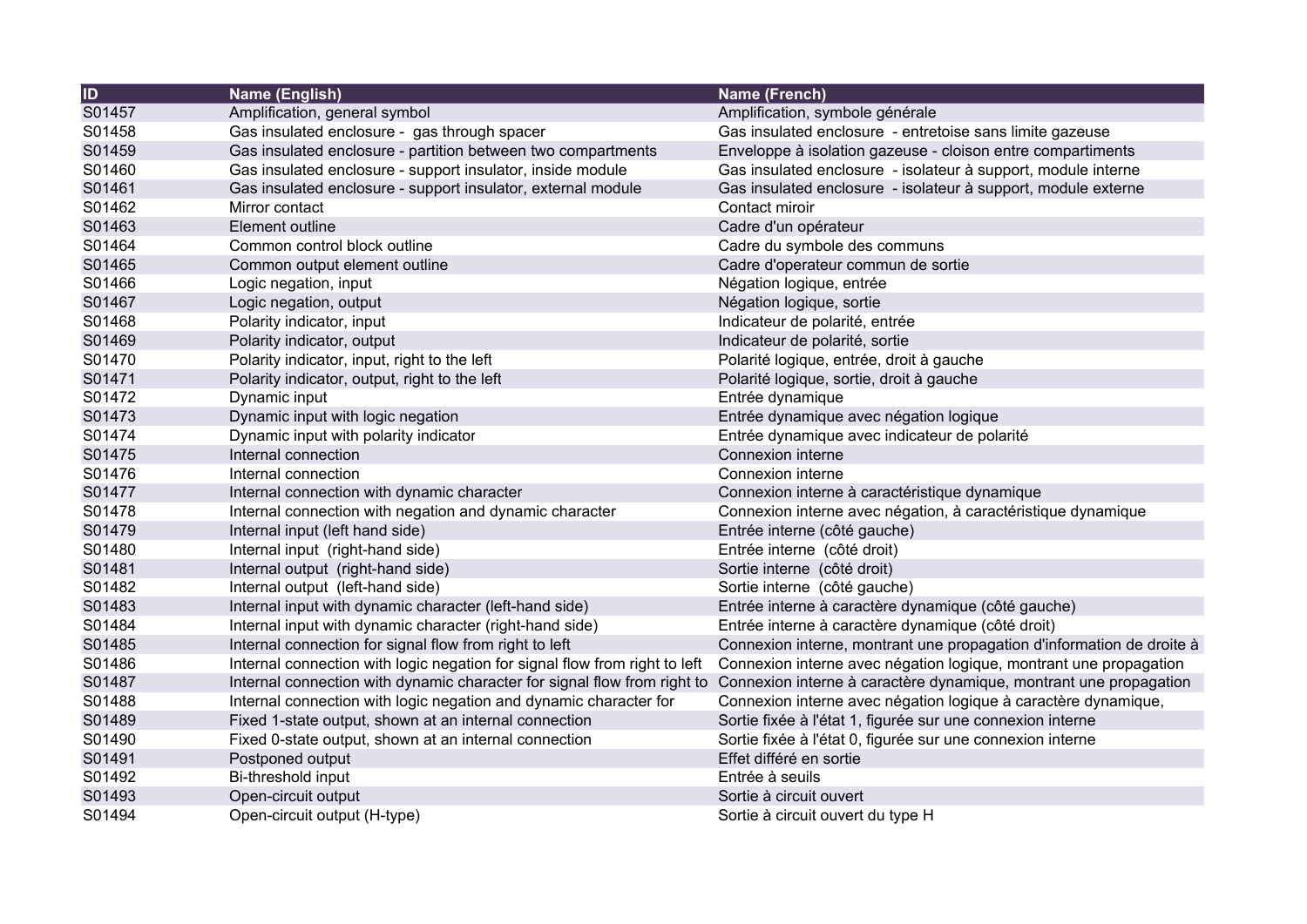| $\overline{1}$ | Name (English)                                       | Name (French)                                                        |
|----------------|------------------------------------------------------|----------------------------------------------------------------------|
| S01495         | Open-circuit output (L-type)                         | Sortie à circuit ouvert du type L                                    |
| S01496         | Passive-pull-down output                             | Sortie à circuit ouvert directe du type H                            |
| S01497         | Passive-pull-up output                               | Sortie à circuit ouvert directe du type L                            |
| S01498         | 3-state output                                       | Sortie 3 états                                                       |
| S01499         | Output with special amplification (drive capability) | Sortie avec amplification particulière                               |
| S01500         | Input with special amplification (sensitivity)       | Entrée avec amplification (sensibilité) particulière                 |
| S01501         | <b>Extension input</b>                               | Entrée d'expansion                                                   |
| S01502         | Extender output                                      | Sortie d'expanseur                                                   |
| S01503         | Enable input                                         | Entrée de validation                                                 |
| S01504         | D-input                                              | Entrée D                                                             |
| S01505         | J-input                                              | Entrée J                                                             |
| S01506         | K-input                                              | Entrée K                                                             |
| S01507         | R-input                                              | Entrée R                                                             |
| S01508         | S-input                                              | Entrée S                                                             |
| S01509         | T-input                                              | Entrée T                                                             |
| S01510         | Shifting input, left to right or top to bottom       | Entrée de décalage de gauche à droite ou de haut en bas              |
| S01511         | Shifting input, right to left or bottom to top       | Entrée de décalage de droite à gauche ou du bas en haut              |
| S01512         | Counting-up input                                    | Entrée de comptage                                                   |
| S01513         | Counting-down input                                  | Entrée de décomptage                                                 |
| S01514         | Query input of an associative memory                 | Entrée d'interrogation d'une mémoire associative                     |
| S01515         | Compare output of an associative memory              | Sortie de comparaison d'une mémoire associative                      |
| S01516         | Bit grouping for multibit input, general symbol      | Groupement numérique d*entrée à plusieurs bits, symbole générale     |
| S01517         | Bit grouping for multibit output, general symbol     | Groupement numérique de sortie à plusieurs bits, symbole générale    |
| S01518         | Label grouping, general symbol                       | Groupement de marquage, symbole général                              |
| S01519         | Operand input                                        | Entrée opérande                                                      |
| S01520         | Greater-than input of a magnitude comparator         | Entrée "PLUS GRAND QUE" d'un comparateur numérique                   |
| S01521         | Less-than input of a magnitude comparator            | Entrée "PLUS PETIT QUE" d'un comparateur numérique                   |
| S01522         | Equal input of a magnitude comparator                | Entrée d'"ÉGALITÉ" d'un comparateur numérique                        |
| S01523         | Greater-than output of a magnitude comparator        | Sortie "PLUS GRAND QUE2 d'un comparateur numérique                   |
| S01524         | Less-than output of a magnitude comparator           | Sortie "PLUS PETIT QUE" d'un comparateur numérique                   |
| S01525         | Equal output of a magnitude comparator               | Sortie d"ÉGALITÈ" d'un comparateur numérique                         |
| S01526         | Borrow-in input of an arithmetic element             | Entrée recevant la retenue d'une opération arithmétiquede            |
| S01527         | Borrow-generate input of an arithmetic element       | Entrée recevant la retenue engendrée d'une opération arithmétique de |
| S01528         | Borrow-generate output of an arithmetic element      | Sortie fournissant la retenue engendrée d'une opération arithmétique |
| S01529         | Borrow-out output of an arithmetic element           | Sortie fournissant la retenue d'une opération arithmétique de        |
| S01530         | Borrow-propagate input of an arithmetic element      | Entrée recevant la retenue propagée d'une opération arithmétique de  |
| S01531         | Borrow-propagate output of an arithmetic element     | Sortie fournissant la retenue propagée d'une opération arithmétique  |
| S01532         | Carry-in input of an arithmetic element              |                                                                      |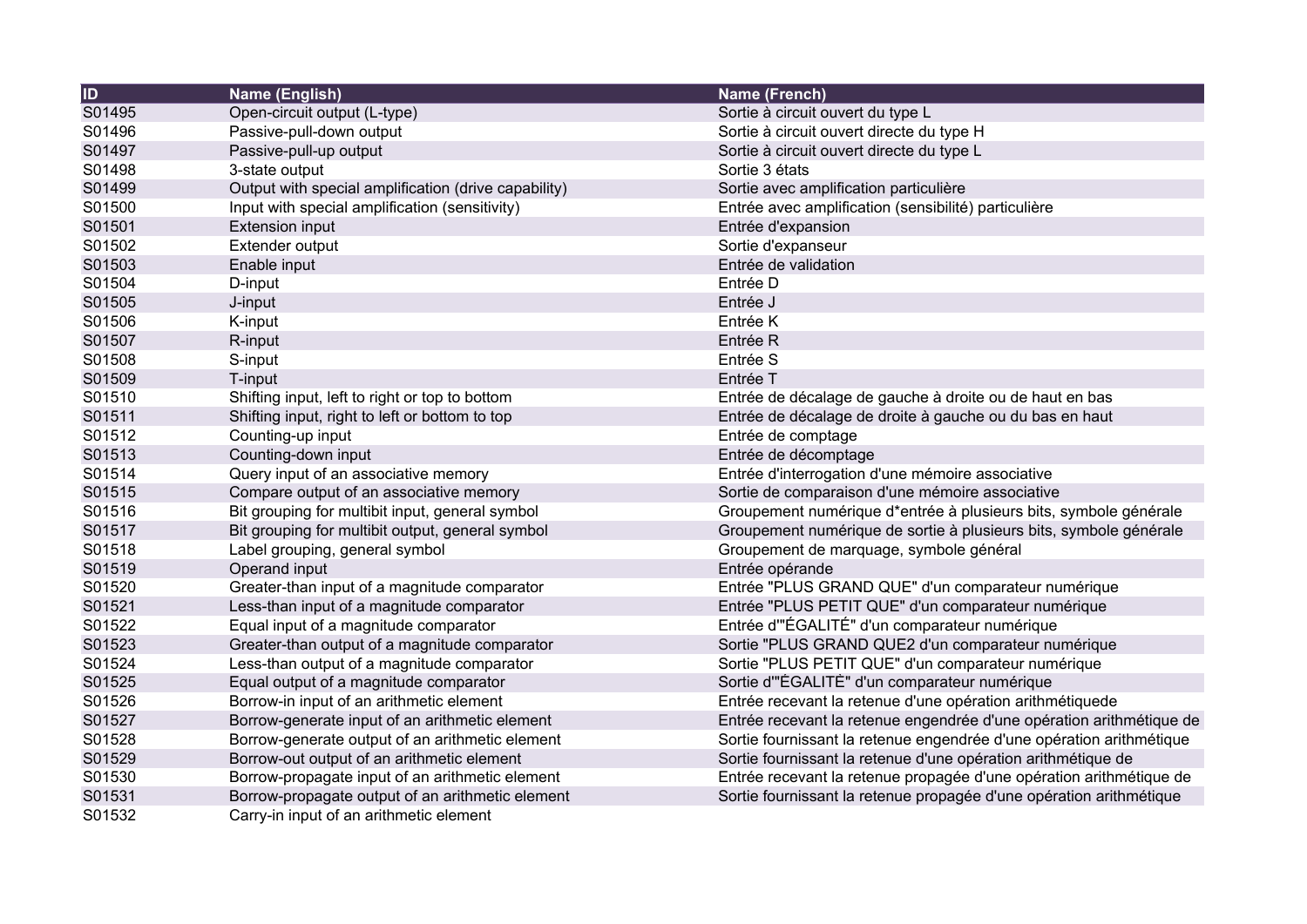| <b>ID</b> | Name (English)                                  | <b>Name (French)</b>                                                  |
|-----------|-------------------------------------------------|-----------------------------------------------------------------------|
| S01533    | Carry-generate input of an arithmetic element   | Entrée recevant la retenue engendrée d'une opération arithmétique     |
| S01534    | Carry-generate output of an arithmetic element  | Sortie fournissant la retenue engendrée d'une opération arithmétique  |
| S01535    | Carry-out output of an arithmetic element       | Sortie fournissant la retenue d'une opération arithmétique d'addition |
| S01536    | Carry-propagate input of an arithmetic element  | Enreé recevant la retenue propagée d'une opération arithmétique       |
| S01537    | Carry-propagate output of an arithmetic element | Sortie fournissant la retenue propagée d'une opeération arithmétique  |
| S01538    | Content input                                   | Entrée imposant un contenue                                           |
| S01539    | Content output                                  | Sortie indiquant le contenu                                           |
| S01540    | Line grouping at the input side                 | Groupement de liaison d'entrée                                        |
| S01541    | Line grouping at the output side                | Groupement de liaison de sortie                                       |
| S01542    | Fixed-mode input                                | Entrée de mode fixe                                                   |
| S01543    | Fixed-1-state output                            | Sortie fixée à l'état 1                                               |
| S01544    | Fixed-0-state output                            | Sortie fixée à l'état 0                                               |
| S01545    | Required connection                             | Connexion obligatoire                                                 |
| S01546    | Non-logic connection                            | Accès ne recevant pas d'information logique                           |
| S01547    | <b>Bidirectional signal flow</b>                | Propagation bilatérale de l'information                               |
| S01548    | Input with internal pulldown                    | Entrée avec rappel interne à 0                                        |
| S01549    | Input with internal pullup                      | Entrée avec rappel interne à 1                                        |
| S01550    | Vm-input                                        | Entrée Vm                                                             |
| S01551    | Vm-output                                       | Sortie Vm                                                             |
| S01552    | Nm-input                                        | Entrée Nm                                                             |
| S01553    | Nm-output                                       | Sortie Nm                                                             |
| S01554    | Zm-input                                        | Entrée Zm                                                             |
| S01555    | Zm-output                                       | Sortie Zm                                                             |
| S01556    | Xm-input                                        | Entrée Xm                                                             |
| S01557    | Xm-output                                       | Sortie Xm                                                             |
| S01558    | Cm-input                                        | Entrée Cm                                                             |
| S01559    | Cm-output                                       | Sortie Cm                                                             |
| S01560    | Sm-input                                        | Entrée Sm                                                             |
| S01561    | Rm-input                                        | Entrée Rm                                                             |
| S01562    | <b>ENm-input</b>                                | Entrée ENm                                                            |
| S01563    | Mm-input                                        | Entrée Mm                                                             |
| S01564    | Mm-output                                       | Sortie Mm                                                             |
| S01565    | Am-input                                        | Entrée Am                                                             |
| S01566    | OR element, general symbol                      | Opérateur OU, symbole générale                                        |
| S01567    | AND element, general symbol                     | Opérateur ET, symbole générale                                        |
| S01568    | Logic threshold element, general symbol         | Opérateur à SEUIL LOGIQUE, symbole général                            |
| S01569    | m and only m element, general symbol            | Opérateur m et seulement m, symbole général                           |
| S01570    | MAJORITY element, general symbol                | Opérateur de MAJORITÉ, symbole général                                |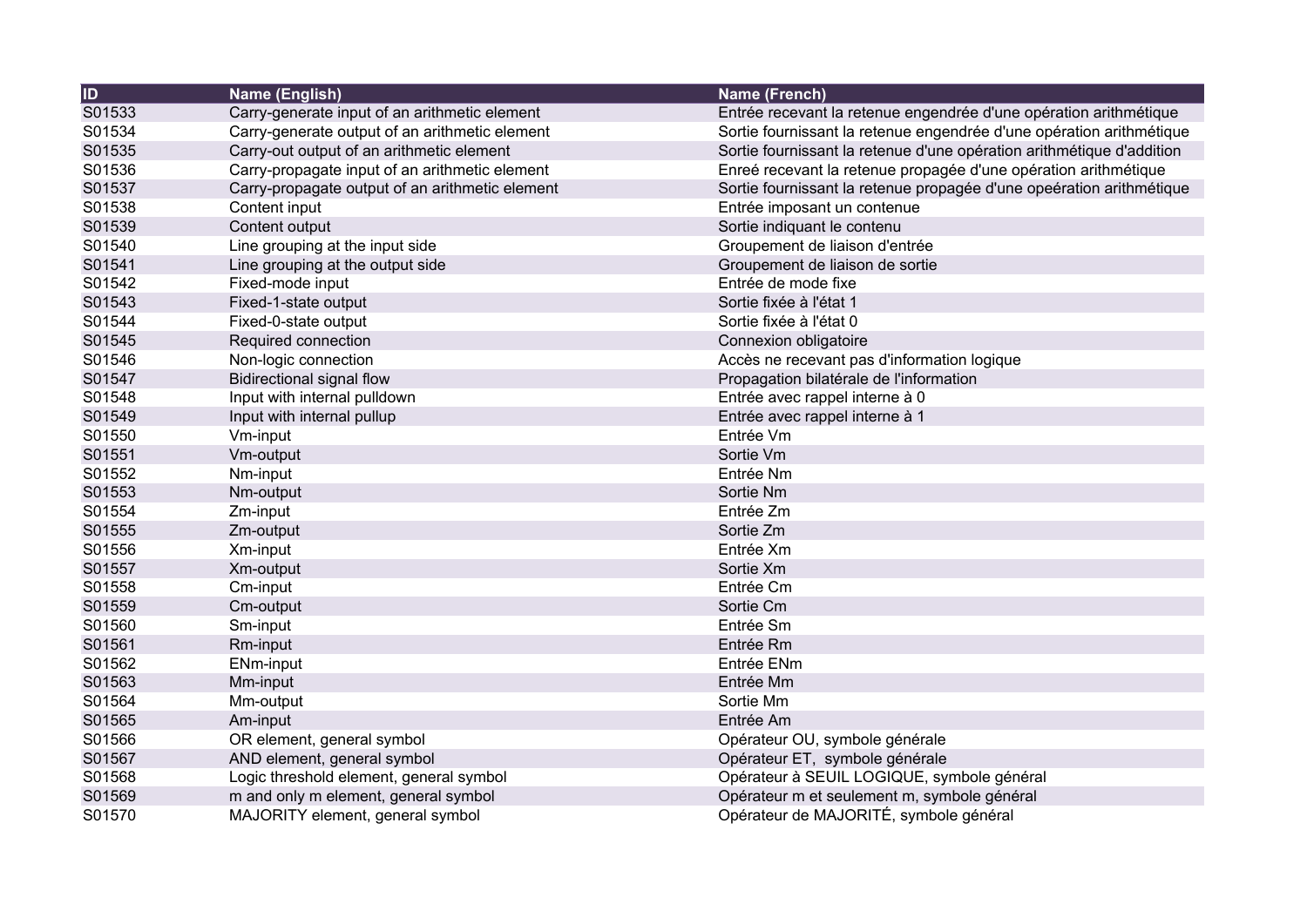| $\overline{1}$ | Name (English)                                                      | Name (French)                                                        |
|----------------|---------------------------------------------------------------------|----------------------------------------------------------------------|
| S01571         | LOGIC IDENTITY element, general symbol                              | Opérateur d'IDENTITÉ LOGIQUE, symbole général                        |
| S01572         | ODD element, general symbol                                         | Opérateur d'IMPARITÉ, symbole général                                |
| S01573         | EVEN element, general symbol                                        | Opérateur de PARITÉ, symbole général                                 |
| S01574         | Exclusive-OR element                                                | Opérateur OU exclusif                                                |
| S01575         | Buffer without specially amplified output                           | Opérateur OUI                                                        |
| S01576         | Negator                                                             | Opérateur NON                                                        |
| S01577         | Inverter (in the case of device representation using the qualifying | INVERSEUR (à employer seulement dans un schéma utilisant le          |
| S01578         | Distributed connection, general symbol                              | Opérateur FANTÔME, symbole général                                   |
| S01579         | AND with negated output (NAND)                                      | ET-NON, exprimé par ET avec le symbole de négation à la sortie       |
| S01580         | OR with negated output (NOR)                                        | NI, exprimé par OU avec le symbole de négation à la sortie           |
| S01581         | AND-OR-Invert                                                       | Opérateur combiné ET-OU inversé en sortie                            |
| S01582         | NAND with open-circuit output of the L-type                         | ET-NON avec sortie à circuit ouvert du type L                        |
| S01583         | OR-AND with complementary open-circuit outputs of the H-type        | OU-ET avec sorties complémentaires à circuit ouvert du type H        |
| S01584         | AND-OR-Invert, expandable                                           | ET-OU inversé en sortie avec entrée d'expansion                      |
| S01585         | Expander                                                            | Expanseur                                                            |
| S01586         | OR, with one common input and with complementary outputs,           | Quintuple OU/NI, avec une entrée commune et des sorties              |
| S01587         | Exclusive-OR, with complementary outputs and one common output,     | OU exclusif, quintuple, avec sorties complémentaires et une sortie   |
| S01588         | Exclusive-OR/NOR, dual                                              | OU exclusif/NI, double                                               |
| S01589         | ODD element, with one common input, dual                            | Opérateur d'IMPARITÉ, double, avec une entrée commune                |
| S01590         | Parity generator/checker with complementary outputs                 | Générateur/contrôleur de parité avec sorties complémentaires         |
| S01591         | Error detection/correction element                                  | Détecteur/correcteur d'erreur                                        |
| S01592         | Parity generator/checker, odd/even                                  | Générateur/contrôleur de parité ou d'imparité                        |
| S01593         | True/complement, zero/one element, quadruple                        | Opérateur donnant l'identité ou le complément, quadruple             |
| S01594         | Buffer/driver with inverted open-circuit output of the L-type       | Inverseur avec sortie amplifiée, à sortie à circuit ouvert du type L |
| S01595         | <b>NAND buffer</b>                                                  | ET NON avec sortie amplifiée                                         |
| S01596         | Bus transceiver, quadruple                                          | Emetteur-récepteur pour liaison multiple, quadruple                  |
| S01597         | Bus driver with bi-threshold inputs and 3-state outputs, quad       | Amplificateur à entrée à seuils et sortie 3 états pour multiplet,    |
| S01598         | Buffer, inverting, with 3-state outputs, hex                        | Amplificateur inverseur avec sortie 3 états, sextuple                |
| S01599         | Bus driver, bidirectional, quadruple                                | Amplificateur bilatéral, quadruple                                   |
| S01600         | Line receiver, dual                                                 | Récepteur de ligne, double                                           |
| S01601         | Line receiver                                                       | Récepteur de ligne                                                   |
| S01602         | Line receiver, dual                                                 | Récepteur de ligne, double                                           |
| S01603         | Bus driver, bidirectional, 8-bit parallel                           | Amplificateur bilatéral, 8 bit parallèles                            |
| S01604         | <b>Bidirectional switch</b>                                         | Commutateur électronique                                             |
| S01605         | CMOS transmission gate                                              | Opérateur de transmission CMOS                                       |
| S01606         | Bidirectional change-over switch with common enable, triple         | Commutateur à deux directions, bilatéral, avec une entrée commune    |
| S01607         | Element with hysteresis, general symbol                             | Opérateur à hystérésis, symbole générale                             |
| S01608         | Bi-threshold detector with inverted output                          | Opérateur à seuils avec sortie inversée                              |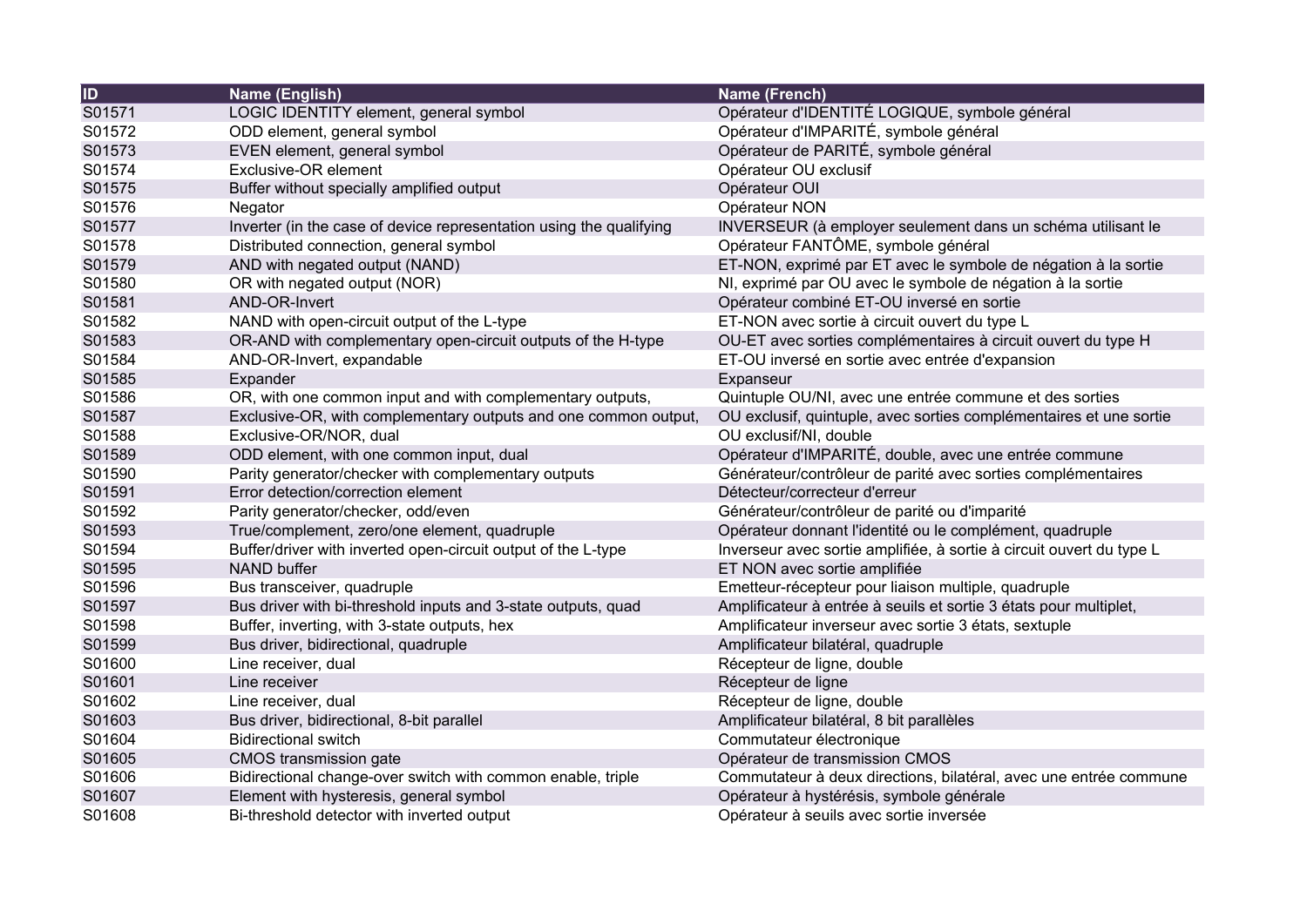| $\overline{1}$ | Name (English)                                                           | <b>Name (French)</b>                                                  |
|----------------|--------------------------------------------------------------------------|-----------------------------------------------------------------------|
| S01609         | <b>NAND Schmitt-trigger</b>                                              | Trigger de Schmitt ET-NON                                             |
| S01610         | Coder, general symbol                                                    | Codeur, symbole générale                                              |
| S01611         | Code converter, Gray-to-decimal                                          | Convertisseurs de code Gray en code décimal                           |
| S01612         | Code converter, excess-3-to-decimal                                      | Convertisseur de code excès de 3 en code décimal                      |
| S01613         | Code converter, excess-3-to-decimal                                      | Convertisseur de code excès de 3 en code décimal                      |
| S01614         | Code converter, BCD-to-decimal                                           | Convertisseur de code BCD en code décimal                             |
| S01615         | Code converter, three-to-eight-line                                      | Convertisseur de code trois vers huit                                 |
| S01616         | Highest-priority encoder, encoding 9 data lines to 4-line BCD            | Codeur de priorité 9 à 4                                              |
| S01617         | Highest-priority encoder, encoding 8 data lines to 3-line binary (octal) | Codeur de priorité 8 à 3                                              |
| S01618         | Decoder/driver, binary-to-seven-segment                                  | Décodeur/amplificateur du code binaire vers le code 7 segments        |
| S01619         | Code converter, BCD-to-binary                                            | Convertisseur de code BCD en code binaire                             |
| S01620         | Code converter, BCD-to-binary                                            | Convertisseur de code BCD en code binaire                             |
| S01621         | Coder for arbitrary code                                                 | Convertisseur de code programmé                                       |
| S01622         | Code converter, binary-to-BCD                                            | Convertisseur de code binaire en code BCD                             |
| S01623         | Signal-level converter, general symbol                                   | Convertisseurs de niveau de signal, symbole générale                  |
| S01624         | Level converter, TTL-to-MOS, dual                                        | Convertisseur de niveaux TTL en niveaux MOS, double                   |
| S01625         | Level converter, ECL-to-TTL                                              | Convertisseur de niveaux ECL en niveaux TTL                           |
| S01626         | Multiplexer, general symbol                                              | Multiplexeur, symbole général                                         |
| S01627         | Demultiplexer, general symbol                                            | Démultiplexeur, symbole général                                       |
| S01628         | Bidirectional multiplexer/demultiplexer (selector), general symbol       | Multiplexeur/démultiplexeur bilatéral ou sélecteur, symbole général   |
| S01629         | Bidirectional multiplexer/demultiplexer (selector), general symbol       | Multiplexeur/démultiplexeur bilatéral ou sélecteur, symbole général   |
| S01630         | Multiplexer (one-of-eight)                                               | Multiplexeur à 8 entrées                                              |
| S01631         | Multiplexer, quadruple                                                   | Multiplexeur, quadruple                                               |
| S01632         | Exclusive NOR, quadruple                                                 | NI exclusif, quadruple                                                |
| S01633         | Demultiplexer (one-to-eight)                                             | Démultiplexeur à 8 lignes                                             |
| S01634         | Demultiplexer/decoder, universal, dual                                   | Démultiplexeur/décodeur universel, double Démultiplexeur/décodeur     |
| S01635         | Analogue data selector (multiplexer/demultiplexer), 4-channel, dual      | Sélecteur de données analogiques, multiplexeur/démultiplexeur à 4     |
| S01636         | Adder, general symbol                                                    | Additionneur, symbole général                                         |
| S01637         | Subtractor, general symbol                                               | Soustracteur, symbole général                                         |
| S01638         | Look-ahead carry generator (carry, propagate and generate), general      | Générateur de retenue anticipée (engendrée et propagée), symbole      |
| S01639         | Multiplier, general symbol                                               | Multiplicateur, symbole général                                       |
| S01640         | Magnitude comparator, general symbol                                     | Comparateur arithmétique, symbole général                             |
| S01641         | Arithmetic logic unit, general symbol                                    | Opérateur logique et arithmétique, symbole général                    |
| S01642         | Half adder                                                               | Demi-additionneur                                                     |
| S01643         | Single-bit full adder                                                    | Additionneur complet à un seul bit                                    |
| S01644         | Single-bit full adder with complementary sum outputs and inverted        | Additionneur complet à 1 bit avec des sorties complémentaires pour la |
| S01645         | Full adder, 4-bit                                                        | Additionneur complet à 4 bit                                          |
| S01646         | Full subtractor, 4-bit                                                   | Soustracteur complet à 4 bit                                          |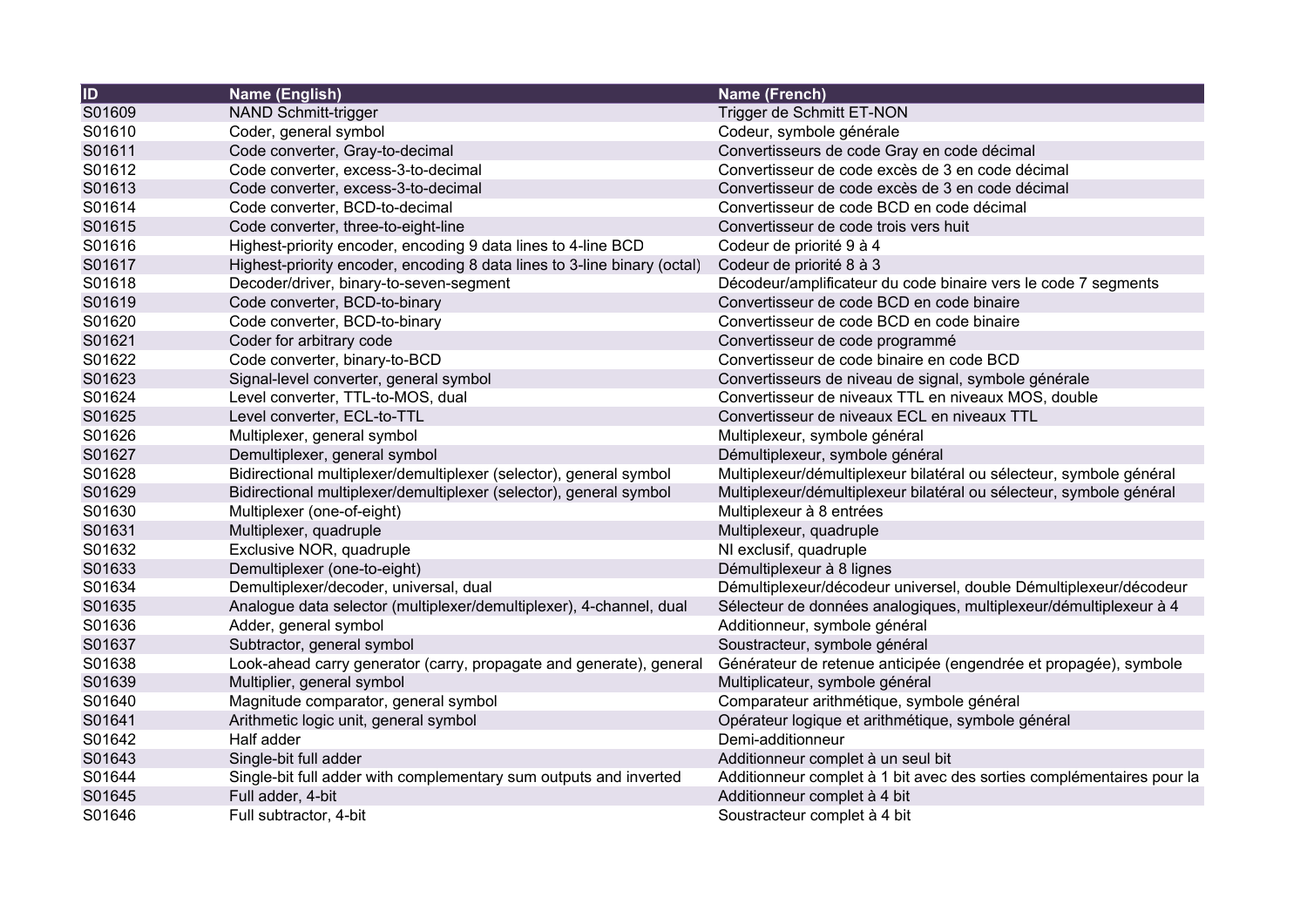| $\overline{1}$ | Name (English)                                                                | Name (French)                                                             |
|----------------|-------------------------------------------------------------------------------|---------------------------------------------------------------------------|
| S01647         | Look-ahead carry generator, 4-bit                                             | Générateur de retenue anticipée à 4 bit                                   |
| S01648         | Multiplier, 4-bit parallel, generating the four least significant bits of the | Multiplicateur parallèle à 4 bit produisant seulement les 4 bit les moins |
| S01649         | Multiplier, 4-bit parallel, generating the four most significant bits of the  | Multiplicateur parallèle à 4 bit produisant seulement les 4 bit les plus  |
| S01650         | Magnitude comparator with open-circuit output of the L-type, 6-bit            | Comparateur numérique à 6 bit avec sortie à circuit ouvert du type L      |
| S01651         | Magnitude comparator with cascading inputs, 4-bit                             | Comparateur numérique de deux mots de 4 bit avec entrées pour             |
| S01652         | Magnitude comparator with 3-state outputs, 4-bit                              | Comparateur numérique à 4 bit avec sorties 3 états                        |
| S01653         | Arithmetic logic unit, 4-bit                                                  | Opérateur logique et arithmétique à 4 bit                                 |
| S01654         | Arithmetic logic unit with output latches, 4-bit                              | Opérateur logique et arithmétique à 4 bit avec bascules aux sorties       |
| S01655         | Delay element with specified delay times                                      | Opérateur à retard avec indication des valeurs des retards                |
| S01656         | Delay element (100 ns)                                                        | Opérateur à retard (100 ns)                                               |
| S01657         | Tapped delay element (in steps of 10 ns)                                      | Opérateur à retard multiple (de 10 ns)                                    |
| S01658         | Delay line, 5 taps                                                            | Ligne à retard, 5 valeurs                                                 |
| S01659         | RS-bistable                                                                   | <b>Bascule RS</b>                                                         |
| S01660         | D-latch, dual                                                                 | Bascule D, double                                                         |
| S01661         | Edge-triggered JK-bistable                                                    | Bascule JK déclenchée sur front                                           |
| S01662         | Pulse-triggered JK-bistable                                                   | Bascule JK déclenchée par impulsion                                       |
| S01663         | Data-lock-out JK-bistable                                                     | Bascule JK déclenchée sur front avec effet différé en sortie              |
| S01664         | RS-latch with negated inputs                                                  | Bascule RS avec entrées complémentées                                     |
| S01665         | Edge-triggered D-bistable                                                     | Bascule D déclenchée sur front                                            |
| S01666         | Pulse-triggered RS-bistable                                                   | Bascule RS déclenchée par impulsion                                       |
| S01667         | Edge-triggered D-bistable, dual                                               | Bascule D déclenchée sur front, double                                    |
| S01668         | Edge-triggered D-bistable                                                     | Bascule D déclenchée sur front                                            |
| S01669         | Multiplexer with storage, quadruple 2-input                                   | Multiplexeur à 2 entrées avec mémoire, quadruple                          |
| S01670         | Input/output port, 8-bit                                                      | Jonction à 8 étages                                                       |
| S01671         | RS-bistable with initial 0-state                                              | Bascule RS avec état initial 0                                            |
| S01672         | RS-bistable with initial 1-state                                              | Bascule RS avec état initial 1                                            |
| S01673         | RS-bistable, non-volatile                                                     | Bascule RS avec conservation de l'état                                    |
| S01674         | Monostable, retriggerable (during the output pulse), general symbol           | Monostable redéclenchable (pendant l'impulsion de sortie), symbole        |
| S01675         | Monostable, non-retriggerable (during the output pulse), general              | Monostable non redéclenchable (pendant l'impulsion de sortie),            |
| S01676         | Monostable, retriggerable                                                     | Monostable redéclenchable                                                 |
| S01677         | Monostable, non-retriggerable                                                 | Monostable non redéclenchable                                             |
| S01678         | Astable element, general symbol                                               | Opérateur astable, symbole général                                        |
| S01679         | Controlled astable element, general symbol                                    | Opérateur astable commandé, symbole général                               |
| S01680         | Astable element, synchronously starting, general symbol                       | Opérateur astable avec synchronisation du démarrage, symbole              |
| S01681         | Astable element stopping after completing the last pulse, general             | Opérateur astable avec synchronisation de l'arrêt sur la fin d'un         |
| S01682         | Astable element, synchronously starting, stopping after completing the        | Opérateur astable avec synchronisation du démarrage et de l'arrêt         |
| S01683         | Clock generator/driver, four-phase                                            | Générateur amplificateur de signaux d'horloge, à quatre phases            |
| S01684         | Voltage-controlled oscillator, dual                                           | Oscillateur commandé en tension, double                                   |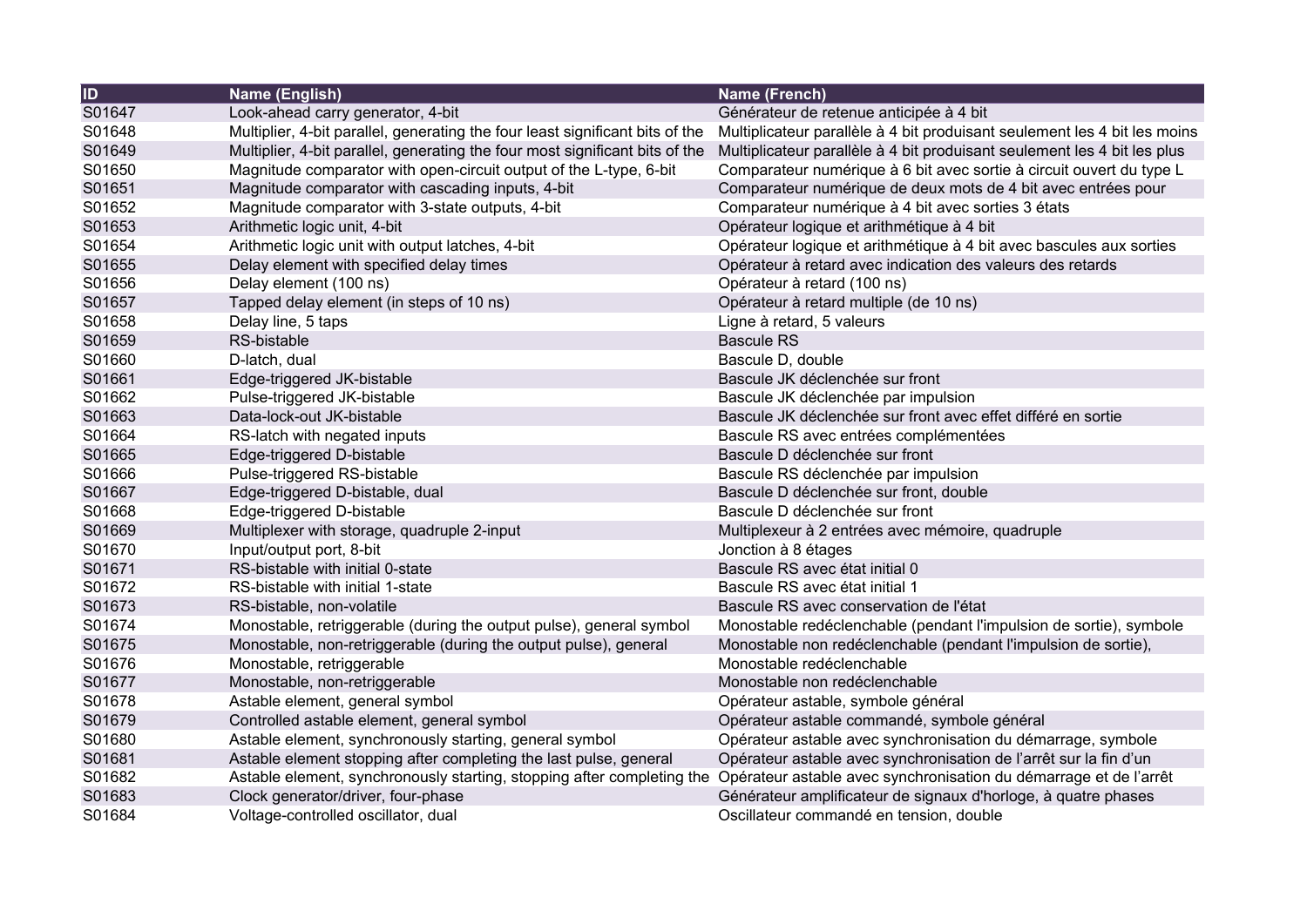| <b>ID</b> | <b>Name (English)</b>                                                     | Name (French)                                                       |
|-----------|---------------------------------------------------------------------------|---------------------------------------------------------------------|
| S01685    | Shift register, general symbol                                            | Registre à décalage, symbole général                                |
| S01686    | Counter with cycle length 2 to the power m, general symbol                | Compteur avec longueur de cycle de 2 à la puissance m, symbole      |
| S01687    | Counter with cycle length m, general symbol                               | Compteur avec longueur de cycle m, symbole général                  |
| S01688    | Shift register, 8-bit, with serial input and complementary serial outputs | Registre à décalage à 8 étages avec entrée série et sorties série   |
| S01689    | Shift register, 512-bit, static                                           | Registre à décalage statique à 512 bit                              |
| S01690    | Shift register, 4-bit, bidirectional                                      | Registre à décalage bilatéral, à 4 étages                           |
| S01691    | Shift register, 4-bit, parallel in/parallel out                           | Registre à décalage à 4 étages à entrées et sorties parallèles      |
| S01692    | Shift register, 8-bit, with parallel outputs                              | Registre à décalage à 8 étages, à double entrée série et sorties    |
| S01693    | Shift register with parallel load, 8-bit                                  | Registre à décalage à chargement parallèle, à 8 étages              |
| S01694    | Register, universal shift/storage, 8-bit                                  | Registre universel à décalage ou mémorisation de 8 bit              |
| S01695    | Register, universal shift/storage, 8-bit                                  | Registre universel à décalage ou mémorisation de 8 bit              |
| S01696    | Binary ripple counter, 14-stage                                           | Compteur diviseur binaire à 14 étages avec report en cascade        |
| S01697    | Binary counter, 14-stage                                                  | Compteur binaire à 14 étages                                        |
| S01698    | Counter, synchronous, decade, with parallel load                          | Compteur synchrone décimal et à chargement parallèle                |
| S01699    | Counters, one dividing by 5 and 10 and the other by 6                     | Compteurs, l'un divisant par 5 et 10, l'autre par 6                 |
| S01700    | Decade counter/divider with decoded 7-segment-display outputs             | Compteur/diviseur décimal avec sorties codées pour afficheur à 7    |
| S01701    | Counter, decade, synchronous up/down                                      | Compteur/décompteur synchrone décimal                               |
| S01702    | Binary counter, 4-bit, synchronous up/down                                | Compteur/décompteur synchrone, à 4 bit                              |
| S01703    | Counter, decade                                                           | Compteur modulo 10                                                  |
| S01704    | Counter, decade                                                           | Compteur modulo 10                                                  |
| S01705    | Prescaler with four scaling factors                                       | Registre à décalage avec quatre facteurs                            |
| S01706    | Read-only memory, general symbol                                          | Mémoire à lecture seule, symbole général                            |
| S01707    | Programmable read-only memory, general symbol                             | Mémoire programmable à lecture seule, symbole général               |
| S01708    | Random-access memory, general symbol                                      | Mémoire à accès aléatoire, symbole général                          |
| S01709    | Content-addressable memory, general symbol                                | Mémoire adressable par le contenu, symbole général                  |
| S01710    | First-in first-out memory, general symbol                                 | Mémoire file d'attente, symbole général                             |
| S01711    | Read-only memory (ROM) 1024x4-bit                                         | Mémoire à lecture seule (ROM) 1024 mots de 4 bit                    |
| S01712    | Read-only memory (ROM) 1024x4-bit                                         | Mémoire à lecture seule (ROM) 1024 mots de 4 bit                    |
| S01713    | Programmable read-only memory (PROM), 512kx8-bit                          | Mémoire programmable à lecture seule (PROM) de 512k mots de 8 bit   |
| S01714    | Programmable read-only memory (PROM), 512kx8-bit                          | Mémoire programmable à lecture seule (PROM) de 512k mots de 8 bit   |
| S01715    | Programmable read-only memory, electrically alterable, 128kx8-bit         | Mémoire programmable à lecture seule de 128k mots de 8 bit,         |
| S01716    | Random-access memory (RAM), 32kx9-bit                                     | Mémoire à accès aléatoire (RAM), de 32k mots de 9 bit               |
| S01717    | Random-access memory, 4x4-bit, with separate write and read               | Mémoire à accès aléatoire de 4 mots de 4 bit avec adressage séparé  |
| S01718    | Random-access memory, dynamic, 16384x1-bit                                | Mémoire à accès aléatoire, dynamique, de 16384 mots de 1 bit        |
| S01719    | First-in first-out memory, counter-controlled, 16x4-bit                   | Mémoire file d'attente, type commandé par compteur, de 16 mots de 4 |
| S01720    | First-in first-out memory, counter-controlled, 16x5-bit                   | Mémoire file d'attente, type commandé par compteur, de 16 mots de 5 |
| S01721    | First-in first-out memory, fall-through, 16x5-bit                         | Mémoire file d'attente, type asynchrone, de 16 mots de 5 bit        |
| S01722    | Random-access memory, dynamic, 1048576x1-bit                              | Mémoire à accès aléatoire, dynamique, de 1 048 576 mots de 1 bit    |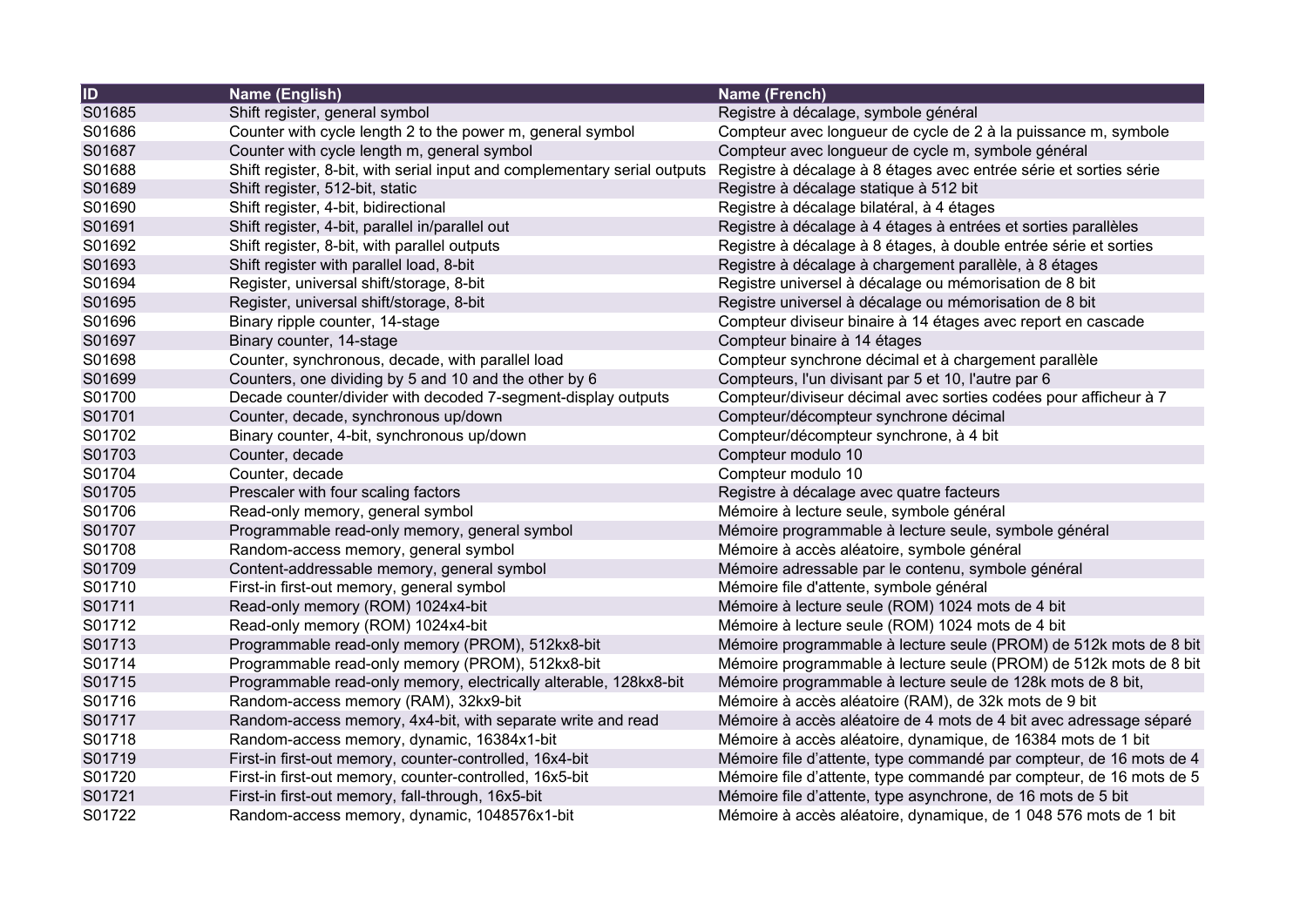| ID     | Name (English)                                                                                                                        | Name (French)                                                        |
|--------|---------------------------------------------------------------------------------------------------------------------------------------|----------------------------------------------------------------------|
| S01723 | Display element, general symbol                                                                                                       | Afficheur, symbole général                                           |
| S01724 | LED light bars                                                                                                                        | <b>Barres lumineuses LED</b>                                         |
| S01725 | Seven-segment display                                                                                                                 | Afficheur à sept segments                                            |
| S01726 | Overflow display                                                                                                                      | Afficheur pour dépassement                                           |
| S01727 | Hexadecimal display                                                                                                                   | Afficheur hexadécimal                                                |
| S01728 | Numeric display, three 7-segment characters with decimal point                                                                        | Afficheur numérique, à 3 caractères à sept segments et point décimal |
| S01729 | Alphanumeric display, four 16-segment characters                                                                                      | Afficheur alphanumérique, 4 caractères à 16 Segments                 |
| S01730 | Alphanumeric display, four 5x7-dot characters                                                                                         | Afficheur alphanumérique, 4 caractères, matrice à points 5x7         |
| S01731 | Complex-function element ("gray box"), general symbol                                                                                 | Opérateur pour fonction complexe, symbol générale                    |
| S01732 | Bus indicator, unidirectional                                                                                                         | Indicateur de bus, unilatéral                                        |
| S01733 | Bus indicator, bidirectional                                                                                                          | Indicateur de bus, bilatéral                                         |
| S01734 | Microprocessor, 8-bit                                                                                                                 | Microprocesseur, à 8 bit                                             |
| S01735 | Programmable peripheral interface                                                                                                     | Interface périphérique programmable                                  |
| S01736 | Programmable DMA controller                                                                                                           | Contrôleur DMA programmable                                          |
| S01737 | Clock generator/driver, four-phase                                                                                                    | Générateur d'horloge, de puissance, à quatre phases                  |
| S01738 | Dual-tone multi-frequency generator (generates 12 tone-pairs)                                                                         | Générateur à 2 tonalités ou fréquences engendrant 12 paires de       |
| S01739 | Dual-tone multi-frequency generator (generates 12 tone-pairs)                                                                         | Générateur à 2 tonalités ou fréquences engendrant 12 paires de       |
| S01740 | Digital-to-analogue converter, 12-bit                                                                                                 | Convertisseur numérique-analogique à 12 bit                          |
| S01741 | Digital-to-analogue converter, 12-bit                                                                                                 | Convertisseur numérique-analogique à 12 bit                          |
| S01742 | Analog-to-digital converter, 10-bit                                                                                                   | Convertisseur analogique-numérique à 10 bit                          |
| S01743 | Analog-to-digital converter, 10-bit                                                                                                   | Convertisseur analogique-numérique à 10 bit                          |
| S01744 | First-in first-out memory, fall-through, 16x5-bit                                                                                     | Mémoire file-d'attente, type avalanche, de 16 mots de 6 bit          |
| S01745 | Display element, dot matrix, alphanumeric, with two 40-character lines Afficheur, matrice de points, alphanumérique, à 2 lignes de 40 |                                                                      |
| S01746 | Programmable logic device (PLD)                                                                                                       | Boîtier de logique programmable                                      |
| S01747 | Graphics system processor                                                                                                             | Processeur de système graphique                                      |
| S01748 | Analogue input                                                                                                                        | Entrée analogique                                                    |
| S01749 | Analogue output                                                                                                                       | Sortie analogique                                                    |
| S01750 | Digital input                                                                                                                         | Entrée numérique ou binaire                                          |
| S01751 | Digital output                                                                                                                        | Sortie numérique ou binaire                                          |
| S01752 | Subsidiary connection                                                                                                                 | Connexion auxiliaire                                                 |
| S01753 | Supply-voltage terminal                                                                                                               | Accès de tension d'alimentation                                      |
| S01754 | Supply-current terminal                                                                                                               | Accès d'alimentation en courant                                      |
| S01755 | Supply-voltage output                                                                                                                 | Sortie de tension d'alimentation                                     |
| S01756 | Supply-current output                                                                                                                 | Sortie d'alimentation en courant                                     |
| S01757 | Reference input                                                                                                                       | Entrée de référence                                                  |
| S01758 | Reference output                                                                                                                      | Sortie de référence                                                  |
| S01759 | Quantity-sensing input                                                                                                                | Entrée de la grandeur physique                                       |
| S01760 | Quantity output                                                                                                                       | Sortie de la grandeur physique                                       |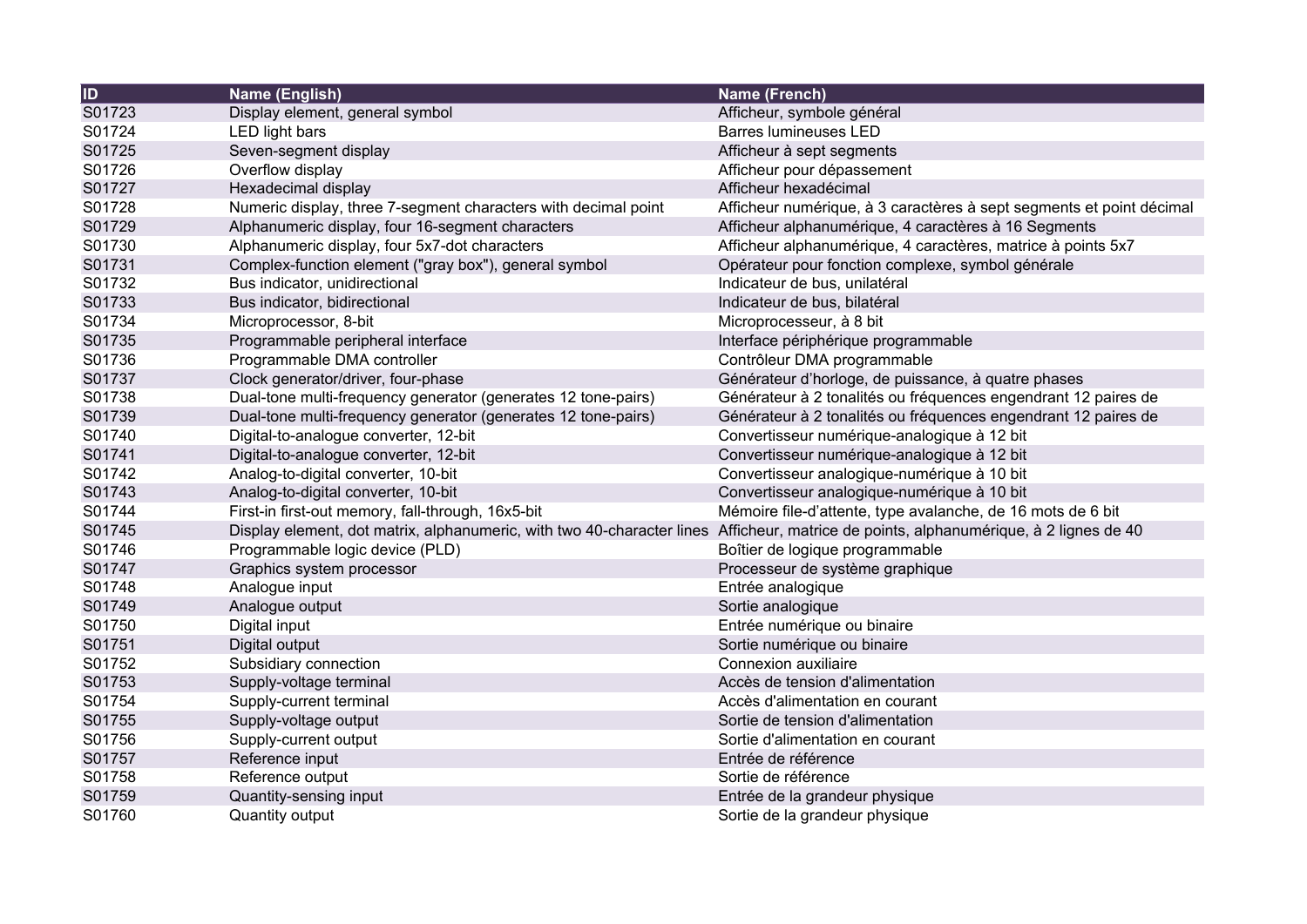| $\overline{1}$ | Name (English)                                                         | Name (French)                                                          |
|----------------|------------------------------------------------------------------------|------------------------------------------------------------------------|
| S01761         | Analogue operand input                                                 | Entrée opérande analogique                                             |
| S01762         | Terminal to be externally connected to a subsidiary circuit or circuit | Accès d'un élément de circuit auxiliaire connecté extérieurement       |
| S01763         | Terminal of a subsidiary internal circuit or circuit component         | Accès d'un circuit interne auxiliaire ou d'un composant du circuit     |
| S01764         | Adjustment terminal                                                    | Accès de réglage                                                       |
| S01765         | Compensation terminal                                                  | Accès de compensation                                                  |
| S01766         | Zm-input (analogue)                                                    | Entrée Zm (analogique)                                                 |
| S01767         | Zm-output (analogue)                                                   | Sortie Zm (analogique)                                                 |
| S01768         | Hold input                                                             | Entrée de maintien                                                     |
| S01769         | Not-equal output of a comparator                                       | Sortie d'inégalité d'un comparateur                                    |
| S01770         | Greater-than output of a comparator                                    | Sortie « PLUS GRAND QUE » d'un comparateur                             |
| S01771         | Less-than output of a comparator                                       | Sortie « PLUS PETIT QUE » d'un comparateur                             |
| S01772         | Equal output of a comparator                                           | Sortie « ÉGALITÉ » d'un comparateur                                    |
| S01773         | Mm-input                                                               | Entrée Mm                                                              |
| S01774         | Mm-output                                                              | Sortie Mm                                                              |
| S01775         | ENm-input                                                              | Entrée ENm                                                             |
| S01776         | Xm-input                                                               | Entrée Xm                                                              |
| S01777         | Xm-output                                                              | Sortie Xm                                                              |
| S01778         | Function-computing element, general symbol                             | Opérateur de fonctions mathématiques, symbole général                  |
| S01779         | Multiplier                                                             | Multiplicateur                                                         |
| S01780         | Squarer                                                                | Multiplicateur au carré                                                |
| S01781         | Amplifier, general symbol                                              | Amplificateur, symbole général                                         |
| S01782         | Operational amplifier                                                  | Amplificateur opérationnel                                             |
| S01783         | Operational amplifier                                                  | Amplificateur opérationnel                                             |
| S01784         | Operational amplifier                                                  | Amplificateur opérationnel                                             |
| S01785         | Voltage follower                                                       | Amplificateur - suiveur de tension                                     |
| S01786         | Amplifier with selectable amplification                                | Amplificateur de mesure avec sélection du facteur d'amplification      |
| S01787         | Sample-and-hold amplifier with an amplification factor of one          | Amplificateur échantillonneur-bloqueur avec un facteur d'amplification |
| S01788         | Amplifier, isolating                                                   | Amplificateur-séparateur                                               |
| S01789         | Sample-and-hold amplifier with an amplification factor of one          | Amplificateur échantillonneur-bloqueur avec un facteur d'amplification |
| S01790         | Operational amplifier with multiplexed inputs (one of four)            | Amplificateur opérationnel avec entrées multiplexées (1 parmi 4)       |
| S01791         | Converter, general symbol                                              | Convertisseur, symbole général                                         |
| S01792         | Converter, digital to analogue (DAC), multiplying                      | Convertisseur numérique-analogique (DAC), multiplicateur               |
| S01793         | Converter, analogue to digital (ADC)                                   | Convertisseur analogique-numérique (ADC)                               |
| S01794         | Converter, voltage to frequency                                        | Convertisseur tension en fréquence                                     |
| S01795         | Converter, d.c.-to-d.c., isolating                                     | Convertisseur-séparateur, DC en DC                                     |
| S01796         | Voltage regulator, general symbol                                      | Régulateur de tension, symbole général                                 |
| S01797         | Voltage regulator, positive, fixed                                     | Régulateur de tension positive à valeur de sortie fixe                 |
| S01798         | Voltage regulator, positive, adjustable                                | Régulateur de tension positive à valeur de sortie ajustable            |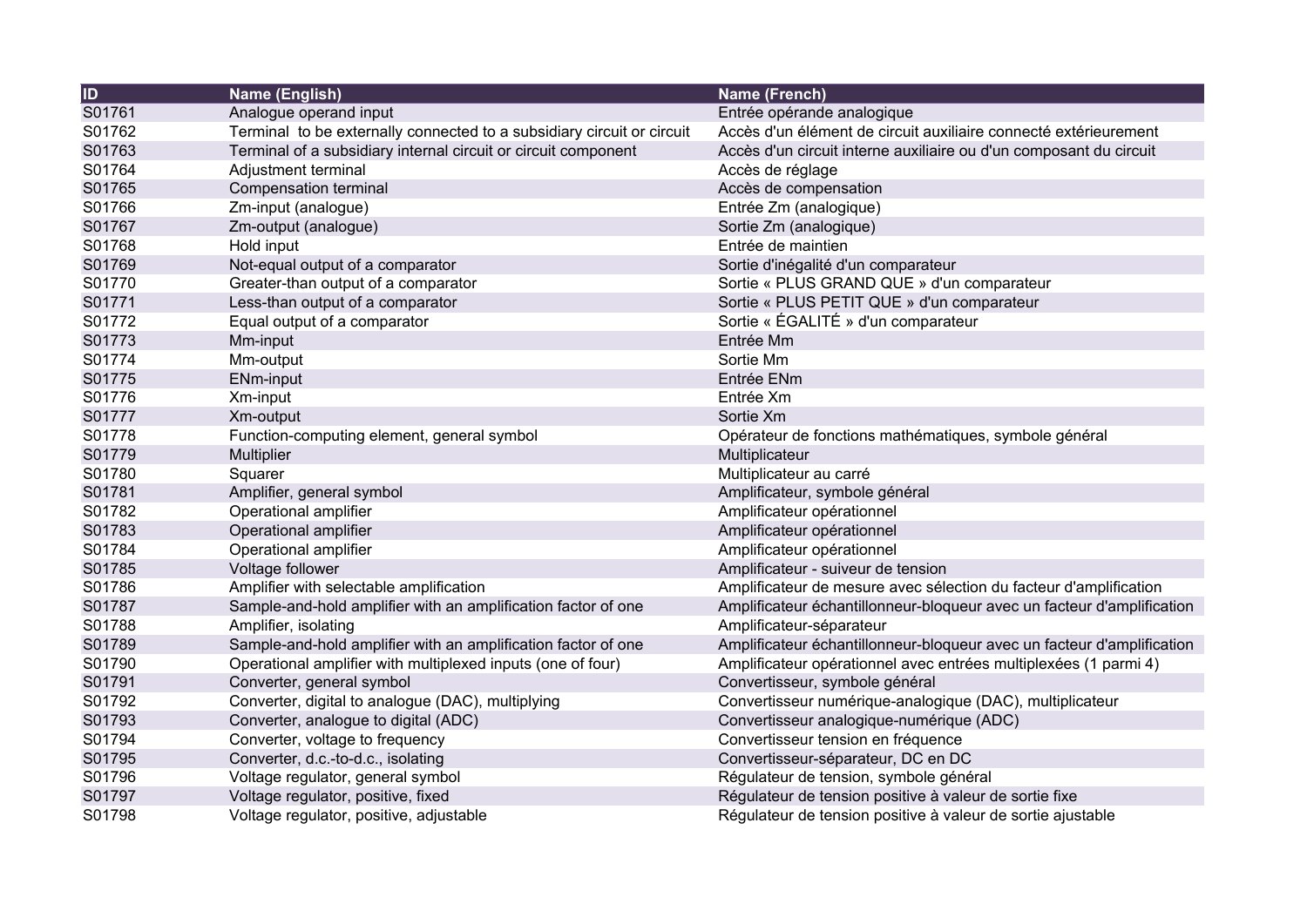| <b>ID</b> | Name (English)                                                           | Name (French)                                                          |
|-----------|--------------------------------------------------------------------------|------------------------------------------------------------------------|
| S01799    | Voltage regulator, positive, adjustable, with current limiting           | Régulateur de tension, positive, ajustable, avec limitation de courant |
| S01800    | Comparator, general symbol                                               | Comparateur, symbole général                                           |
| S01801    | Voltage comparator                                                       | Comparateur de tensions                                                |
| S01802    | Voltage comparator                                                       | Comparateur de tensions                                                |
| S01803    | Pulse-width modulator                                                    | Modulateur de largeur d'impulsion                                      |
| S01804    | Analogue switch                                                          | Commutateur électronique analogique                                    |
| S01805    | Analogue multiplexer/demultiplexer, triple                               | Triple multiplexeur/démultiplexeur analogique à 2 directions           |
| S01806    | Voltage supervisor                                                       | Superviseur de tension                                                 |
| S01807    | Concentric conductor                                                     | Conducteur concentrique                                                |
| S01808    | Complex function                                                         | Fonction complexe                                                      |
| S01809    | Internal connection with negation                                        | Connexion interne avec négation                                        |
| S01810    | Gm-input                                                                 | Entrée Gm                                                              |
| S01811    | Gm-output                                                                | Sortie Gm                                                              |
| S01836    | Live connection terminal                                                 | Borne connectable sous tension                                         |
| S01837    | Phase-shifting transformer, three-phase                                  | Transformateur triphasé à déphasage                                    |
| S01838    | Phase-shifting transformer, three-phase                                  | Transformateur triphasé à déphasage                                    |
| S01839    | Bushing type voltage transformer                                         | Transformateur de tension à type traversée                             |
| S01840    | Bushing type voltage transformer                                         | Transformateur de tension à type traversée                             |
| S01841    | Bushing type current transformer                                         | Transformateur de courant à type traversée                             |
| S01842    | Bushing type current transformer                                         | Transformateur de courant à type traversée                             |
| S01843    | Simplicity voltage detector                                              | Détecteur de tension                                                   |
| S01846    | Phase-shifting                                                           | Déphasage                                                              |
| S01848    | Combined disconnector and earthing switch                                | Disjoncteur et connecteur de terre combinés                            |
| S01849    | Live connectable, live disconnectable                                    | Connectable sous tension, déconnectable sous tension                   |
| S01851    | Heat (occurrence of), general symbol                                     | Chaleur (occurrence de), symbole générale                              |
| S01852    | Smoke (occurrence of), general symbol                                    | Fumée (occurrence de), symbole générale                                |
| S01853    | Flame (occurence of), general symbol                                     | Flamme (occurrence de), symbole générale                               |
| S01854    | Motion (occurrence of), general symbol                                   | Mouvement (occurrence de), symbole générale                            |
| S01855    | Instrument multi-position selector switch for voltage circuit            | Sélecteur en charge multi-position d'instrumentation pour circuit de   |
| S01856    | Instrument multi-position selector switch for current circuit            | Sélecteur en charge multi-position d'instrumentation pour circuit de   |
| S01857    | Instrument multi-position selector switch for current circuit with shown | Sélecteur en charge multi-position d'instrumentation pour circuit de   |
| S01858    | Instrument multi-position selector switch for voltage circuit with shown | Sélecteur en charge multi-position d'instrumentation pour circuit de   |
| S01859    | Disconnecting circuit breaker                                            | Disjoncteur sectionnant                                                |
| S01860    | Disconnecting circuit breaker function                                   | Fonction disjoncteur sectionnant                                       |
| S01863    | Wireless connection                                                      | Connexion sans fil                                                     |
| S01864    | Stand alone emergency switch equipment                                   | procédure étendue                                                      |
| S01865    | Foot switch                                                              | Le commutateur de pied                                                 |
| S01866    | Push button group unit                                                   | Unité de groupe de bouton poussoir                                     |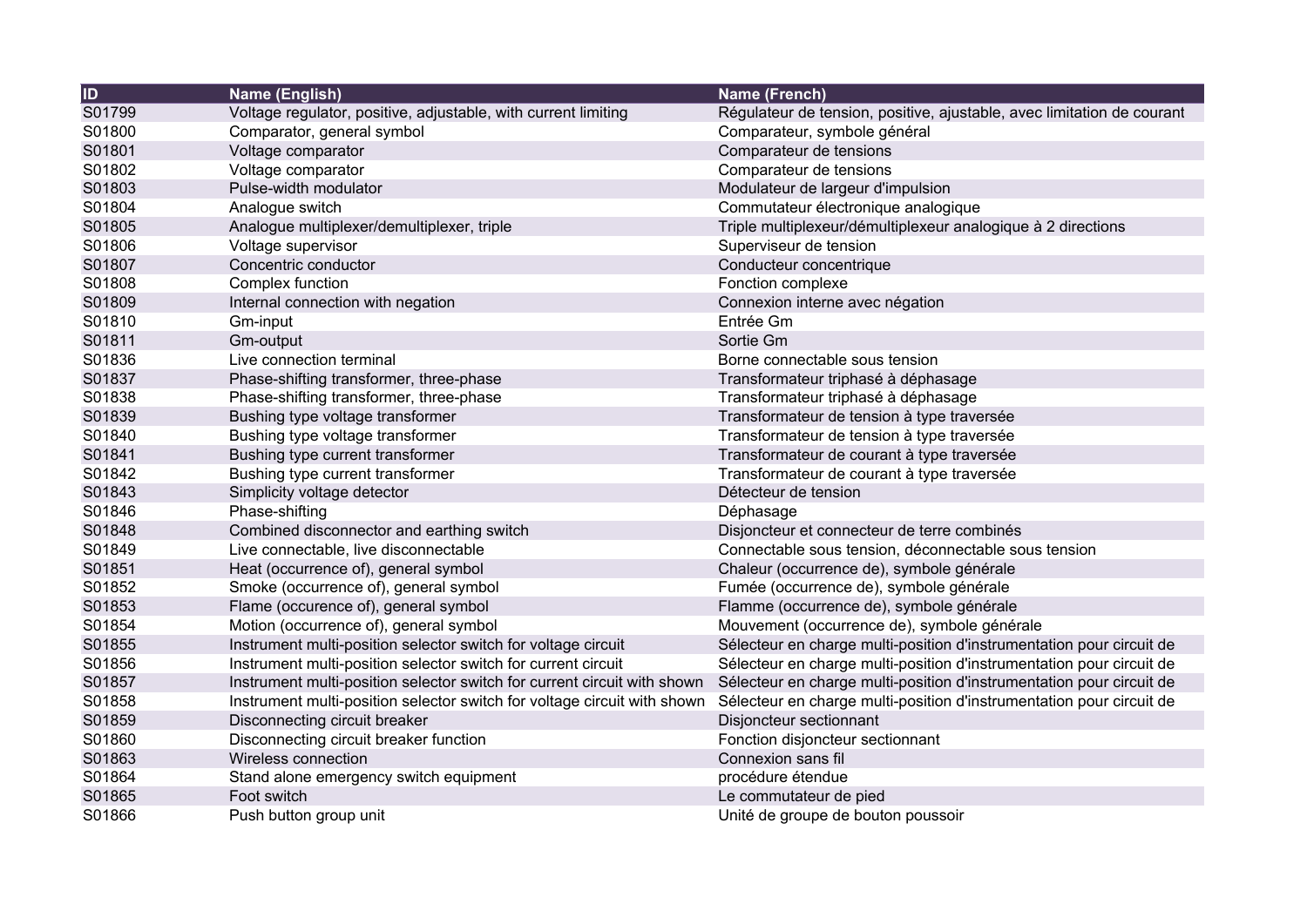| ID     | Name (English)                                                  | Name (French)                                                         |
|--------|-----------------------------------------------------------------|-----------------------------------------------------------------------|
| S01867 | Double two-way single pole switch                               | Double interrupteur unipolaire va-et-vient                            |
| S01868 | Combi-switch: two-way single pole and single pole on-off switch | Combi-commutateur : un pole bi-directionnel et commutateur marche-    |
| S01869 | Combi-switch: two-way single pole switch with dimmer            | Combi-commutateur : un pole bi-directionnel et commutateur            |
| S01870 | Detector, General symbol                                        | détecteur. Symbole général                                            |
| S01871 | Motion detector (type not specified)                            | Détecteur de mouvement                                                |
| S01872 | Motion detector, Infrared                                       | Détecteur de mouvement, Infrarouge                                    |
| S01873 | Motion detector, infrared and ultrasonic                        | Détecteur de infrarouge et ultrasonique                               |
| S01874 | Smoke detector, (type not specified)                            | Détecteur de fumée, (type non spécifique)                             |
| S01875 | Smoke detector, ionizing                                        | Détecteurs de fumées'ioniser, s'ioniser                               |
| S01876 | Smoke detector, optical                                         | Détecteurs de fumée, optique                                          |
| S01878 | Flame detector, Ultraviolet                                     | Détecteur de flamme, Ultra-violet                                     |
| S01879 | Flame detector, Infrared                                        | Détecteurs de flamme, Infrarouge                                      |
| S01880 | Flame detector, Infrared and ultraviolet                        | Détecteurs de flamme, Infrarouge et ultra-violet                      |
| S01881 | Flame detector, (type not specified)                            | détecteurs de flamme, (type non spécifique)                           |
| S01882 | Heat detector, (type not specified)                             | Détecteur de la chaleur, (type non spécifique)                        |
| S01883 | Heat detector, maximum                                          | Détecteur de la chaleur, maximum                                      |
| S01884 | Heat detector, differential                                     | Détecteur de la chaleur, différentiel                                 |
| S01885 | Heat detector, maximum and differential                         | Détecteur de la chaleur, maximum et différentiel                      |
| S01886 | Fluorescent lamp, general symbol                                | Lampe fluorescente, symbole général                                   |
| S01887 | Camera                                                          | Caméra                                                                |
| S01894 | Router                                                          | Routeur                                                               |
| S01895 | Hub                                                             | Hub                                                                   |
| S01896 | Network switch                                                  | Commutateur de réseau                                                 |
| S01897 | 3 phase and 1 phase socket outlet                               | socle de prise de courant 3 phases et 1 phase                         |
| S01898 | Bus coupling unit                                               | élément de connexion de bus                                           |
| S01899 | Three pole switch                                               | Commutateur tripolaire                                                |
| S01900 | Two-way switch, general symbol for installation diagram         | Interrupteur unipolaire va-et-vient, symbole général pour les schémas |
| S01901 | Triple two-way single pole switch                               | Triple interrupteur unipolaire va-et-vient                            |
| S01902 | Smoke alarm device                                              | Dispositif d'alarme de fumée                                          |
| S01903 | AC power supply                                                 | Alimentation d'énergie en alternatif                                  |
| S01904 | Frequency converter                                             | Convertisseur de fréquence                                            |
| S01905 | Double single pole switch.                                      | <b>Commutateur Unipolaire</b>                                         |
| S01906 | Triple On-Off switch                                            | Commutateur marche-arrêt triple                                       |
| S01907 | Single pole switch with signal lamp                             | Interrupteur de pôle unique à signal lumineux                         |
| S01909 | Triple single pole switch                                       |                                                                       |
| S01911 | Break contact, delayed                                          | Contact à ouverture, retardé                                          |
| S01912 | Switch, manually operated, break contact                        | Interrupteur, à commande manuelle, contacts de rupture                |
| S01913 | Auto-transformer with tertiary winding, general                 |                                                                       |